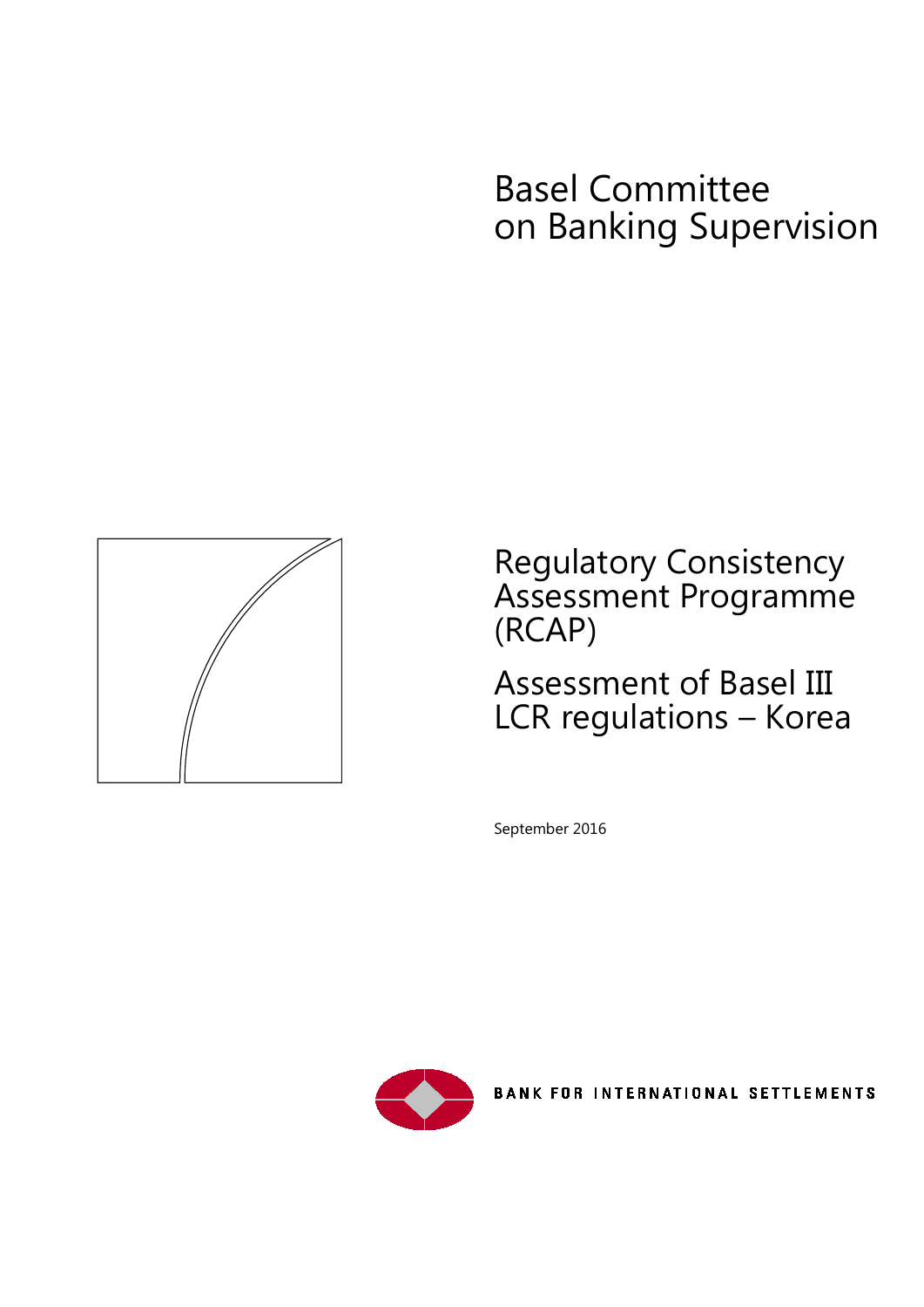This publication is available on the BIS website [\(www.bis.org\)](http://www.bis.org/).

*© Bank for International Settlements 2016. All rights reserved. Brief excerpts may be reproduced or translated provided the source is stated.*

ISBN 978-92-9197-813-7 (online)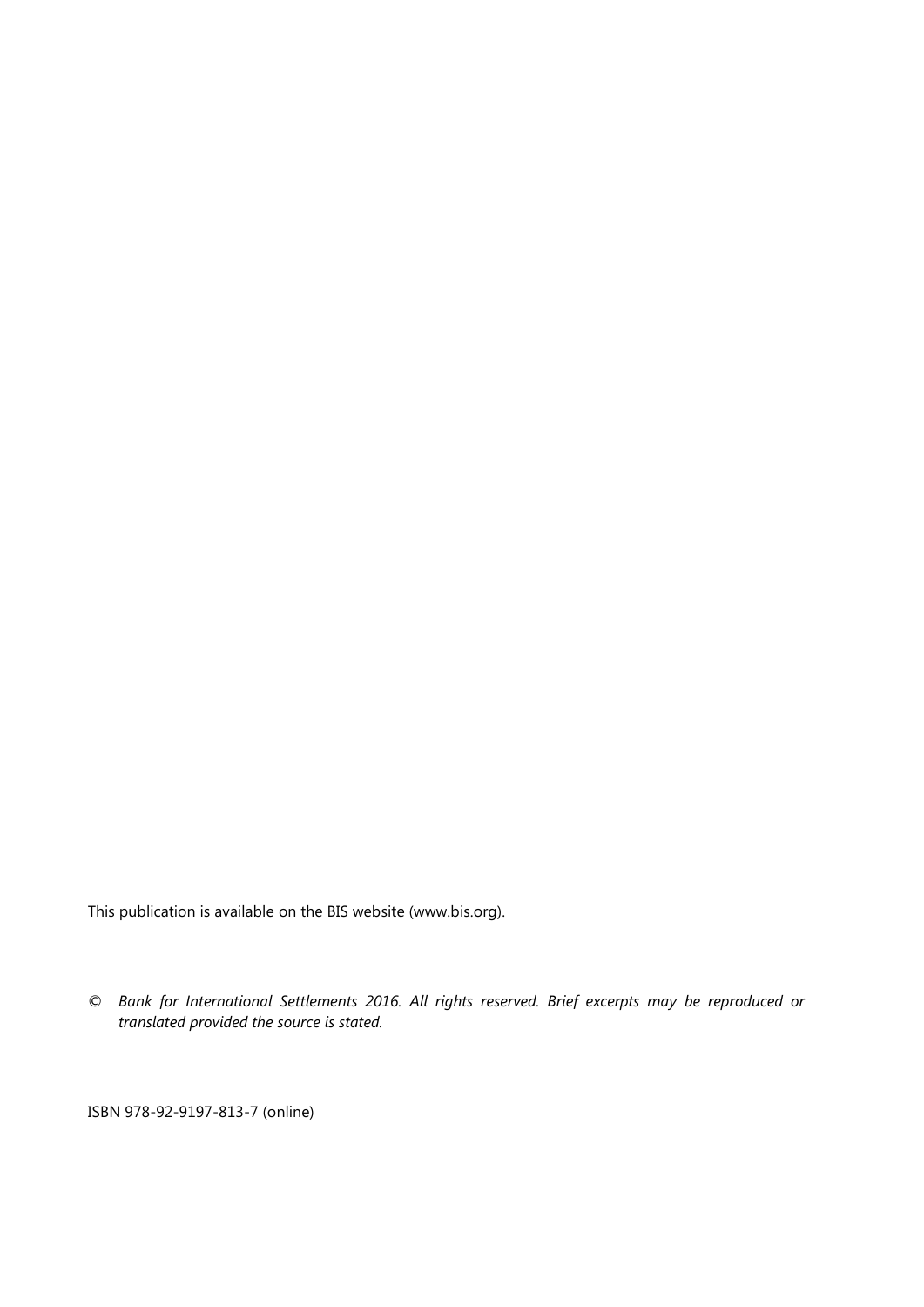### Contents

| $\mathbf 1$ |  |                                                                                                    |  |  |
|-------------|--|----------------------------------------------------------------------------------------------------|--|--|
|             |  |                                                                                                    |  |  |
|             |  |                                                                                                    |  |  |
|             |  |                                                                                                    |  |  |
|             |  |                                                                                                    |  |  |
| 2           |  |                                                                                                    |  |  |
|             |  |                                                                                                    |  |  |
|             |  |                                                                                                    |  |  |
|             |  | 2.2.1                                                                                              |  |  |
|             |  | 2.2.2                                                                                              |  |  |
|             |  | 2.2.3                                                                                              |  |  |
|             |  |                                                                                                    |  |  |
|             |  | 2.4 Observations and other findings specific to the implementation practices in Korea 11           |  |  |
|             |  |                                                                                                    |  |  |
|             |  |                                                                                                    |  |  |
|             |  | Annex 2: List of LCR standards under the Basel framework used for the assessment14                 |  |  |
|             |  | Annex 3: Local regulations issued by Korean authorities for implementing Basel LCR standards15     |  |  |
|             |  |                                                                                                    |  |  |
|             |  |                                                                                                    |  |  |
|             |  |                                                                                                    |  |  |
|             |  |                                                                                                    |  |  |
|             |  |                                                                                                    |  |  |
|             |  |                                                                                                    |  |  |
|             |  | Annex 10: Korea's implementation of the Principles for sound liquidity risk management and         |  |  |
|             |  |                                                                                                    |  |  |
|             |  |                                                                                                    |  |  |
|             |  |                                                                                                    |  |  |
|             |  | Annex 14: Implementation of LCR elements subject to prudential judgment or discretion in Korea .31 |  |  |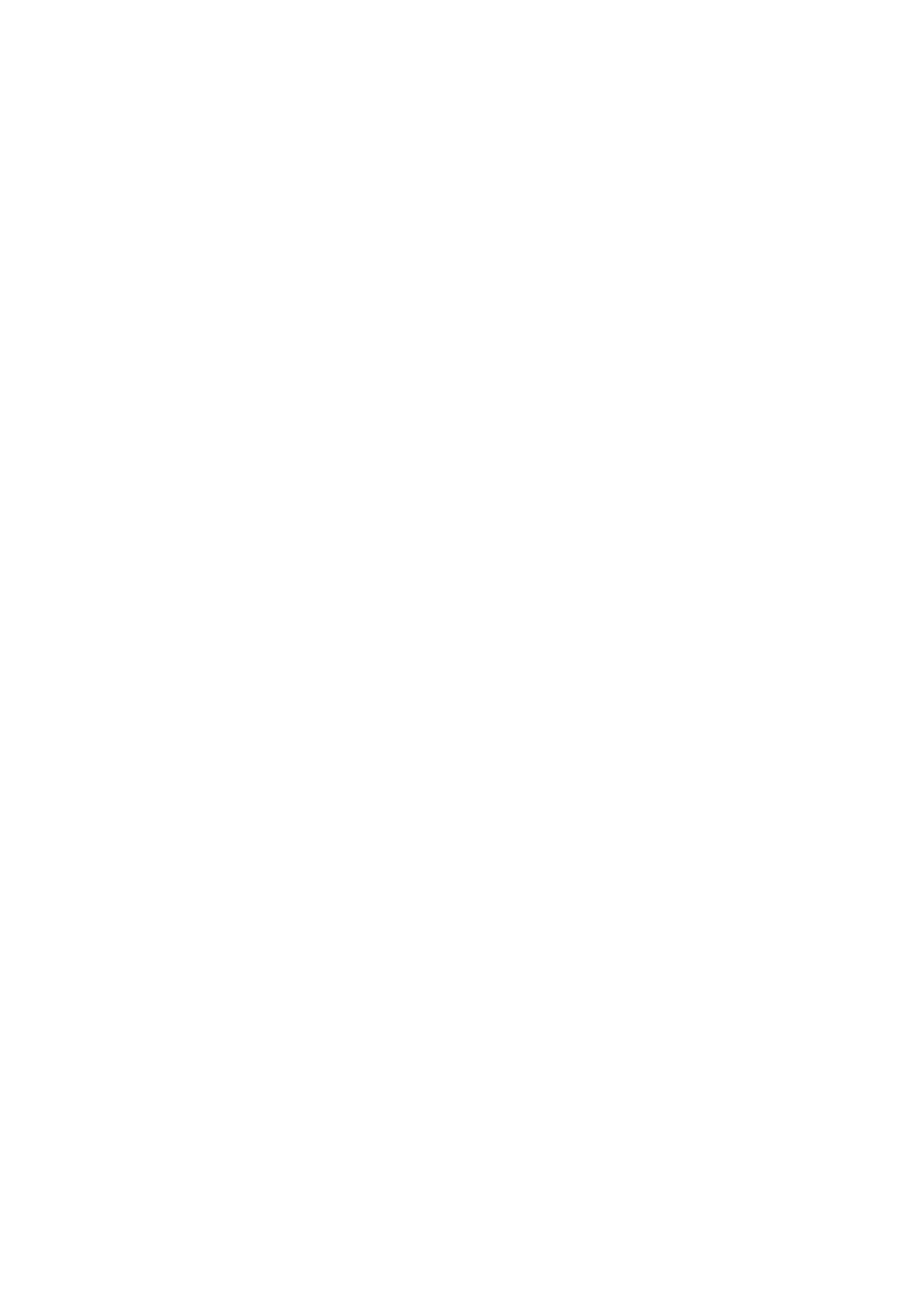# **Glossary**

| ALA          | Alternative Liquidity Approaches                 |
|--------------|--------------------------------------------------|
| <b>BCBS</b>  | Basel Committee on Banking Supervision           |
| D-SIBs       | Domestic systemically important banks            |
| EXIM         | Export and Import Bank of Korea                  |
| FAQs         | Frequently asked questions                       |
| <b>FSAP</b>  | Financial Sector Assessment Programme            |
| <b>FSC</b>   | <b>Financial Services Commission</b>             |
| FSS          | <b>Financial Supervisory Service</b>             |
| FX.          | Foreign exchange                                 |
| <b>HQLA</b>  | High-quality liquid assets                       |
| <b>ICAAP</b> | Internal Liquidity Adequacy Assessment Programme |
| <b>LCR</b>   | Liquidity Coverage Ratio                         |
| <b>RCAP</b>  | Regulatory Consistency Assessment Programme      |
| <b>KRW</b>   | Korean won                                       |
| <b>SMEs</b>  | Small and medium-sized enterprises               |
| <b>SREP</b>  | Supervisory Review and Evaluation Process        |
|              |                                                  |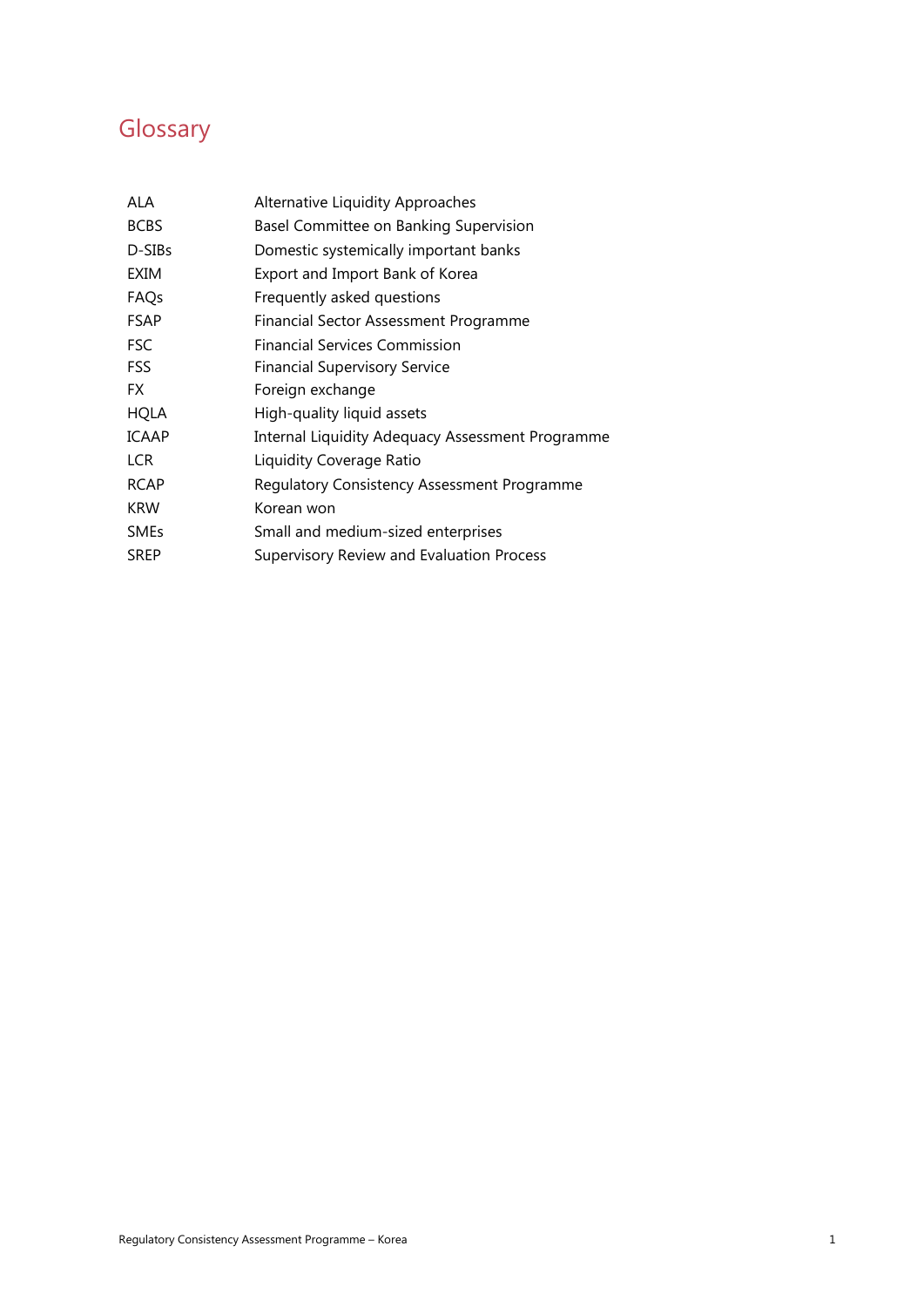# <span id="page-5-0"></span>Preface

The Basel Committee on Banking Supervision sets a high priority on the implementation of regulatory standards underpinning the Basel III framework. The prudential benefits from adopting Basel standards can only fully accrue if these are implemented appropriately and consistently by all member jurisdictions. The Committee established the Regulatory Consistency Assessment Programme (RCAP) to monitor, assess and evaluate its members' implementation of the Basel framework.

This report presents the findings of the RCAP Assessment Team (the Assessment Team) on the domestic adoption of the Basel Liquidity Coverage Ratio (LCR) standards in Korea. [1](#page-5-1) The assessment focuses on the regulatory adoption of Basel LCR standards applied to Korean banks that are internationally or regionally active and of significance to its domestic financial stability.

The RCAP LCR assessment was based primarily on the LCR rules that were issued by the Korean authorities<sup>[2](#page-5-2)</sup> in December 2014. In the course of the assessment, the authorities made a number of revisions to the rules based on issues identified by the Assessment Team. This report has been updated where relevant, to reflect the progress made by Korean authorities to align the regulations with Basel LCR standards.

The RCAP Assessment Team was led by Mr Michael Schoch, Head of Banks Division and Member of the Executive Board of the Swiss Financial Market Supervisory Authority (FINMA). The Assessment Team comprised seven technical experts drawn from Belgium, China, India, Hong Kong SAR, Germany, Singapore and South Africa (Annex 1). The main counterparty for the assessment was the Financial Supervisory Service of Korea (FSS).

The assessment relied upon the data, information and materiality computations provided by the FSS. The assessment findings are based primarily on an understanding of the Korean regulations and current processes in the FSS as explained by the counterparty staff and the expert view of the Assessment Team on the documents and data reviewed. The overall work was coordinated by the Basel Committee Secretariat.

The assessment began in November 2015 and comprised: (i) completion of an RCAP questionnaire (a self-assessment) by the Korean authorities; (ii) an off- and on-site assessment phase (November 2015 to June 2016); and (iii) a post-assessment review phase (July to September 2016). The off- and on-site phases included an on-site visit for discussions with the Korean authorities and representatives of Korean banks (which were used as the RCAP sample banks for the purpose of impact assessment) and external audit firms. These exchanges provided the Assessment Team with a deeper understanding of the implementation of the Basel LCR standards in Korea. The third phase consisted of a two-stage technical review of the assessment findings: first, by a separate RCAP Review Team and via feedback from the Basel Committee's Supervision and Implementation Group; and second, by the RCAP Peer Review Board and the Basel Committee. This two-step review process is a key instrument of the RCAP process to provide quality control and ensure integrity of the assessment findings. The focus of the assessment was on the consistency and completeness of the domestic regulations in Korea with the Basel minimum requirements. Issues relating to prudential outcomes, adequacy of liquidity ratios at individual banks or the effectiveness of the Korean authorities' liquidity risk management supervision were not in the scope of this RCAP assessment exercise.

Where domestic regulations and provisions were identified to be not in conformity with the Basel framework, those deviations were evaluated for their current and potential impact (or non-impact) on the

<span id="page-5-1"></span><sup>&</sup>lt;sup>1</sup> The report complements the RCAP assessment report of Korea's adoption of the Basel risk-based capital standards.

<span id="page-5-2"></span><sup>&</sup>lt;sup>2</sup> Korean authorities refer to the Financial Services Commission (FSC), Financial Supervisory Service (FSS) and the Bank of Korea.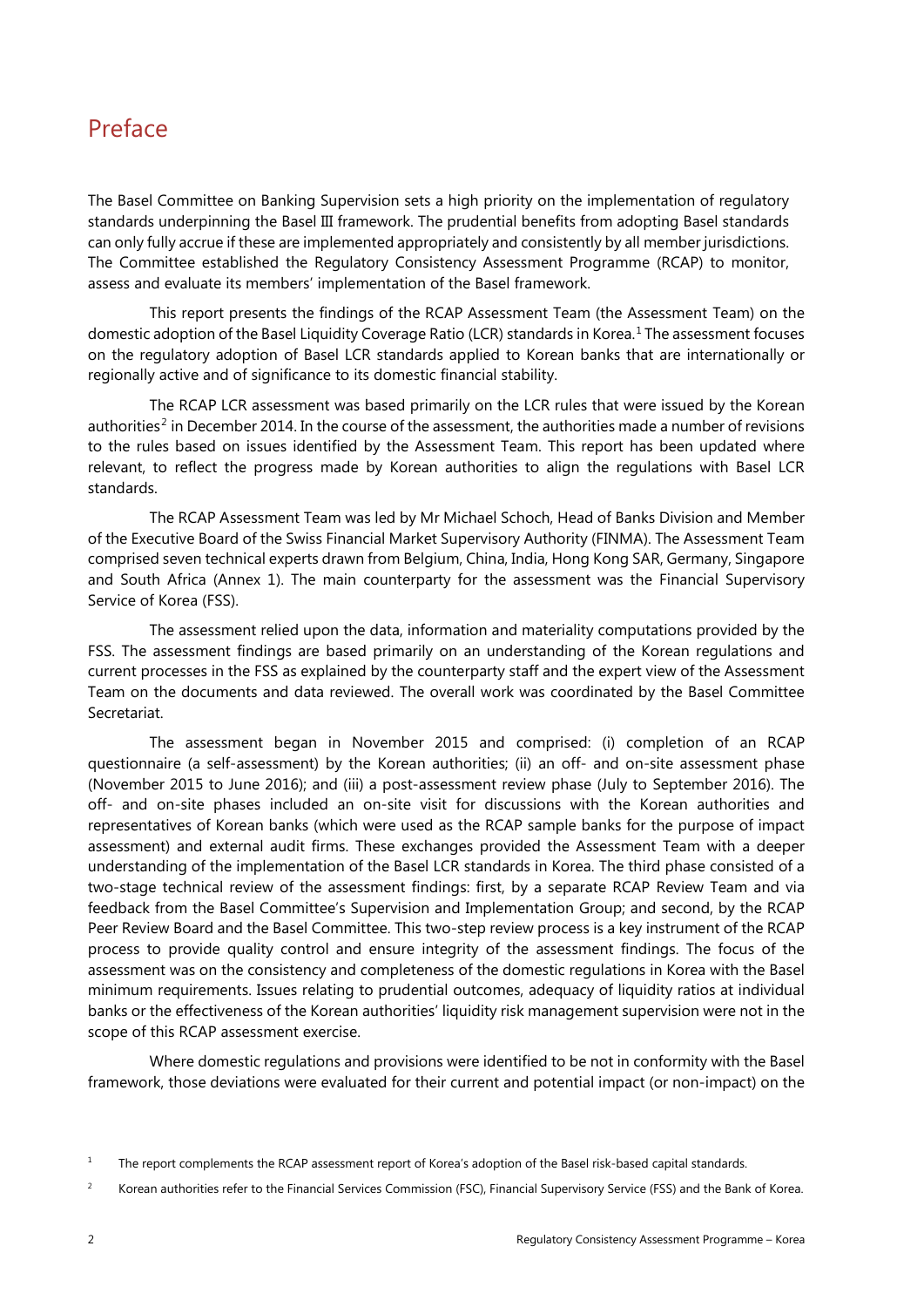reported liquidity ratios for a sample of internationally and regionally active Korean banks. Some findings were evaluated on a qualitative basis. The overall assessment outcome was based on the materiality of findings and the use of expert judgment.

The report has two sections and a set of annexes: (i) an executive summary with a statement from the FSS on the material findings; (ii) the context, scope and methodology and the main set of assessment findings; and (iii) details of the deviations and their materiality along with other assessment-related observations.

The RCAP Assessment Team acknowledges the professional cooperation received from the FSS throughout the assessment process. In particular, the Assessment Team sincerely thanks the staff of the FSS for playing an instrumental role in coordinating the assessment exercise. The series of comprehensive briefings and clarifications provided by the FSS enabled the RCAP assessors to arrive at their expert assessment. The Assessment Team is hopeful that the RCAP assessment exercise will contribute towards strengthening prudential effectiveness and full implementation of the recent reform measures in Korea.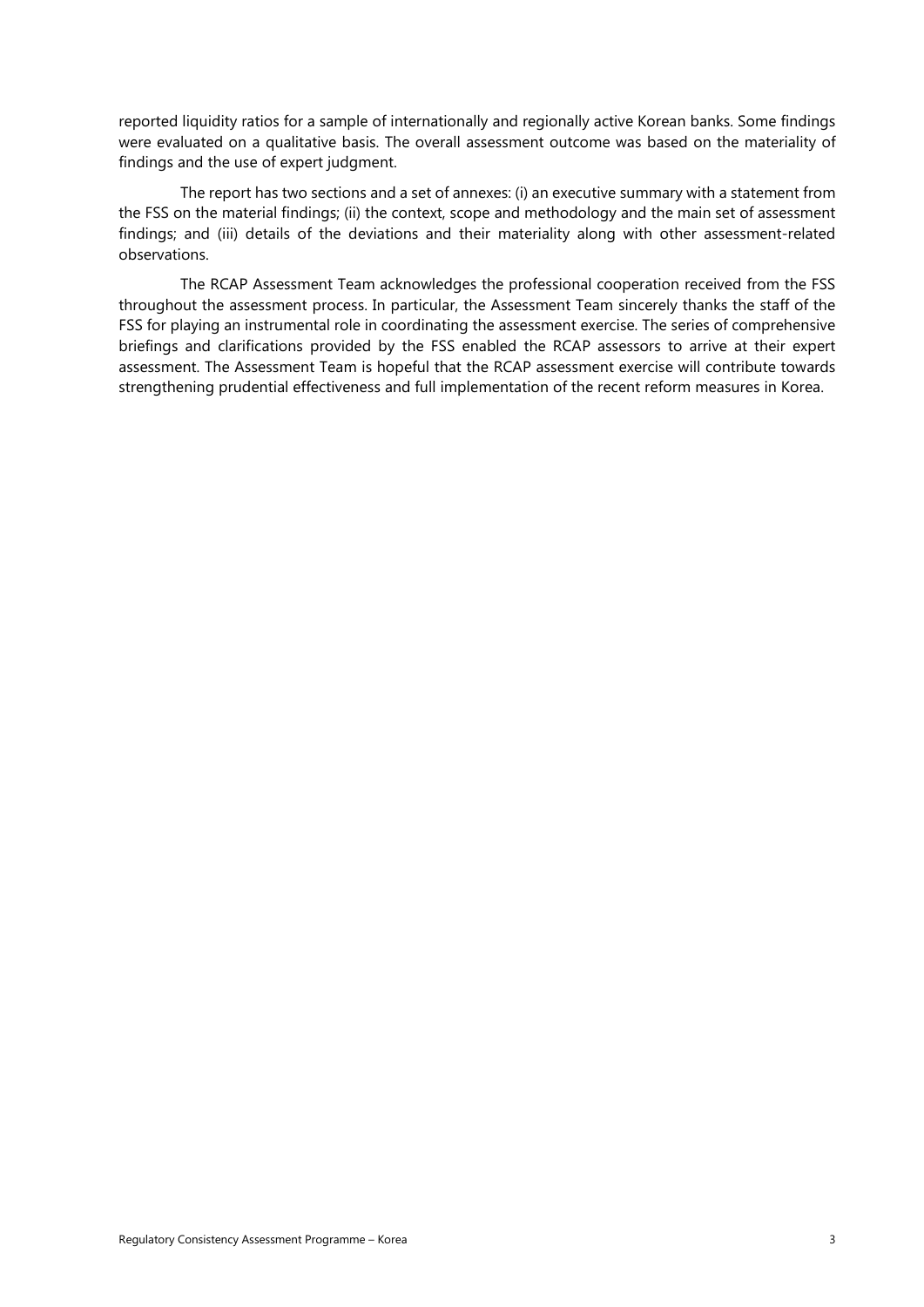## <span id="page-7-0"></span>Executive summary

The Korean framework for LCR requirements was issued on 26 December 2014 through the publication of both the Regulation on Supervision of Banking Business (RSBB) and the Detailed Regulation of Banking Business (DRSBB), which then came into effect on 1 January 2015. The LCR applies to all national and commercial banking institutions in Korea except the Export and Import Bank of Korea (EXIM Bank<sup>3</sup>).

In November 2015, the FSS completed an extensive self-assessment of the domestic LCR rules as part of their preparation for the RCAP exercise. The RCAP Assessment Team (Assessment Team) identified a number of additional deviations from the Basel framework. The FSS used the discipline of the RCAP exercise to further refine their LCR rules – to the extent feasible and consistent with Korean national interests. In all, Korea's LCR framework benefited during the course of the RCAP assessment work from two rectifications.

Overall, as of the cut-off date for the RCAP assessment, the Assessment Team finds Korea's LCR rules to be compliant with the standards prescribed under the Basel LCR standards. All graded components of the LCR framework, including the high-quality liquid assets, the liquidity inflows and outflows and disclosure requirements, are assessed as compliant.

The Assessment Team compliments the FSS for their implementation of and alignment with the Basel LCR framework. The FSS has also developed and implemented the necessary reporting templates and systems for the LCR. However, the achievement of the intended prudential outcomes and effective implementation, monitoring and supervision of these requirements was not in the scope of the assessment.

In addition to the formal assessment of the LCR standards and disclosure requirements, this report also summarises the FSS's implementation of the Basel Principles for sound liquidity risk management and the LCR monitoring tools (Annexes 9 and 10). Further, a summary is provided of the key national discretions and approaches that the FSS has adopted in their implementation of the LCR standards (Annex 14). These annexes help to clarify how national authorities implement certain aspects of the Basel standards that are not in the scope of the formal RCAP-LCR assessment at this point of time. Over time, the information detailed in these annexes will provide a basis for designing best practices and additional supervisory guidance that will benefit the regulatory community and the banking industry to raise the consistency of the LCR's implementation and to improve its effectiveness in practice.

The Assessment Team recognises the efforts made by the FSS to further strengthen and align its LCR rules with the Basel LCR framework throughout the course of the assessment process.

<span id="page-7-1"></span><sup>&</sup>lt;sup>3</sup> The EXIM Bank is the government-backed export credit agency. It deals mainly with trade finance products and does not hold deposits. For these reasons, the EXIM bank is not subject to the LCR standards.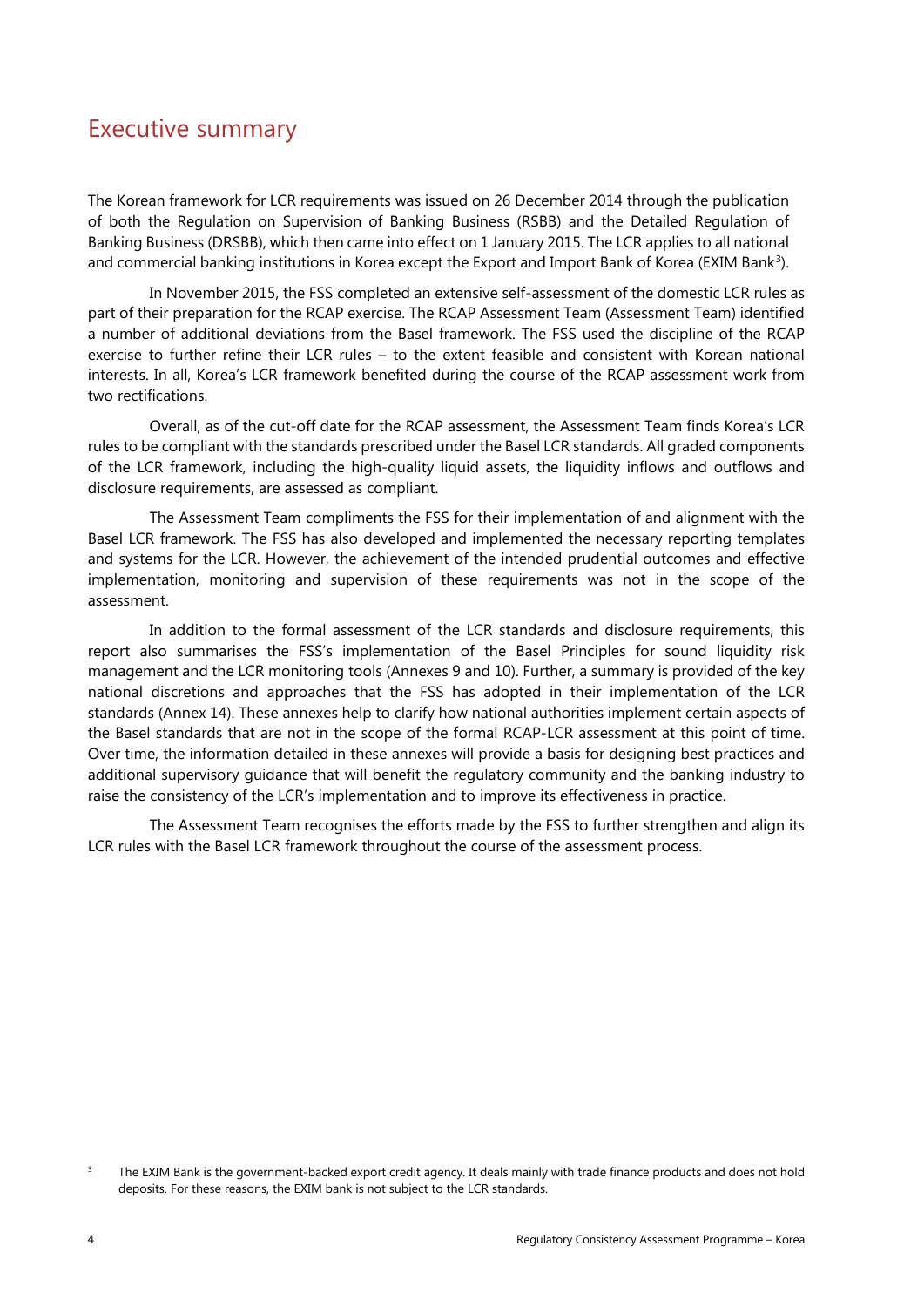# <span id="page-8-0"></span>Response from the Financial Supervisory Service of Korea

Korea's supervisory authorities have been communicating and collaborating with the Basel Committee over the years in order to ensure effective implementation of and compliance with the Basel standards. In respect of the LCR, proactive measures by Korea's supervisory authorities led to successful implementation of the new liquidity regime at the beginning of 2015.

Throughout the RCAP process in February 2016, Korea's bank supervisors were able to exchange constructive ideas and views with the RCAP Assessment Team. In particular, the engagement with the Assessment Team has given Korea's bank supervisors opportunities for an in-depth comparative review of the standards put forth by the Basel Committee and the standards adopted by Korea. Korea's bank supervisors have very much appreciated the high level of expertise and competence the Assessment Team has demonstrated throughout the assessment process and would like to assure the Assessment Team that its findings and views will contribute to more effective banking supervision in Korea.

As the assessment results demonstrate, Korea's LCR standards are consistent with the Basel standards. With respect to discrepancies pertaining to operational deposits that the Assessment Team observed, revisions to the applicable rules have been made in accordance with the Basel standards. For issues pertaining to LCR calculation methods, there was no material difference between the one-month LCR and the 30-day LCR. The one-month period was adopted in view of the business practices of the commercial banks. In the light of the recommendations put forth by the Assessment Team, however, Korea's bank supervisors have incorporated the 30-day period for the LCR calculation. In addition, Korea's bank supervisors now use the foreign currency LCR to monitor the bank's foreign currency liquidity.

Korea's supervisory authorities will continue to embrace proposals and measures put forth by the Basel Committee to improve the consistency of banking standards across countries and work closely with it to further ensure strong banking standards.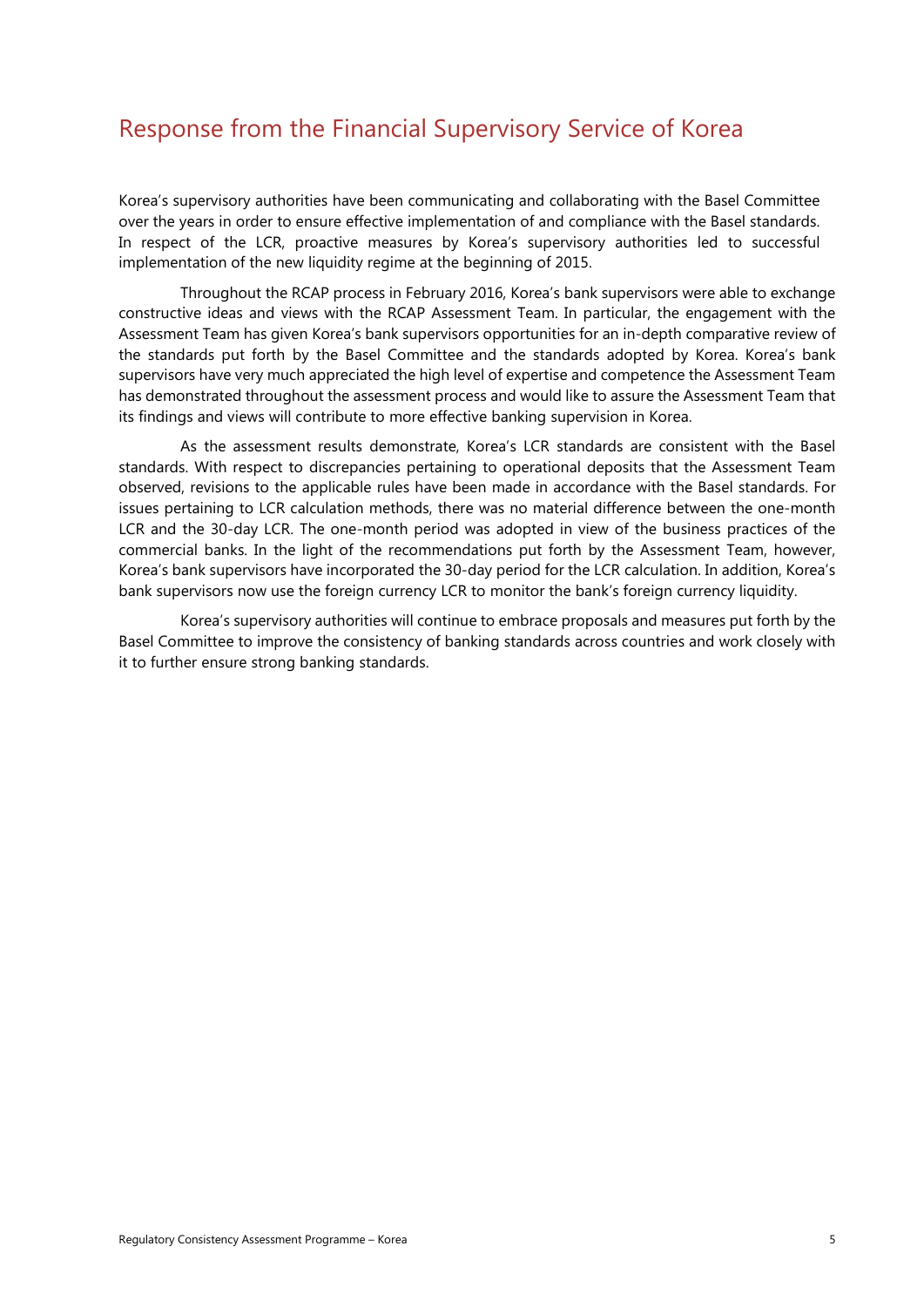### <span id="page-9-0"></span>1 Assessment context and main findings

#### <span id="page-9-1"></span>1.1 Context

#### Status of implementation

The Financial Services Commission (FSC) is responsible for the regulation and supervision of the banking sector. The FSC is empowered by Article 17 of the Act on the Establishment of Financial Services Commission to issue banking regulations, rules and guidance to licensed banks in Korea. The FSS implements the regulations issued by the FSC and its key functions include supervision and examination of financial firms, along with other enforcement and oversight activities. The Basel LCR standards have been in effect from 1 January 2015, implemented via the issuance of regulations and circulars (see Annex 2 for a complete timeline). Regulations are published in the Korean language. For the purpose of the RCAP assessment, the regulations were translated into English.

The LCR regulations were published on 26 December 2014 and came into effect on 1 January 2015 and the LCR disclosure regulation was published and came into effect on 30 January 2015.

Along with the LCR regulations, the FSS has also implemented the LCR monitoring tools (1 January 2015) and the Basel *Principles for sound liquidity risk management and supervision* (30 September 2009). A factual description of how each of these frameworks has been implemented is provided in Annexes 9 and 10, respectively.

#### Regulatory system and model of supervision

In Korea, all national and commercial banking institutions (excluding the EXIM Bank) are subject to the Basel III LCR standards. The FSC is responsible for issuing and enforcing the LCR regulation in Korea.

In the case of breaches of the LCR regulation, the FSS has powers to impose corrective measures, as detailed in the LCR regulation. In periods of systemic stress, the FSS may also determine whether to relax or lower the LCR requirements (on a case-by-case basis).

Further, the FSS has issued a data collection template with the information required to calculate the LCR for each bank. The submitted LCR and accompanying data are reviewed monthly. Given the amount of information needed, and the need for homogeneous and consistent reporting, banks are also provided with technical guidance on completing the data template and computing the LCR. This technical guidance is explicitly referenced in the Korean's LCR regulation.

#### <span id="page-9-2"></span>1.2 Structure, enforceability and binding nature of prudential regulations

The liquidity regulation is subject to the same well defined regulatory process as for capital regulation. The following table provides an overview of the legal hierarchy of prudential regulations in Korea (details on the structure and binding nature of prudential regulations in Korea are outlined in the RCAP assessment report on Korea risk-based capital requirements for banks). [4](#page-9-3) The LCR requirements, as issued in final form in December 2014, meet the RCAP criterion of being enforceable and binding in nature.

<span id="page-9-3"></span><sup>4</sup> Available at www.bis.org/bcbs/implementation/l2.htm.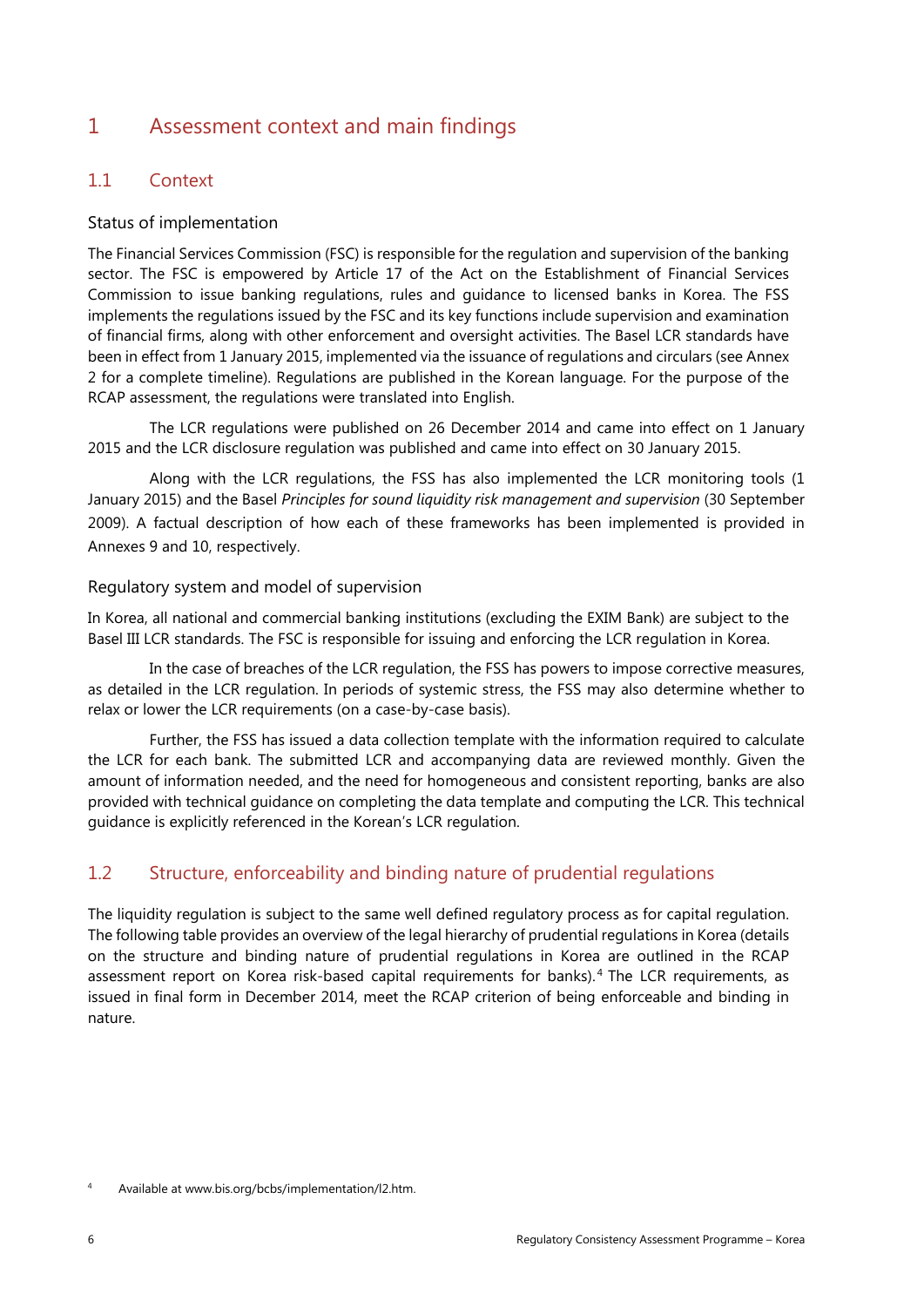Hierarchy of banking regulations in Korea Table 1 and the Table 1

|                                                                    | Banking Act (issued by the National Assembly)                                                  |
|--------------------------------------------------------------------|------------------------------------------------------------------------------------------------|
| Laws and regulations                                               | Enforcement Decree of Banking Act (issued by the President and the<br>State Council)           |
|                                                                    | Regulation on Supervision of Banking Business (issued by the Financial<br>Services Commission) |
| Internal regulation derived from the above<br>laws and regulations | Detailed Regulation on Supervision of Banking Business (the Financial<br>Supervisory Service)  |
|                                                                    | Instruction for Unified Disclosure for Financial Services (the Korean<br>Federation of Banks)  |

#### <span id="page-10-0"></span>1.3 Scope of the assessment

The assessment was made of the LCR requirements as applicable to the 16 banks in Korea. In evaluating the materiality of the findings, the quantification was limited to the agreed eight banks subject to the RCAP review (see Annex 8). These banks hold more than 69% of the Korean banking system's assets.

#### Assessment grading and methodology

As per the RCAP methodology approved by the Basel Committee, the outcome of the assessment was summarised using a four-grade scale, both at the level of each of the four key components of the Basel framework for the LCR and the overall assessment of compliance: compliant, largely compliant, materially non-compliant and non-compliant.<sup>[5](#page-10-2)</sup>

The materiality of the deviations was assessed in terms of their current or, where applicable, potential future impact (or non-impact) on the LCRs of the banks. Wherever relevant and feasible, the Assessment Team, together with the FSS, attempted to quantify the impact based on data collected from Korean banks in the agreed sample of banks. The non-quantifiable aspects of identified deviations were discussed and reviewed with the FSS, in the context of the prevailing regulatory practices and processes with the FSS.

Ultimately, the assignment of the assessment grades was guided by the collective expert judgment of the Assessment Team. In doing so, the Assessment Team relied on the general principle that the burden of proof rests with the assessed jurisdiction to show that a finding is not material or not potentially material. A summary of the materiality analysis is given in Section 2 and Annex 8.

In a few cases, Korean liquidity requirements go beyond the minimum Basel standards. Although these elements provide for a more rigorous implementation of the Basel framework in some aspects, they have not been taken into account for the assessment of compliance under the RCAP methodology as per the agreed assessment methodology (see Annex 13 for a listing of areas of super-equivalence).

#### <span id="page-10-1"></span>1.4 Main findings

A summary of the main findings is given below. Overall, the Assessment Team considers the LCR regulation issued in December 2015 (further revised on 28 June 2016) as compliant with the Basel

<span id="page-10-2"></span><sup>5</sup> This four-grade scale is consistent with the approach used for assessing countries' compliance with the Basel Committee's *Core principles for effective banking supervision*. The actual definition of the four grades has been adjusted to take into account the different nature of the two exercises. In addition, components of the Basel framework that are not relevant to an individual jurisdiction may be assessed as not applicable (N/A). See [www.bis.org/publ/bcbs264.htm](http://www.bis.org/publ/bcbs264.htm) for further details.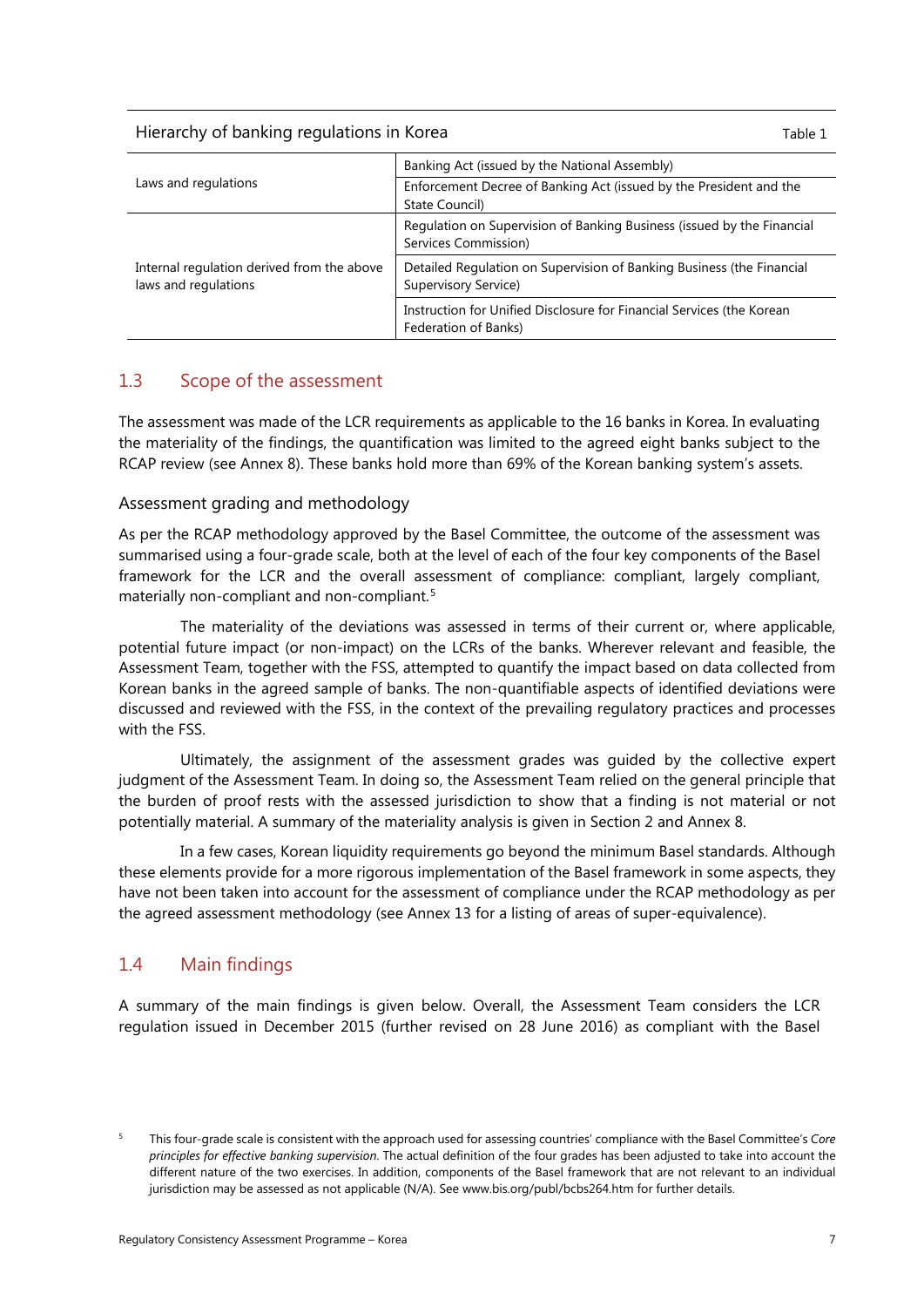standards. All components assessed by the RCAP Assessment Team are also assessed as compliant with the minimum Basel standards. More detail is provided in the main findings section below.

| Summary assessment grading                |       |
|-------------------------------------------|-------|
| Key components of the Basel LCR framework | Grade |
| Overall grade                             |       |
| High-quality liquid assets (numerator)    |       |
| Outflows (denominator)                    |       |
| Inflows (denominator)                     |       |
| LCR disclosure requirements               |       |

Definition of the grades): **compliant (C)**: all minimum Basel provisions have been satisfied and no material deviations have been found that would give rise to prudential concerns or provide a competitive advantage to internationally active banks; **largely compliant (LC)**: only minor provisions have not been satisfied and differences that have a limited impact on financial stability or the international level playing field have been identified; **materially non-compliant (MNC)**: key provisions of the framework have not been satisfied or differences that could materially impact the LCR: **non-compliant (NC)**: the regulation has not been adopted or differences that could severely impact the LCR and financial stability or international level playing field have been identified.

Colour code:

| Compliant                |            |
|--------------------------|------------|
| Largely compliant        |            |
| Materially non-compliant | <b>MNC</b> |
| Non-compliant            | NIC        |

#### Main findings by component

#### *General comments – scope of application and transitional arrangements*

The LCR applies to all national and commercial banking institutions (except for the EXIM Bank) in Korea, including foreign bank branches. The scope is assessed to be super-equivalent to the minimum recommendation under the Basel standard that states that the LCR should be applied to all internationally active banks on a consolidated basis.

The Assessment Team also finds the Korean transitional arrangement to be compliant with the Basel standard. For commercial banks, the requirement starts from 80% on 1 January 2015, and rises annually by 5% to reach 100% on 1 January 2019. This is more stringent than the transitional arrangements stipulated in the Basel standard, whereby the minimum requirement for the LCR will be increased in equal annual steps of 10% starting from 60% on 1 January 2015 and reaching 100% on 1 January 2019.

Foreign bank branches are required to meet a 20% LCR requirement from 1 January 2015, increasing by 10% annually and reaching 60% on 1 January 2019. As the implementation of the LCR requirement by foreign bank branches goes beyond the minimum recommendation under the Basel standard, the Assessment Team does not deem the less stringent transitional requirement for foreign bank branches to be a potential issue.

#### *High-quality liquid assets (numerator)*

The definition of different classes of HQLA in the LCR is a key element of the Basel standard. The Korean implementation follows the Basel standard.

Notwithstanding, the Assessment Team has raised an observation on the treatment of central bank reserves (see Section 2.4). The Basel standard states that central bank reserves (including required reserves) can only be included as HQLA to the extent that the central bank policies allow them to be drawn down in times of stress. While the actual use of central bank required reserves require the Bank of Korea's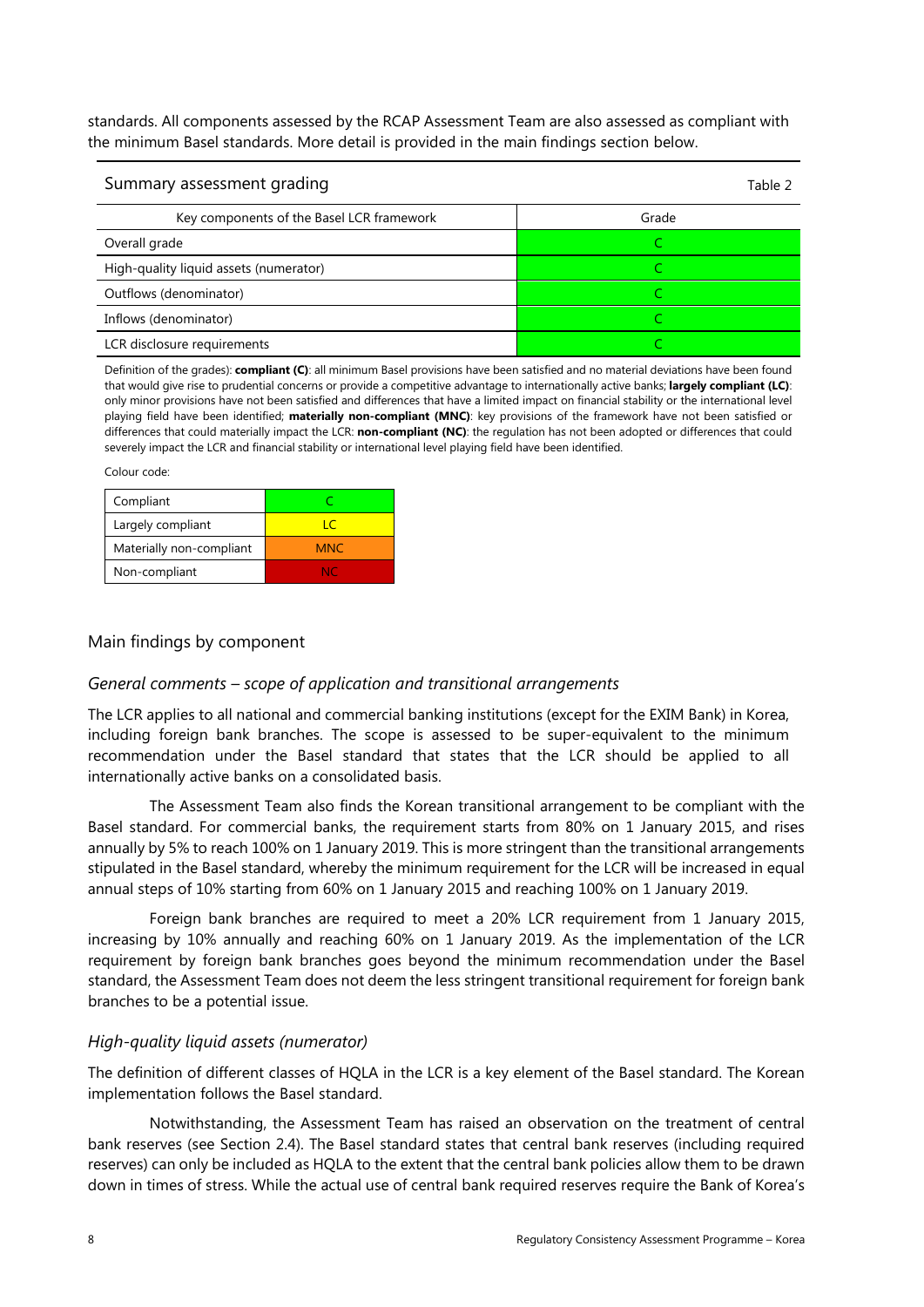explicit approval, the Korean domestic rules explicitly permit the inclusion of all central bank reserves as HQLA. The Bank of Korea has confirmed that all central bank reserves will be made available for banks during the period of stress. However, the Assessment Team is of the view that this may become an issue if the Bank of Korea were to publish a new ruling that would prevent the use of all central bank reserves in times of stress.

#### *Outflows (denominator)*

The Assessment Team finds the FSS's regulatory implementation for net outflows to be compliant with the Basel LCR requirements. In general, the outflow rates applicable to various items are in line with Basel standards. Notwithstanding, the Assessment Team noted one finding, which is unlikely to have a material impact on the LCR. Specifically, the Korean LCR regulations allow banks to apply "stable" outflow rates for all foreign exchange retail deposits without conducting any analysis to determine whether the volatility of foreign exchange retail deposits is higher than that of domestic retail deposits, as required by paragraph 81 of the Basel LCR standards.

As of 31 December 2015, foreign exchange retail deposits only make up about 3.3% of total retail deposits. The Assessment Team noted, based on the discussion with the FSS, that they do not expect extraordinary growth in this segment. In general, such deposits are largely from Korean residents and they are covered by the deposit insurance scheme (up to a limit of KRW 50 million).

Additionally, the FSS has amended its rule to clarify its requirements in a number of areas that were identified as deviations during the initial assessment, and following discussions with the Assessment Team. These include (i) qualifying conditions for operational deposits and (ii) a "one-month" LCR horizon instead of 30 days, as per Basel LCR standards. These amendments are summarised in Annex 5.

#### *Inflows (denominator)*

The regulatory implementation of the liquidity inflows in the Korean rules is assessed as compliant with the Basel standards.

#### *Disclosure requirements*

The regulatory implementation of the LCR disclosure requirements in the Korean rules is assessed as compliant with the Basel standards. At present, Korean banks disclose the LCR based on averages of monthly calculations. In line with the Basel LCR disclosure standards, daily calculation of the LCR will be mandatory for all banks (except the EXIM Bank) with effect from 1 January 2017, allowing the calculation of averages of daily observations.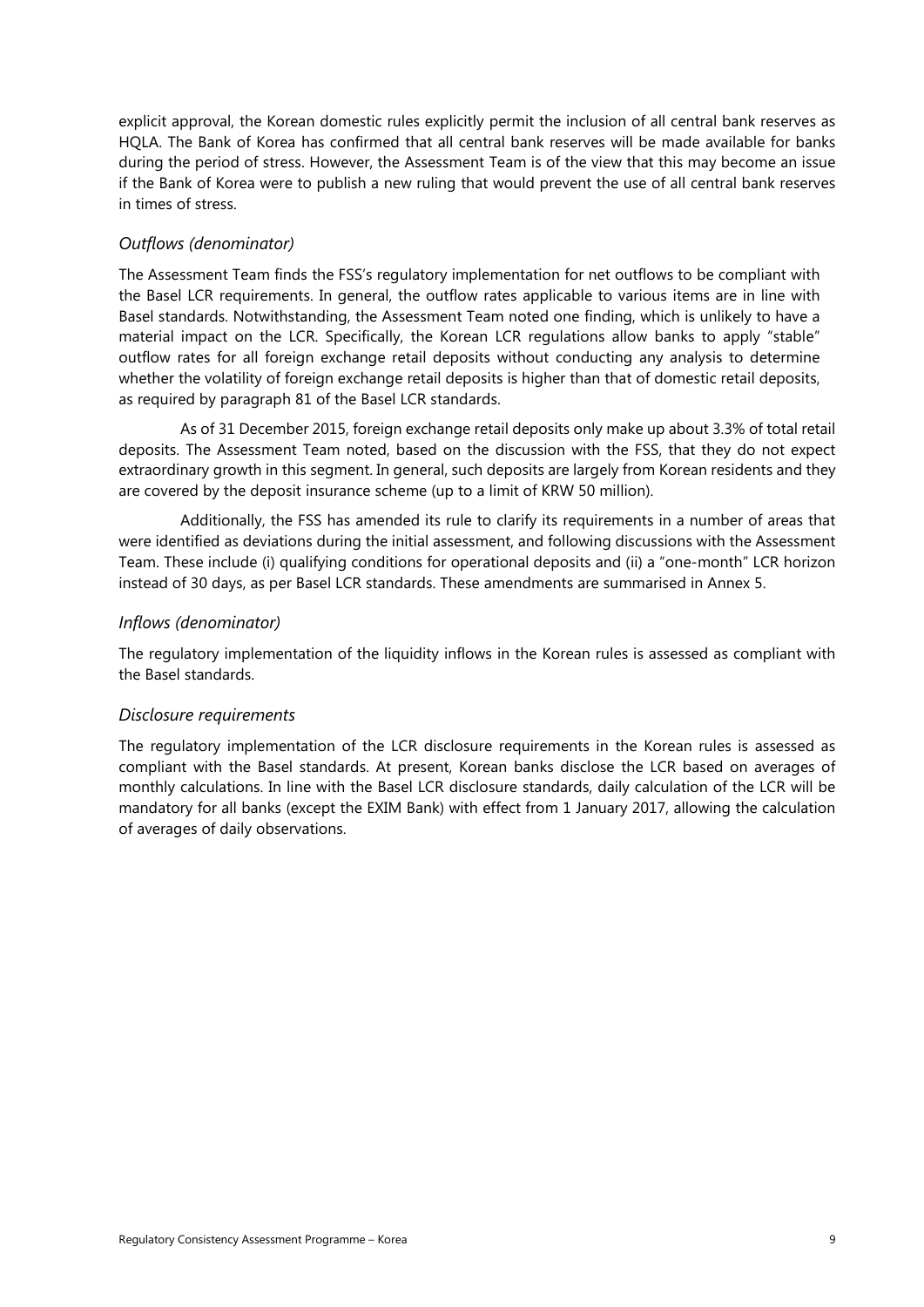### <span id="page-13-0"></span>2 Detailed assessment findings

The component-by-component details of the assessment of compliance with the LCR standards of the Basel framework are detailed below. The focus of Sections 2.1 to 2.3 is on findings that were assessed to be deviating from the Basel minimum standards and their materiality. Section 2.4 lists some observations specific to the implementation practices in Korea.

#### <span id="page-13-1"></span>2.1 Scope of application and transitional arrangements

| Summary | Overall, the Assessment Team finds the scope of application and transitional<br>arrangements to be in line with the Basel standards. The Assessment Team did not<br>identify any deviation. The FSS imposes LCR requirements on all banks (except the<br>EXIM Bank), including foreign bank branches, which is super-equivalent to the<br>minimum recommendation under the Basel requirements that the LCR should be<br>applied to all internationally active banks on a consolidated basis. For commercial<br>banks, the requirement starts from 80% on 1 January 2015, increasing by 5% every<br>year to reach 100% from 1 January 2019. This is more stringent than the transitional<br>arrangements as stipulated in the Basel standard, whereby the minimum |
|---------|------------------------------------------------------------------------------------------------------------------------------------------------------------------------------------------------------------------------------------------------------------------------------------------------------------------------------------------------------------------------------------------------------------------------------------------------------------------------------------------------------------------------------------------------------------------------------------------------------------------------------------------------------------------------------------------------------------------------------------------------------------------|
|         | requirement for the LCR will be increased in equal steps starting from 60% in 2015<br>to 100% from 1 January 2019.                                                                                                                                                                                                                                                                                                                                                                                                                                                                                                                                                                                                                                               |

#### <span id="page-13-2"></span>2.2 LCR

#### <span id="page-13-3"></span>2.2.1 High-quality liquid assets (numerator)

| Section grade | Compliant                                                                                                                                                                                                                                                |
|---------------|----------------------------------------------------------------------------------------------------------------------------------------------------------------------------------------------------------------------------------------------------------|
| Summary       | The Assessment Team finds the FSS's regulatory implementation to be compliant with<br>the Basel LCR requirements for high-quality liquid assets (HQLA). Following the<br>amendments made by the FSS, the team did not identify any remaining deviations. |

| Section grade                       | Compliant                                                                                                                                                                                                                                                                                                                                                                                                                                                                                                                                                                                                                                                                                                                                                                                                                                                                                                                                                                              |
|-------------------------------------|----------------------------------------------------------------------------------------------------------------------------------------------------------------------------------------------------------------------------------------------------------------------------------------------------------------------------------------------------------------------------------------------------------------------------------------------------------------------------------------------------------------------------------------------------------------------------------------------------------------------------------------------------------------------------------------------------------------------------------------------------------------------------------------------------------------------------------------------------------------------------------------------------------------------------------------------------------------------------------------|
| Summary                             | The Assessment Team finds that the FSS's implementation of the requirements<br>related to outflows is compliant with the Basel LCR standard. Following the<br>amendments made by the FSS, only one non-material finding on foreign exchange<br>retail deposits remains.                                                                                                                                                                                                                                                                                                                                                                                                                                                                                                                                                                                                                                                                                                                |
| Basel paragraph no                  | Basel III LCR paragraph 81                                                                                                                                                                                                                                                                                                                                                                                                                                                                                                                                                                                                                                                                                                                                                                                                                                                                                                                                                             |
| Reference in domestic<br>regulation | DRSBB [Appendix 3-6] 28C                                                                                                                                                                                                                                                                                                                                                                                                                                                                                                                                                                                                                                                                                                                                                                                                                                                                                                                                                               |
| <b>Findings</b>                     | The Basel LCR standard requires that supervisors determine the appropriate run-off<br>factor for foreign currency (FX) retail deposits. Such deposits, if found to be more<br>volatile than domestic retail deposits, should receive an appropriate run-off rate of at<br>least 10% as "less stable deposits". The Basel standard lists a number of factors that<br>affect the volatility of FX retail deposits, namely the type and sophistication of the<br>depositor and the nature of such deposits (eg whether the deposits are linked to<br>business needs in the same currency or whether the deposits are placed in a search<br>for yield).<br>The Korean regulation classifies FX retail deposits according to the same criteria (eg<br>whether they are covered by a deposit insurance scheme or not) as domestic retail<br>deposits, without conducting any analysis to determine whether the volatility of FX<br>retail deposits was higher than domestic retail deposits. |
| Materiality                         | Not material                                                                                                                                                                                                                                                                                                                                                                                                                                                                                                                                                                                                                                                                                                                                                                                                                                                                                                                                                                           |

#### <span id="page-13-4"></span>2.2.2 Outflows (denominator)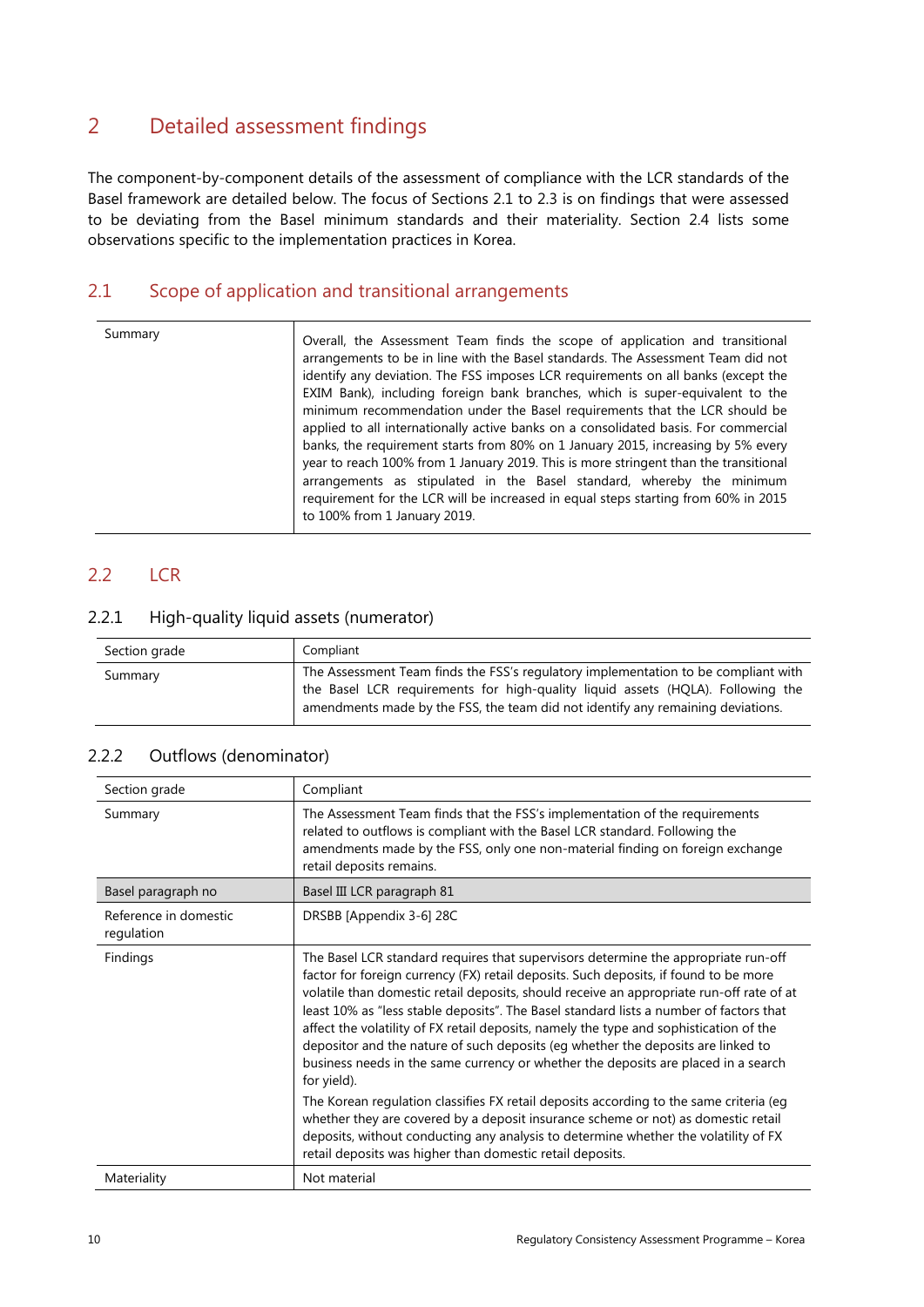| As of 31 December 2015, FX retail deposits only make up about 3.3% of total retail<br>deposits. We also noted from the FSS that they do not expect extraordinary growth in<br>this segment. Depositors largely comprise Korean residents and these types of<br>deposit are covered by the deposit insurance scheme (up to a limit of KRW 50<br>million). |
|----------------------------------------------------------------------------------------------------------------------------------------------------------------------------------------------------------------------------------------------------------------------------------------------------------------------------------------------------------|
| Data on FX deposits outflows during a stress period are not available. Recognising the<br>data constraint, the Assessment Team simulated the LCR impact to determine<br>whether or not the FX retail deposit outflows are understated by Korean banks.                                                                                                   |
| Based on an outflow factor of 10% (instead of 5%) for FX retail deposits considered<br>stable, and an outflow factor of 20% (instead of 10%) for FX retail deposits considered<br>less stable, the weighted average impact on the LCR of Korean banks in the RCAP<br>sample is 0.75%, which the Assessment Team considered not material.                 |

#### <span id="page-14-0"></span>2.2.3 Inflows (denominator)

| Section grade | Compliant                                                                                                                                    |
|---------------|----------------------------------------------------------------------------------------------------------------------------------------------|
| Summary       | The Assessment Team finds that the FSS's implementation of the requirements<br>related to inflows are compliant with the Basel LCR standard. |

## <span id="page-14-1"></span>2.3 LCR disclosure requirements

| Section grade | Compliant                                                                                                                                                                                                                                                                                                                         |
|---------------|-----------------------------------------------------------------------------------------------------------------------------------------------------------------------------------------------------------------------------------------------------------------------------------------------------------------------------------|
| Summary       | The Assessment Team finds that the FSS's implementation of the LCR disclosure<br>standard is compliant with the Basel LCR standard.                                                                                                                                                                                               |
|               | At present, Korean banks disclose their LCR based on averages of monthly<br>calculations. In line with the Basel LCR disclosure standards, daily calculation of the<br>LCR will be mandatory for all banks (except the EXIM Bank) with effect from 1 January<br>2017, allowing the calculation of averages of daily observations. |

### <span id="page-14-2"></span>2.4 Observations and other findings specific to the implementation practices in Korea

| Basel paragraph no                  | Basel III LCR paragraph 11                                                                                                                                                                                                                                                                                                                                                                                                               |
|-------------------------------------|------------------------------------------------------------------------------------------------------------------------------------------------------------------------------------------------------------------------------------------------------------------------------------------------------------------------------------------------------------------------------------------------------------------------------------------|
| Reference in domestic<br>regulation | RSBB 26(1)(2)(3)<br>DRSBB [Appendix 3-6] 6                                                                                                                                                                                                                                                                                                                                                                                               |
| Observation                         | The Basel LCR standard states that it would be entirely appropriate for banks to use<br>their stock of HQLA, thereby falling below the minimum, during periods of stress.<br>Supervisors will subsequently assess this situation and will give guidance on usability<br>according to circumstances. Therefore, the intention would be to allow banks to<br>utilise the HQLA in a period of stress and only assess the situation ex post. |
|                                     | Under the Korean domestic rules, the Assessment Team noted that an approval<br>regime is used for a market-wide stress situation affecting most, if not all, banks.<br>Under the approval regime, the FSC will declare a stress situation and determine a<br>reduced LCR requirement for all banks, allowing them to utilise their HQLA to raise<br>funds.                                                                               |
|                                     | For an idiosyncratic stress situation affecting a limited number of banks, a notification<br>regime is used instead. Banks could utilise their HQLA and go below the minimum<br>regulatory LCR requirement. The FSS will then require the bank(s) to draft and sign an<br>MoU to address the situation accordingly.                                                                                                                      |
|                                     | Based on the discussions with the FSC and FSS, the Assessment Team is satisfied that<br>the approval regime will not affect the timeliness of the banks' reaction in a liquidity<br>crisis situation.                                                                                                                                                                                                                                    |
| Basel paragraph no                  | Basel III LCR paragraph 50(b)                                                                                                                                                                                                                                                                                                                                                                                                            |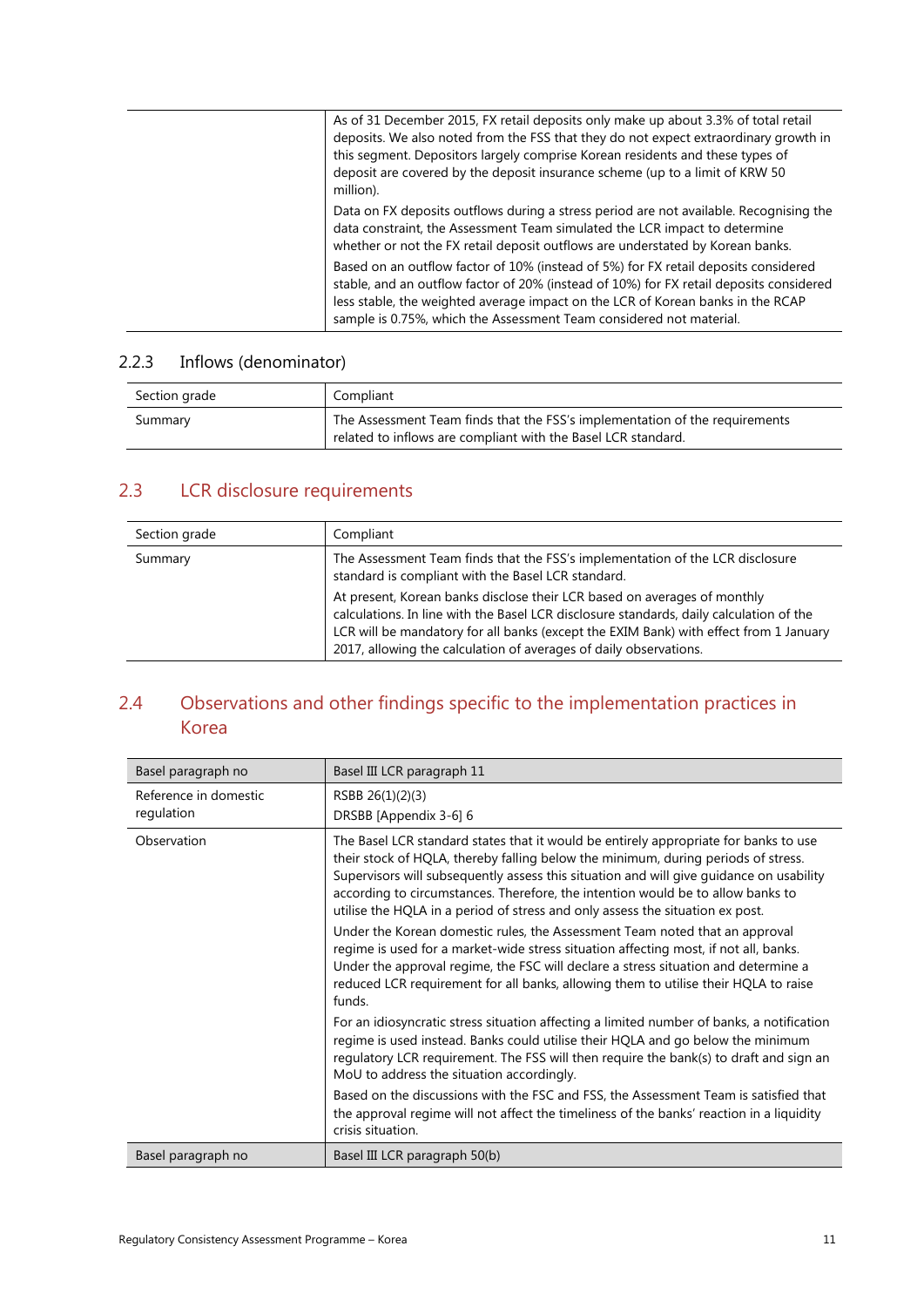| Reference in domestic<br>regulation | DRSBB [Appendix 3-6] 22 B                                                                                                                                                                                                                                                                                                                                                                                                                                                                         |  |
|-------------------------------------|---------------------------------------------------------------------------------------------------------------------------------------------------------------------------------------------------------------------------------------------------------------------------------------------------------------------------------------------------------------------------------------------------------------------------------------------------------------------------------------------------|--|
| Observation                         | The Basel LCR states that central bank reserves (including required reserves) can only<br>be included as HQLA to the extent that the central bank policies allow them to be<br>drawn down in times of stress. However, the Korean domestic rules allow all central<br>bank reserves to be included as HQLA, without explicitly stating the condition that<br>only the amount that is allowed to be drawn down in times of stress should be<br>included.                                           |  |
|                                     | The Bank of Korea has confirmed that all central bank reserves will be made available<br>to banks during the period of stress. However, the Assessment Team is of the view that<br>this would only become an issue if the Bank of Korea were to issue a new ruling that<br>would prevent the use of all central bank reserves in times of stress.                                                                                                                                                 |  |
| Basel paragraph no                  | Basel III LCR paragraph 136                                                                                                                                                                                                                                                                                                                                                                                                                                                                       |  |
| Reference in domestic<br>regulation | DRSBB [Appendix 3-6] 51 B                                                                                                                                                                                                                                                                                                                                                                                                                                                                         |  |
| Observation                         | The Basel standards stipulated that some contingent funding obligations are explicitly<br>contingent upon a credit or other event that is not always related to the liquidity<br>events simulated in the stress scenario, but may nevertheless have the potential to<br>cause significant liquidity drains in times of stress. Accordingly, each supervisor and<br>bank should consider which of these "other contingent funding obligations" may<br>materialise under the assumed stress events. |  |
|                                     | The FSS does not impose any nationally determined behavioural assumption but<br>instead mandates banks to consider other contingent funding obligations which may<br>generate significant fund outflows. The banks are also required to take historical<br>behaviour into consideration when determining the amount of appropriate fund<br>outflows.                                                                                                                                              |  |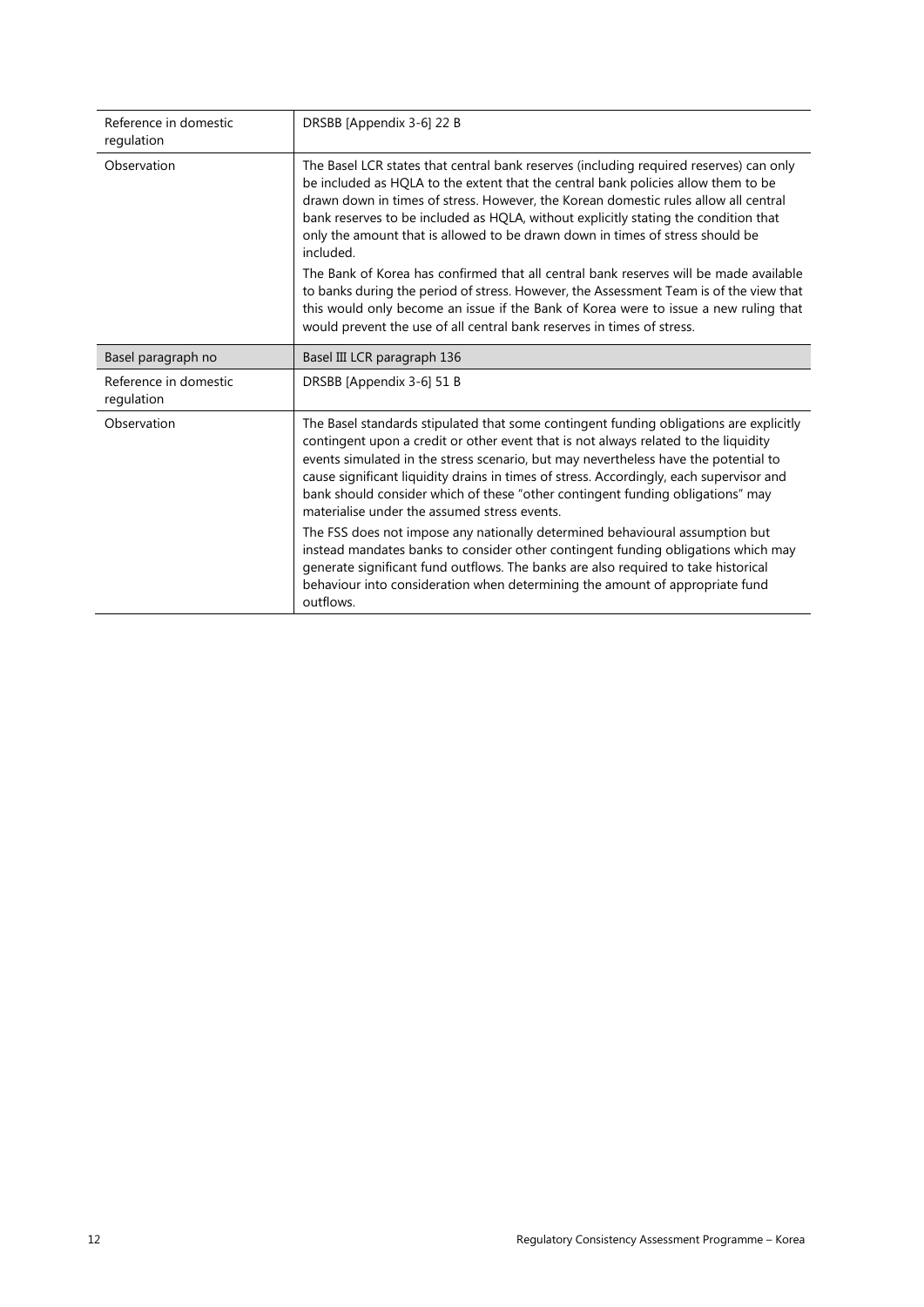### <span id="page-16-0"></span>Annexes

# <span id="page-16-1"></span>Annex 1: RCAP Assessment Team and Review Team<sup>[6](#page-16-2)</sup>

#### Assessment Team Leader

Mr Michael Schoch Swiss Financial Market Supervisory Authority FINMA

### Assessment Team members

| Ms Joleen Wingyou       |  |  |
|-------------------------|--|--|
| Ms Melanie Troschke     |  |  |
| Mr Ajay Kumar Choudhary |  |  |
| Mr Wang Jun             |  |  |
| Mr Gordon Wong          |  |  |
| Mr Ronald Sin Kin Tat   |  |  |
| Mr Joachim Keller       |  |  |

South African Reserve Bank Deutsche Bundesbank Reserve Bank of India China Banking Regulatory Commission Hong Kong Monetary Authority Monetary Authority of Singapore National Bank of Belgium

### Supporting members

| Mr Uwe Steinhauser       | Swiss Financial Market Supervisory Authority FINMA |
|--------------------------|----------------------------------------------------|
| Mr Nik Faris Sallahuddin | <b>Basel Committee Secretariat</b>                 |
| Mr Olivier Prato         | <b>Basel Committee Secretariat</b>                 |

#### Review Team

Mr Mitsutoshi Adachi **Bank of Japan** Mr Sebastijan Hrovatin **European Commission** 

Mr Karl Cordewener **Basel Committee Secretariat** Mr Nicolas Peligry **French Prudential Supervisory Authority (ACPR)** 

<span id="page-16-2"></span><sup>&</sup>lt;sup>6</sup> The RCAP Assessment has benefited from the feedback of the RCAP Review team and the Peer Review Board. The Review Team is separate from the Assessment Team, and provides an additional level of quality assurance for the report's findings and conclusions.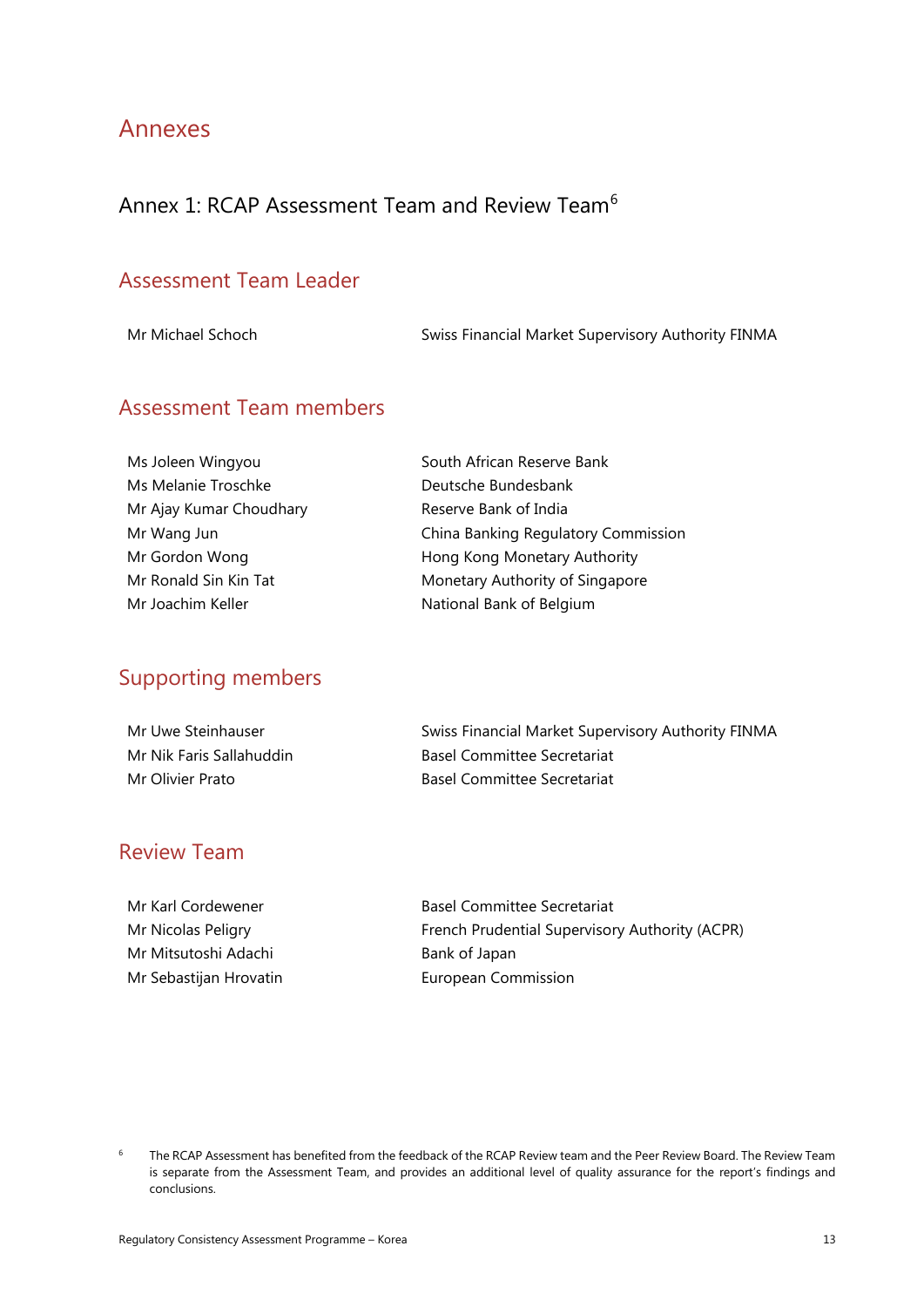### <span id="page-17-0"></span>Annex 2: List of LCR standards under the Basel framework used for the assessment

### Basel documents in scope of the assessment

- (i) *The Liquidity Coverage Ratio (January 2013), including the frequently asked questions on Basel III's January 2013 Liquidity Coverage Ratio*, April 2014
- (ii) *Liquidity Coverage Ratio disclosure standards*, January 2014

### Basel documents reviewed for information purposes

- (iii) *Basel III: The Liquidity Coverage Ratio and liquidity risk monitoring tools* (part of liquidity risk monitoring tools), January 2013
- (iv) *Monitoring tools for intraday liquidity management*, April 2013
- (iv) *Principles for sound liquidity risk management and supervision*, September 2008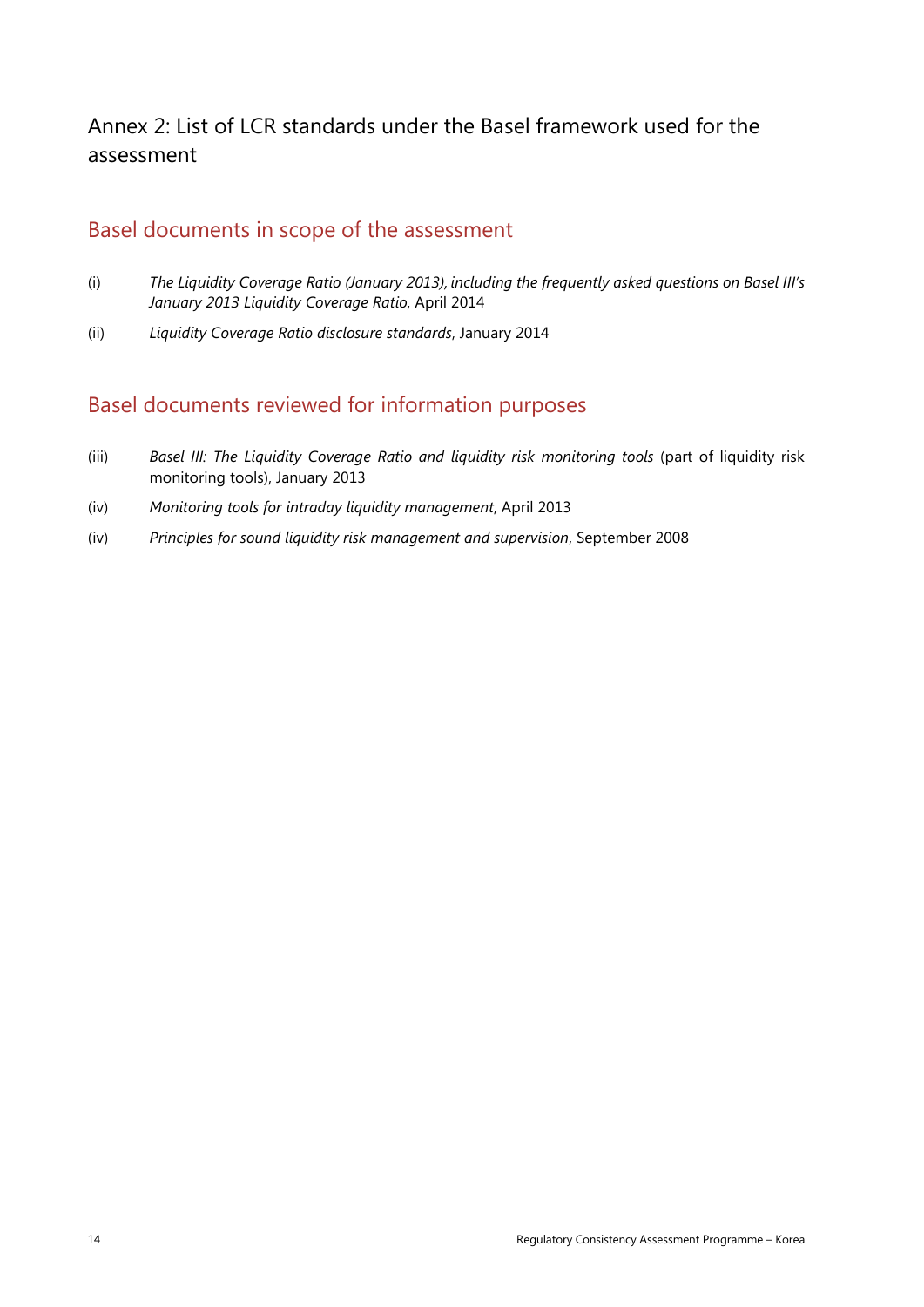## <span id="page-18-0"></span>Annex 3: Local regulations issued by Korean authorities for implementing Basel LCR standards

| Overview of issuance dates of important Korean LCR rules<br>Table 3 |                                                                                                                                        |  |
|---------------------------------------------------------------------|----------------------------------------------------------------------------------------------------------------------------------------|--|
| Domestic regulations                                                | Document name, version and date                                                                                                        |  |
| Basel LCR standard and LCR disclosure requirements                  | Regulation on Supervision of Banking Business (LCR)<br>Issued: 26 December 2014                                                        |  |
|                                                                     | Detailed Regulation on Supervision of Banking Business<br>(LCR)<br>[Appendix 3-6]<br>Issued: 26 December 2014<br>Revised: 28 June 2016 |  |

#### Hierarchy of Korean laws and regulatory instruments Table 4

| Level of rules (in legal terms)                                                       | Type       |
|---------------------------------------------------------------------------------------|------------|
| Banking Act – issued by the National Assembly                                         | Law        |
| Enforcement Decree of Banking Act – approved by the President (State Council)         | Law        |
| Regulation on Supervision of Banking Business (RSBB) – issued by the FSC              | Regulation |
| Detailed Regulation on Supervision of Banking Business (DRSBB) – issued by the FSS    | Regulation |
| Instruction for Unified Disclosure for Financial Services (IUDFS) – issued by the KFB | Regulation |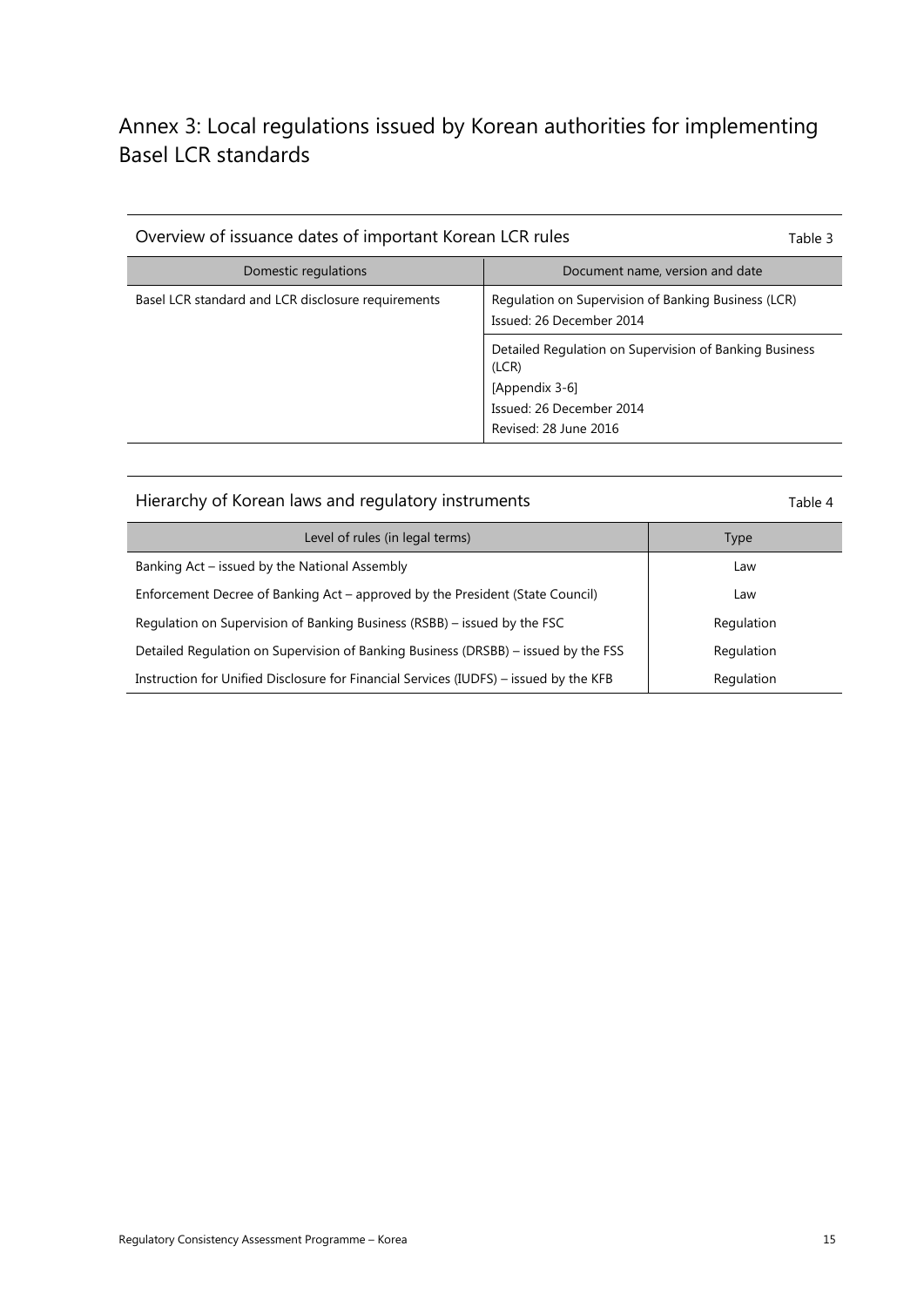### <span id="page-19-0"></span>Annex 4: Details of the RCAP assessment process

### A. Off-site evaluation

- (i) Completion of a self-assessment questionnaire by the Korean authorities.
- (ii) Evaluation of the self-assessment by the RCAP Assessment Team.
- (iii) Independent comparison and evaluation of the domestic regulations issued by the Korean authorities with corresponding Basel III standards issued by the BCBS.
- (iv) Identification of observations.
- (v) Refinement of the list of observations based on clarifications provided by the Korean authorities.
- (vi) Assessment of materiality of deviations for all quantifiable deviations based on data and nonquantifiable deviations based on expert judgment.
- (vii) Forwarding of the list of observations to the Korean authorities.

### B. On-site assessment

- (viii) Discussion of individual observations with the Korean authorities.
- (ix) Meeting with selected Korean banks, accounting firms and a credit ratings agency.
- (x) Discussion with the Korean authorities and revision of findings to reflect additional information received.
- (xi) Assignment of component grades and overall grade.
- (xii) Submission of the detailed findings to the Korean authorities with grades.
- (xiii) Receipt of comments on the detailed findings from the Korean authorities.

### C. Review and finalisation of the RCAP report

- (xiv) Review of comments by the RCAP Assessment Team, finalisation of the draft report and forwarding to the Korean authorities for comments.
- (xv) Review of the Korean authorities' comments by the RCAP Assessment Team.
- (xvi) Review of the draft report by the RCAP Review Team.
- (xvii) Review of the draft report by the Peer Review Board.
- (xviii) Reporting of findings to SIG by the team leader.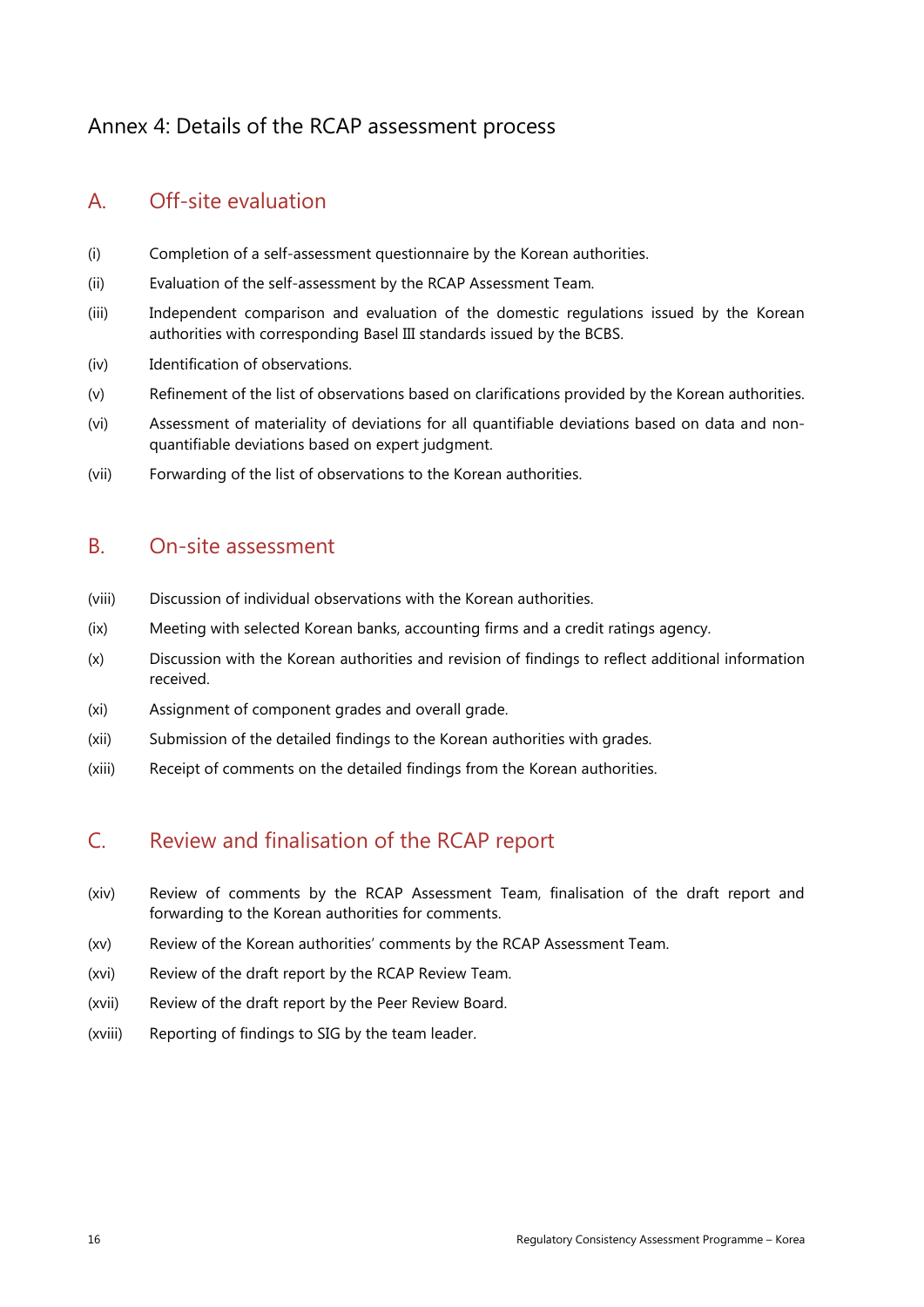# Annex 5: List of rectifications by the Korean authorities

<span id="page-20-0"></span>

| Basel paragraph       | Reference to Korean<br>document and<br>paragraph             | Brief description of the forthcoming correction                                                                                                                                                                                                                                                                                                                                                                                                                                                                                                                                                                                                                                                                                                                                                                                                                                                 |  |
|-----------------------|--------------------------------------------------------------|-------------------------------------------------------------------------------------------------------------------------------------------------------------------------------------------------------------------------------------------------------------------------------------------------------------------------------------------------------------------------------------------------------------------------------------------------------------------------------------------------------------------------------------------------------------------------------------------------------------------------------------------------------------------------------------------------------------------------------------------------------------------------------------------------------------------------------------------------------------------------------------------------|--|
| Paragraphs 16, 69     | RSBB 26-A-2<br>DRSBB [Appendix3-6]                           | Daily LCR calculation based on a 30-day horizon will be initiated from 1 January 2017. To implement this requirement,<br>the rectifications of relevant paragraphs in both the RSBB and DRSBB will be completed in 2016.                                                                                                                                                                                                                                                                                                                                                                                                                                                                                                                                                                                                                                                                        |  |
| Paragraphs 94, 95, 96 | DRSBB [Appendix3-6],<br>paragraph 32-B-(3), 32-<br>$C-(2)$ , | To fully comply with the qualifying conditions on the categorisation of operational deposits required by the Basel LCR<br>standard, the Korean domestic regulation has been amended to incorporate a new paragraph, as follows;<br>"Termination of the agreement as specified in Subparagraph (2) above shall occur after a minimum notice period<br>of 30 days or more, or if operational deposits are transferred to another bank before the 30 days notice period,<br>the relevant customers shall be expected to bear a considerable cost (such as expenses for information<br>technology related to the relevant transactions, fees for closing accounts, legal costs, etc.)"                                                                                                                                                                                                              |  |
| $32-C- (2)$           | DRSBB [Appendix3-6],                                         | The paragraph regarding interest on the operational deposits has been amended as follows;<br>"The deposits shall be held in specifically designated accounts and shall induce customers to keep only a<br>required level of funds in the relevant deposits by providing no economic incentive to the customer (not limited<br>to paying market interest rates). Where market interest rates are close to 0%, no interest on the deposits shall be<br>expected to be paid. In addition, the banks shall be aware that the excess balances referred to in 33. may be<br>significant if such low interest rate conditions persist for a long period."                                                                                                                                                                                                                                              |  |
|                       | DRSBB [Appendix3-6],<br>$33 - B$                             | The new rules to identify excess deposits on the operational accounts are being revised as follows;<br>"B. Each bank shall have in place a methodology capable of calculating the amount of excess balances, and this<br>methodology shall be operated minutely so as to appropriately assess the risk of a bank run in the case of a<br>crisis at the level of individual banks. For example, in order to recognize the possibility of a wholesale customer<br>holding money in excess of the amount required for a certain settlement, the methodology shall consider<br>appropriate indicators (including the ratio of the amount of payment settlement to balances of deposits received<br>and the ratio of protected deposits received to balances of deposits received)."<br>In addition, 33-B (1) and (2) have been removed and banks will no longer be allowed to use the standards for |  |
|                       |                                                              | calculation of core deposit beyond the balance of operational deposit previously described in these paragraphs.                                                                                                                                                                                                                                                                                                                                                                                                                                                                                                                                                                                                                                                                                                                                                                                 |  |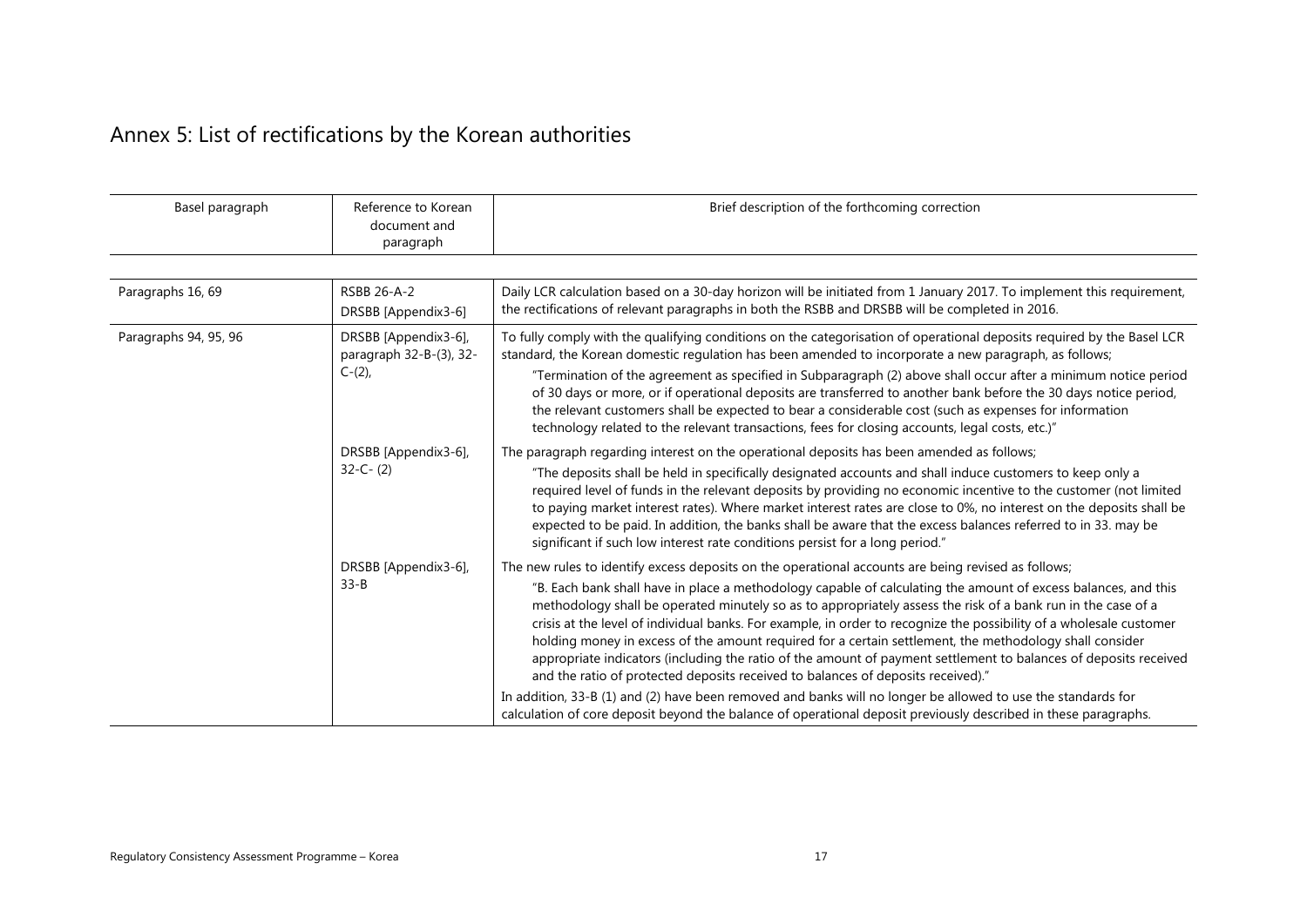# <span id="page-21-0"></span>Annex 6: Assessment of bindingness of regulatory documents

The following table summarises the assessment of the seven criteria used by the Assessment Team to determine the eligibility of Korean regulatory documents. Based on this, the Assessment Team concluded that the regulatory instruments issued and used by Korean authorities as set out in Annex 3 are eligible for the RCAP assessment.

| Criterion                                                                                                                                     | Assessment                                                                                                                                                                                                                                                                                                                                                                                                                                                                                                                                                                                                                                                                                                                                                                                                                                                                                                                                                                                                           |
|-----------------------------------------------------------------------------------------------------------------------------------------------|----------------------------------------------------------------------------------------------------------------------------------------------------------------------------------------------------------------------------------------------------------------------------------------------------------------------------------------------------------------------------------------------------------------------------------------------------------------------------------------------------------------------------------------------------------------------------------------------------------------------------------------------------------------------------------------------------------------------------------------------------------------------------------------------------------------------------------------------------------------------------------------------------------------------------------------------------------------------------------------------------------------------|
| (1) The instruments used are part of a well defined,                                                                                          | Banking regulations in Korea comprise:                                                                                                                                                                                                                                                                                                                                                                                                                                                                                                                                                                                                                                                                                                                                                                                                                                                                                                                                                                               |
| clear and transparent hierarchy of legal and                                                                                                  | (1) the Banking Act;                                                                                                                                                                                                                                                                                                                                                                                                                                                                                                                                                                                                                                                                                                                                                                                                                                                                                                                                                                                                 |
| regulatory framework.                                                                                                                         | (2) the Enforcement Decree of the Banking Act;                                                                                                                                                                                                                                                                                                                                                                                                                                                                                                                                                                                                                                                                                                                                                                                                                                                                                                                                                                       |
|                                                                                                                                               | (3) the Regulation on Supervision of Banking Business (RSBB);                                                                                                                                                                                                                                                                                                                                                                                                                                                                                                                                                                                                                                                                                                                                                                                                                                                                                                                                                        |
|                                                                                                                                               | (4) the Detailed Regulation on Supervision of Banking Business<br>(DRSBB); and                                                                                                                                                                                                                                                                                                                                                                                                                                                                                                                                                                                                                                                                                                                                                                                                                                                                                                                                       |
|                                                                                                                                               | (5) the Instructions for Unified Disclosure for Financial Services<br>(IUDFS).                                                                                                                                                                                                                                                                                                                                                                                                                                                                                                                                                                                                                                                                                                                                                                                                                                                                                                                                       |
|                                                                                                                                               | The authority for each of the five regulations varies and follows<br>a vertical hierarchy from the highest (1) to the lowest (5). The<br>Banking Act provides a comprehensive framework for banking<br>regulation and supervision by the Financial Services<br>Commission (FSC), including prudential standards relating to,<br>for example, capital, assets and liquidity. Furthermore, the<br>Banking Act provides the Financial Supervisory Service (FSS)<br>with the authority to supervise banks and ensure they abide by<br>the rules and regulations set by the FSC. In addition, the<br>Banking Act authorises the FSC to take enforcement measures<br>against banks for violating rules and regulations. The RSBB and<br>the DRSBB are based on the Banking Act and the Enforcement<br>Decree of the Banking Act. The IUDFS is written by the Korea<br>Federation of Banks (KFB) according to the RSBB and the FSS<br>has power to reprimand banks that did not comply with the<br>IUDFS issued by the KFB. |
| (2) They are public and easily accessible.                                                                                                    | Regulatory LCR instruments are part of the prudential<br>standards set by the FSC. The definition of HQLA, the scope of<br>application, and other related matters are made public and<br>easily accessible on the government legislation website<br>(www.law.go.kr), the FSC website (www.fsc.go.kr), and the FSS<br>website (www.fss.or.kr).                                                                                                                                                                                                                                                                                                                                                                                                                                                                                                                                                                                                                                                                        |
| (3) They are properly communicated and viewed as<br>binding by banks as well as by the supervisors.                                           | The FSC/FSS announces proposals for regulatory amendments<br>for at least 40 days of public comment. When they take effect,<br>the FSC/FSS notifies the banks of the new rule changes, which<br>are legally binding for banks as well as for the supervisors. The<br>FSS holds open meetings with the banks on the new rules and<br>any technical guidelines issued in order to ensure the banks'<br>familiarity and compliance with them.                                                                                                                                                                                                                                                                                                                                                                                                                                                                                                                                                                           |
| (4) They would generally be expected to be legally<br>upheld if challenged and are supported by precedent.                                    | The Banking Act and its subordinate regulations would be<br>upheld in court. Under the Banking Act, banks that are deemed<br>not compliant with the regulations will be subject to corrective<br>measures and sanctions. Furthermore, the FSC/FSS has broad<br>powers to take supervisory actions as well as remedial and<br>enforcement actions to compel compliance.                                                                                                                                                                                                                                                                                                                                                                                                                                                                                                                                                                                                                                               |
| (5) Consequences of failure to comply are properly<br>understood and carry the same practical effect as for<br>the primary law or regulation. | Since the regulations above are based on the Banking Act, a<br>violation of the regulations would also constitute a violation of<br>the Banking Act and would therefore be subject to corrective<br>measures and sanctions by the FSC.                                                                                                                                                                                                                                                                                                                                                                                                                                                                                                                                                                                                                                                                                                                                                                               |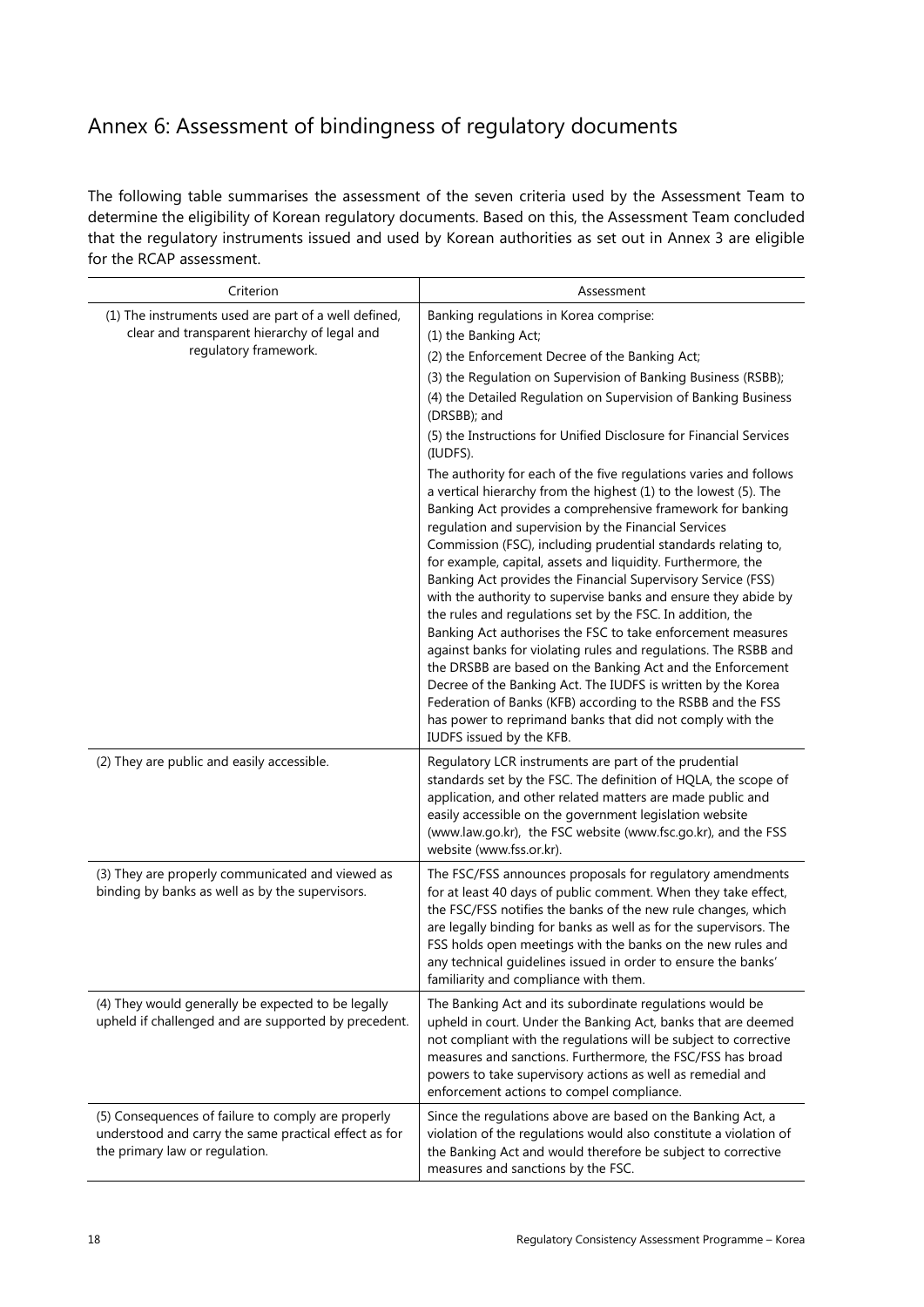| (6) The regulatory provisions are expressed in clear                                              | The RSBB, the DRSBB and the IDUFS were drafted in clear and                                                                                                                                                 |
|---------------------------------------------------------------------------------------------------|-------------------------------------------------------------------------------------------------------------------------------------------------------------------------------------------------------------|
| language that complies with the Basel provisions in                                               | concise language found in the Basel standard as guidance in                                                                                                                                                 |
| both substance and spirit.                                                                        | order to be compliant with the Basel provisions.                                                                                                                                                            |
| (7) The substance of the instrument is expected to<br>remain in force for the foreseeable future. | Based on the Banking Act, its subordinated regulations remain<br>in effect until it is newly amended. The regulation is amended<br>through the same procedures that apply when it was first<br>established. |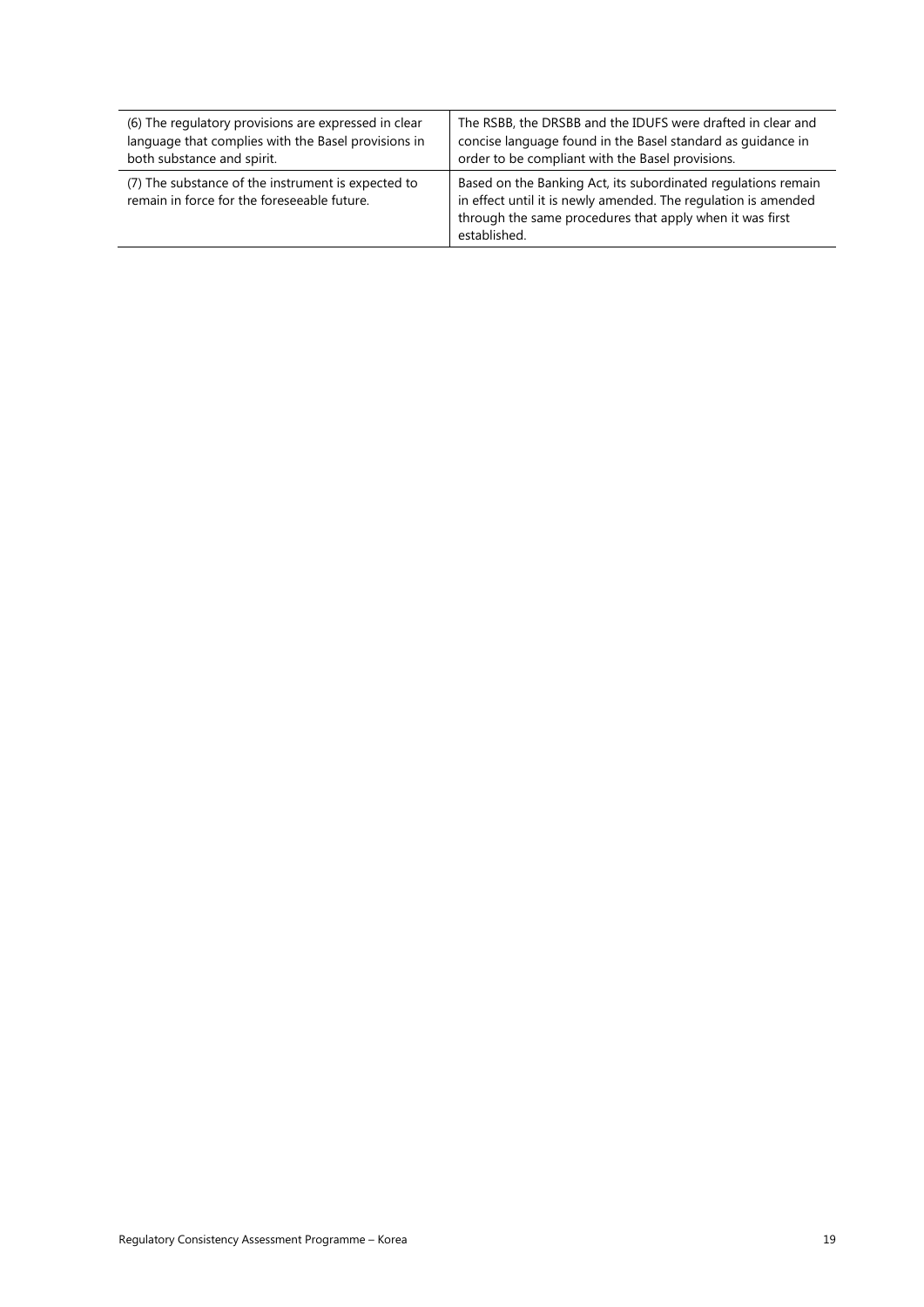# <span id="page-23-0"></span>Annex 7: Key liquidity indicators of the Korean banking system

| Data on a standalone basis as of 31 December 2015                                                                   | Table 5     |             |
|---------------------------------------------------------------------------------------------------------------------|-------------|-------------|
| Size of banking sector (KRW billion).                                                                               |             |             |
| 1. Total assets of all banks operating in the jurisdiction                                                          | 2,878,310   |             |
| 2. Total assets of all major locally incorporated banks                                                             | 2,671,728   |             |
| 3. Total assets of locally incorporated banks to which liquidity standards<br>under the Basel framework are applied | 2,878,310   |             |
| Number of banks                                                                                                     |             |             |
| 4. Number of banks operating in the jurisdiction (excl. local<br>representative offices)                            | 17          |             |
| 5. Number of Global Systemically Important Banks (G-SIBs)                                                           | $\mathbf 0$ |             |
| 6. Number of Domestic Systemically Important Banks (D-SIBs)                                                         | 6           |             |
| 7. Number of banks which are internationally active banks                                                           | 10          |             |
| 8. Number of banks required to implement Basel III liquidity standards                                              | 16          |             |
| 9. Number of banks required to implement domestic liquidity standards                                               | 1           |             |
| Breakdown of LCR for five RCAP sample banks                                                                         | Unweighted  | Weighted    |
| 10. Total HQLA                                                                                                      | 228,009     | 223,199     |
| 11. Level 1 HQLA                                                                                                    | 210,026     | 210,026     |
| 12. Level 2A HQLA                                                                                                   | 11,941      | 10,152      |
| 13. Level 2B HQLA                                                                                                   | 6,042       | 3,021       |
| 14. ALA HQLA                                                                                                        | $\mathbf 0$ | $\mathbf 0$ |
| 15. Total cash outflows                                                                                             | 1,500,064   | 325,457     |
| 16. Retail and small business stable deposits                                                                       | 140,548     | 7,028       |
| 17. Retail and small business less stable deposits                                                                  | 416,058     | 41,607      |
| 18. Wholesale unsecured operational deposits                                                                        | 115,578     | 27,116      |
| 19. Wholesale unsecured non-operational funding                                                                     | 219,599     | 133,738     |
| 20. Secured funding                                                                                                 | 15,036      | 454         |
| 21. Debt issued instruments (incl. credit and liquidity facilities)                                                 | 410,513     | 69,434      |
| 22. Other contractual outflows                                                                                      | 44,440      | 40,350      |
| 23. Contingent funding obligations                                                                                  | 138,292     | 5,730       |
| 22. Total cash inflows                                                                                              | 171,117     | 107,906     |
| 23. Secured lending                                                                                                 | 22,413      | 256         |
| 24. Fully performing unsecured loans                                                                                | 125,461     | 84,407      |
| 25. Other cash inflows                                                                                              | 23,243      | 23,243      |
| 26. Liquidity Coverage Ratio                                                                                        |             | 102.6       |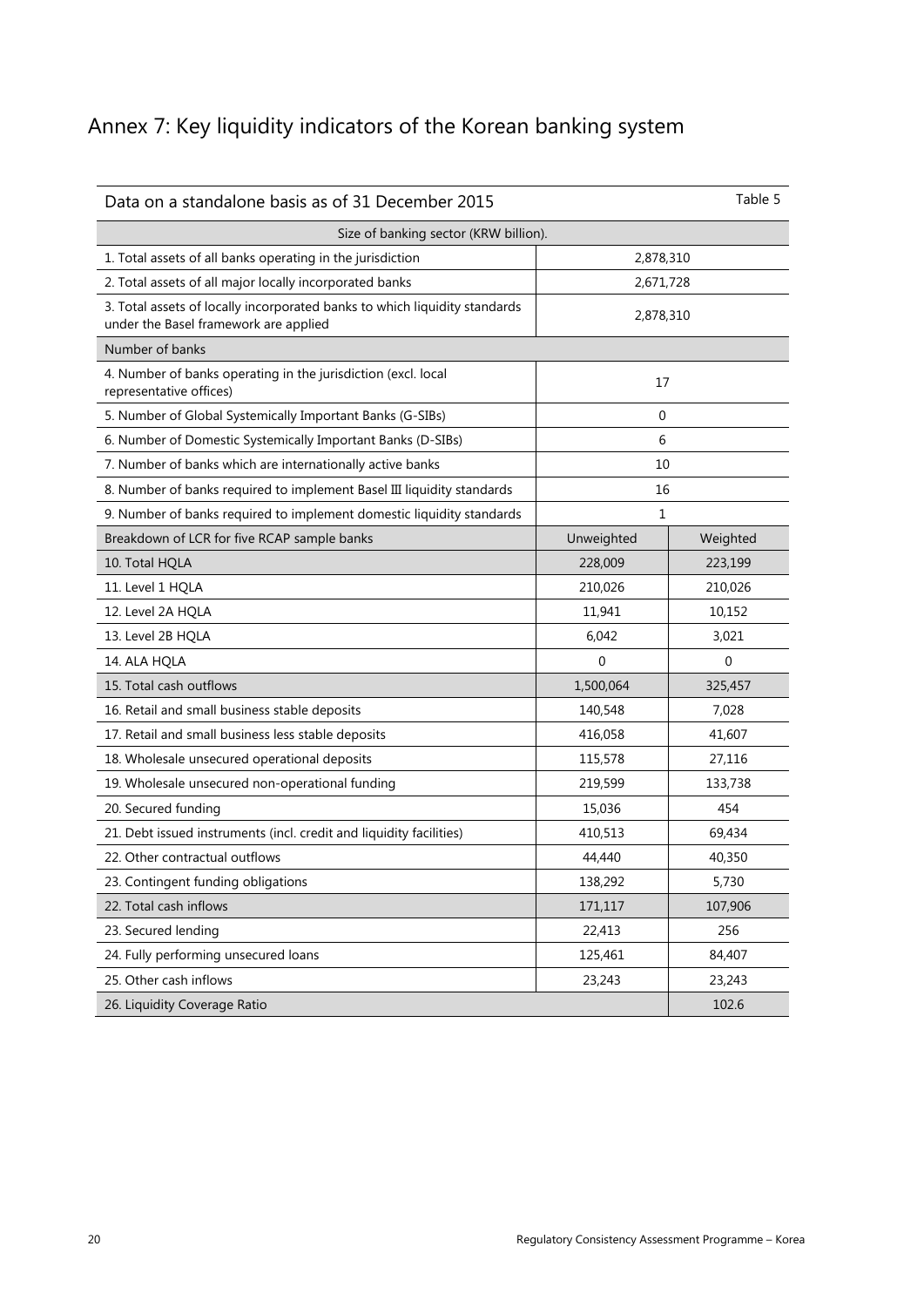### <span id="page-24-0"></span>Annex 8: Materiality assessment

As a general principle, and mirroring the established RCAP assessment methodology for risk-based capital standards, the RCAP-LCR materiality assessment is based on both quantitative and qualitative information with an overlay of expert judgment. Where possible, teams also take into account the dynamic nature of liquidity risks and seek to assess the materiality of deviation at different points in time.

In line with underlying RCAP principles, the quantitative materiality assessment for the LCR is based on a determination of the cumulative impact of all identified deviations (both quantifiable and nonquantifiable deviations). Where deviations are quantifiable, the Assessment Team will generally base the assessment on the highest impact that has been reported across three data points. The collection of data across different dates is agreed upon between the team leader and the assessed jurisdiction.

In the case of the Korean LCR assessment, two deviations were assessed on both a quantifiable and qualitative basis, taking into account the amendments made by the Korean authorities during the course of the RCAP. The following table summarises the number of deviations according to their materiality.

Number of gaps/differences by component Table 6

| <b>Trainber</b> or gaps, annoiences by component<br>iavic v |              |          |                      |
|-------------------------------------------------------------|--------------|----------|----------------------|
| Component                                                   | Non-material | Material | Potentially material |
| Definition of HQLA (numerator)                              |              |          |                      |
| Outflows (denominator)                                      |              |          |                      |
| Inflows (denominator)                                       |              |          |                      |
| LCR disclosure requirements                                 |              |          |                      |

Note: materiality is defined based on quantitative benchmark thresholds (for the quantifiable gaps) and expert judgment (for the nonquantifiable gaps). See Section 2 with the detailed assessment findings for further information.

#### RCAP sample of banks

The following Korean banks were selected for materiality testing of the quantifiable deviations. Together, these banks hold about 76% of the total assets of the Korean banking system. The sample covers internationally active banks, and is a fair representation of the various types of bank operating in Korea. The basis of materiality assessment is the impact on the reported liquidity ratio of the banks constituting the sample agreed between the Assessment Team and the assessed jurisdiction.

| Banking group               | Share of the banking groups' assets in total<br>Korean banking sector assets as of 31<br>December 2015 |
|-----------------------------|--------------------------------------------------------------------------------------------------------|
| 1. Hana Bank                | 13.6%                                                                                                  |
| 2. Kookmin Bank             | 12.8%                                                                                                  |
| 3. Woori Bank               | 12.8%                                                                                                  |
| 4. Shinhan Bank             | 12.3%                                                                                                  |
| 5. Nonghyup Bank            | 10.7%                                                                                                  |
| 6. Industrial Bank of Korea | 10.1%                                                                                                  |
| 7. Citibank Korea           | 2.3%                                                                                                   |
| 8. Kyongnam Bank            | 1.5%                                                                                                   |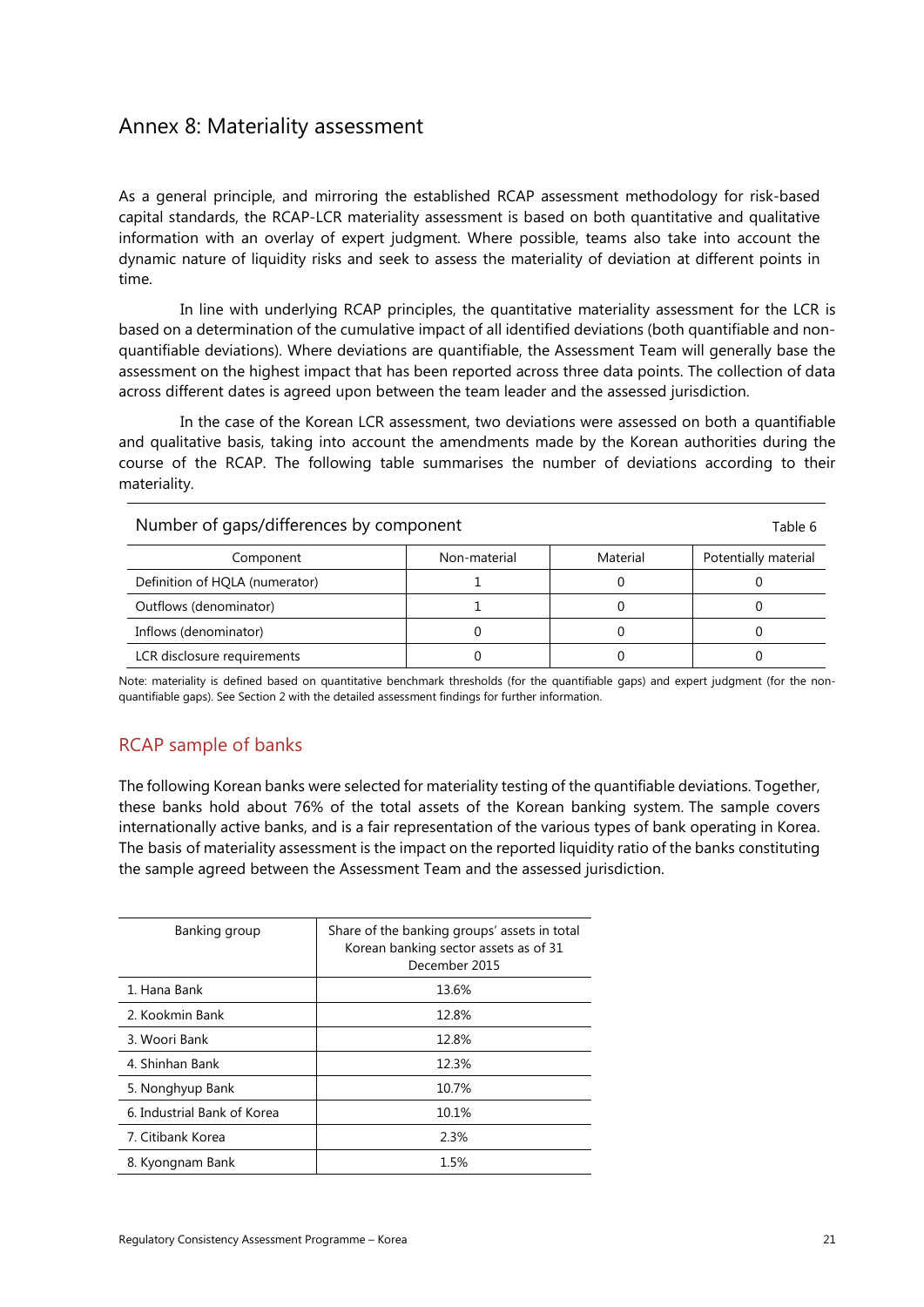### <span id="page-25-0"></span>Annex 9: Korea's implementation of the liquidity monitoring tools

### Basel liquidity monitoring tools

The FSS employs monitoring metrics proposed by the Basel III LCR Document. According to the DRSBB [Appendix 3-6] Article 65, monitoring metrics that can be utilised as consistent monitoring tools are used to capture specific information related to a bank's cash flows, balance sheet structure, size of available unencumbered collateral assets and some market indicators. Monitoring metrics, together with the standards for the LCR, provide the basic information required by the Governor of the FSS in assessing a bank's liquidity risk.

The types of monitoring metric are as follows:

#### 1. Contractual maturity mismatch

A bank shall report cash and security flows in the relevant time bands based on their residual contractual maturity. The Governor sets the time buckets for grasping the bank's cash flow position at one, seven and 14 days; one , two, three, six and nine months; and one, two, three and five years, and beyond five years.

#### 2. Concentration of funding

#### Significant counterparties

The total funds (liabilities) sourced from a significant counterparty shall be calculated by aggregating the amount sourced from a single counterparty or a group of connected counterparties, including affiliated companies, and the amount of other secured or unsecured direct borrowings (such as overnight commercial paper and certificate of deposit funding) that the bank has sourced from the same counterparty.

The term "significant counterparty" refers to a single counterparty or a group of connected counterparties, including affiliated companies, the total of related liabilities of which exceeds 1% of the bank's total liabilities (this may differ from the definition that reflects the bank's own funding characteristics). A group of connected counterparties is defined in the same way as in the "large exposure" regulation of the host country in the case of reporting on a consolidated basis for solvency purposes. Particular attention should be paid to the deposits secured from intra-group deposits and deposits from affiliated companies regardless of whether the metric is being calculated for a single corporation or on a consolidated basis, as the potential limitations may affect intra-group transactions (transactions between subsidiaries) under stressed conditions.

#### Significant products

The total of funds (liabilities) secured through significant financial products shall be calculated on the basis of individual financial products as well as groups of similar types of product.

The term "significant product" means a single financial product or a group of similar products that, in aggregate, exceeds 1% of the bank's total liabilities.

#### Significant currencies

In order to capture the structural currency mismatch in a bank's assets and liabilities, a bank shall report a list of the amount of assets and liabilities in each significant currency.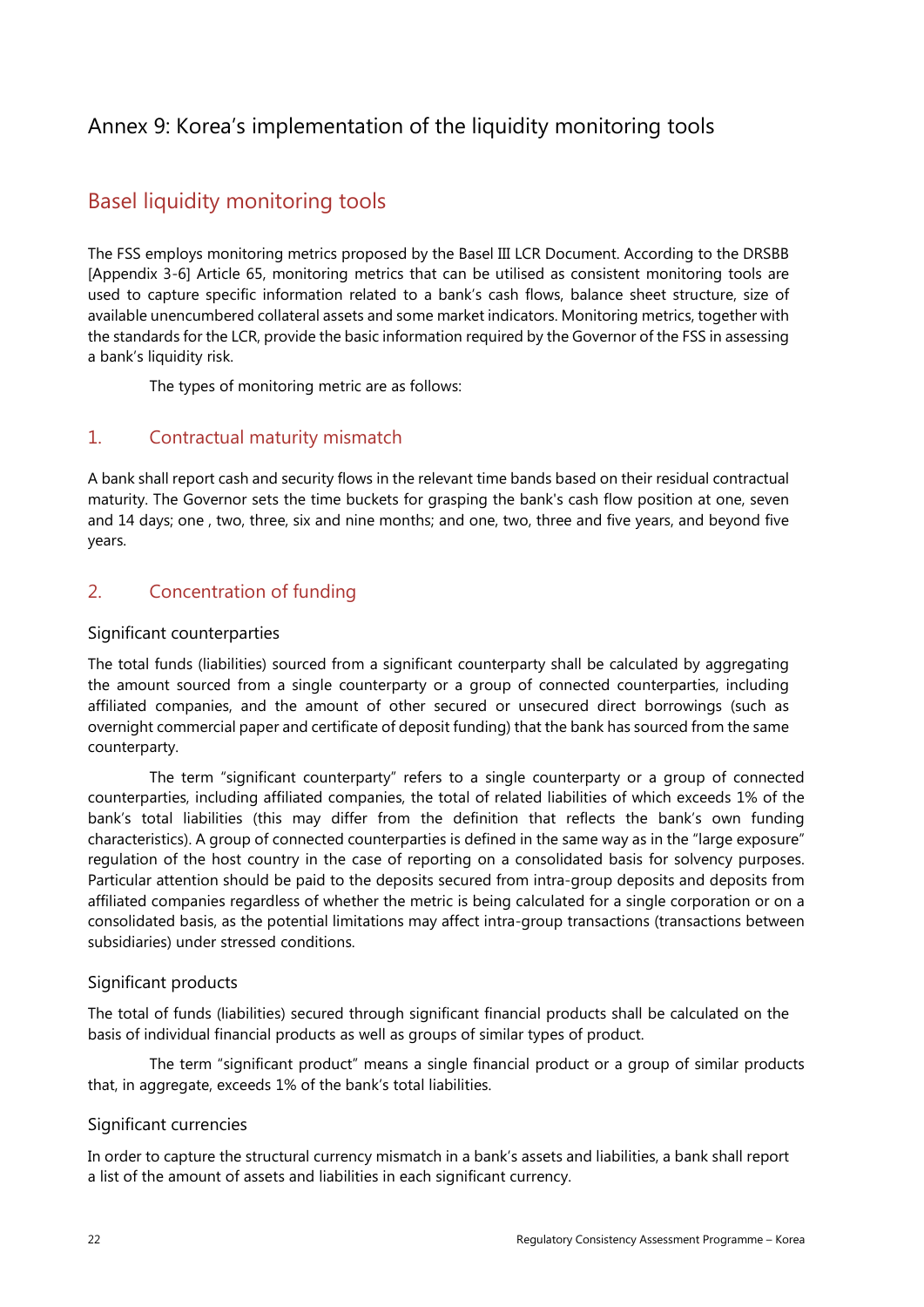A currency is considered "significant" if the aggregate liabilities denominated in that currency amount to 5% or more of the bank's total liabilities.

#### Time buckets

The above metrics shall be reported separately for the time horizons of less than one month, one to three months, three to six months, six to 12 months, longer than 12 months etc.

#### 3. Available unencumbered assets

A bank shall report the amount (based on the prearranged amount or amount after applying current appropriate haircuts; excluding emergency fund support etc), types and locations of unencumbered assets eligible for secured financing with relevant central banks for standing facilities. Collateral that has already been provided to the central bank but remains unused shall also be included in the amount thereof. In addition, only the assets which have gone through the operational procedures for utilisation as collateral for funding shall be included in this metric.

A bank shall report separately the amount eligible for rehypothecation and the amount utilised for rehypothecation out of its customers' collateral assets at each reporting date.

A bank shall report the amount of unencumbered assets by classifying it into significant currencies. A currency is considered "significant" if the amount of unencumbered assets denominated in the relevant currency is not less than 5% of the total amount of unencumbered assets (assets which are qualifying collateral for secondary markets or the central bank).

A bank shall report the estimated haircut to be applied by the secondary market or the central bank to each asset. In the case of the haircut to be applied by the central bank, the haircut to be applied by the central bank under normal business conditions shall be used as a reference.

After reporting the relevant haircuts, a bank shall report the expected monetised value of the collateral (not face value) and the locations where the collateral assets are actually held, in consideration of the locations of the assets by state and the field of business where they are utilised.

#### 4. Liquidity Coverage Ratio by foreign currencies (aggregated) and significant currency

High-quality liquid assets and net cash outflows denominated in foreign currency shall be subject to the application of the same standards as the LCR based on a single currency. Cash flows generated from assets, liabilities and off-balance sheet items shall be computed in the currency that the counterparties are obliged to deliver or receive at the time of entering into a contract with the counterparty and not in the currency indexed or hedged.

Foreign currencies shall be the aggregated amount of foreign currencies, and a currency shall be considered "significant" if the aggregate liabilities denominated in that currency are not less than 5% of the bank's total liabilities.

As the LCR by foreign currencies and significant currency is not a standard for regulation but a monitoring tool, there is no internationally defined minimum required threshold. Nonetheless, the Governor shall set a minimum required threshold on LCRs by foreign currencies and significant currency and prepare for the cases where such index falls short of the minimum required threshold. The minimum required threshold shall be set based on the stress assumption. It is necessary for the Governor to evaluate banks' ability to raise funds in foreign currency and the possibility to transfer a liquidity surplus between currencies, countries and corporations; and if he/she deems there is any restriction on their ability to raise funds in foreign currency and the possibility to transfer a liquidity surplus, he/she shall set a minimum required threshold higher than that for the relevant currency.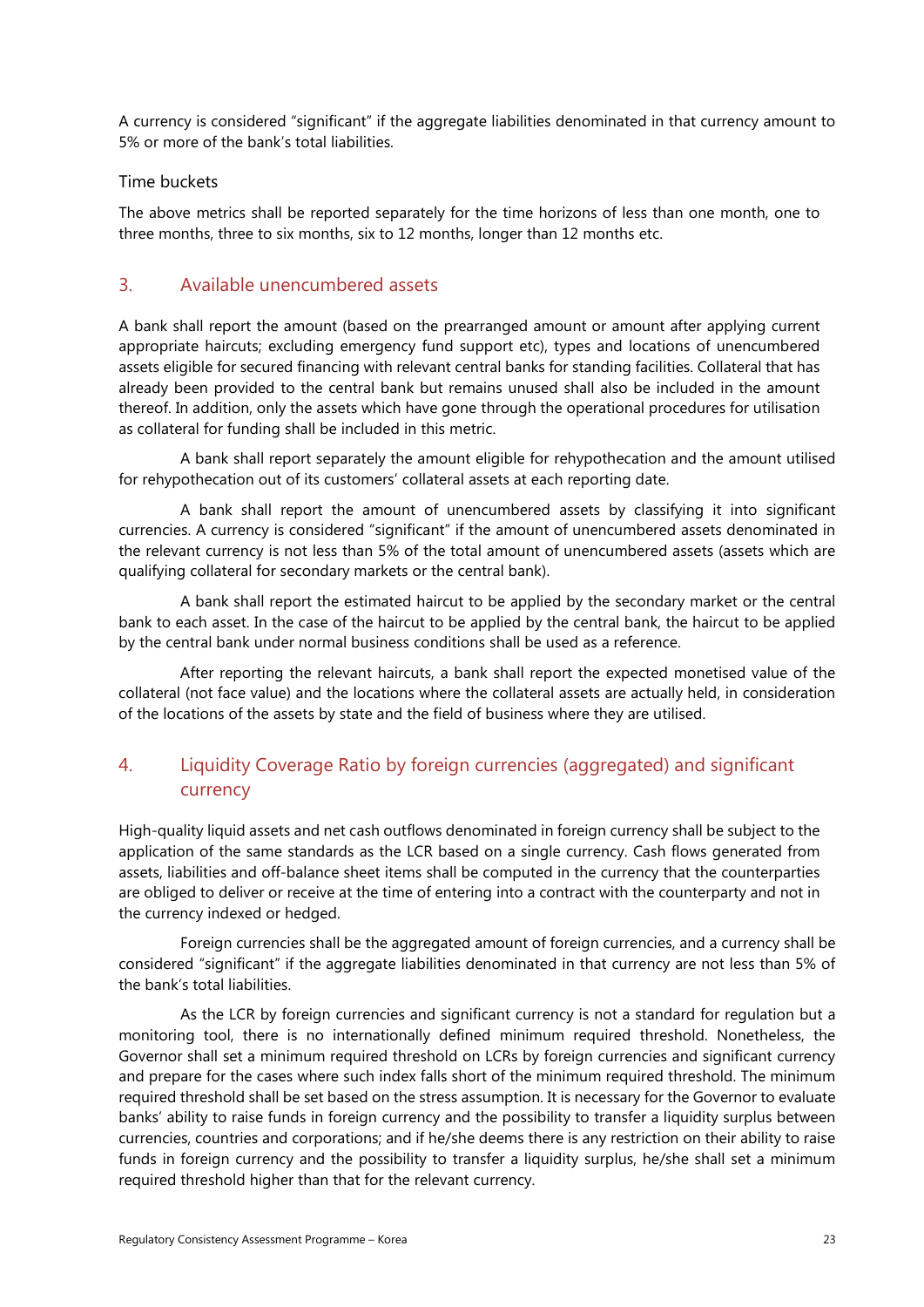#### 5. Market-related monitoring tools

The Governor shall monitor the following data among many types of market data, placing the focus on the potential liquidity stress conditions of banks:

#### Market-wide information

The Governor may monitor information on the absolute level of metrics or the direction of major markets and analyse their potential impact on the financial sector and individual banks. In particular, market-wide information can be utilised significantly when evaluating assumptions related to a bank's funding plan.

Important market information to monitor includes equity prices (overall price index of stocks or sub-index in the state in which a bank subject to monitoring is in operation), securities markets (money markets, medium-term securities, long-term securities, derivatives, government bond markets, credit default spread indices etc), foreign exchange markets, commodities markets, and indices related to products for securitisation (eg the ABX index).

#### Information on the financial sector

To ascertain whether the financial sector reflects overall market movements or is experiencing difficulties, information on equity and securities markets that can explain overall and specific financial sectors may be monitored.

#### Bank-specific information

To monitor whether the market is losing confidence in, or has identified risks at, a particular financial institution, information on equity prices, CDS spreads, trading prices in the short-term money market, situation of rollovers, prices for funding with various maturities, and the prices, earning rates and other relevant figures of bank debentures or subordinated bonds in the secondary market may be collected and utilised.

### Basel guidance on monitoring tools for intraday liquidity management

The FSS is currently working on the implementation of the Basel guidance on monitoring tools for intraday liquidity management, which is scheduled to be implemented on 1 January 2017.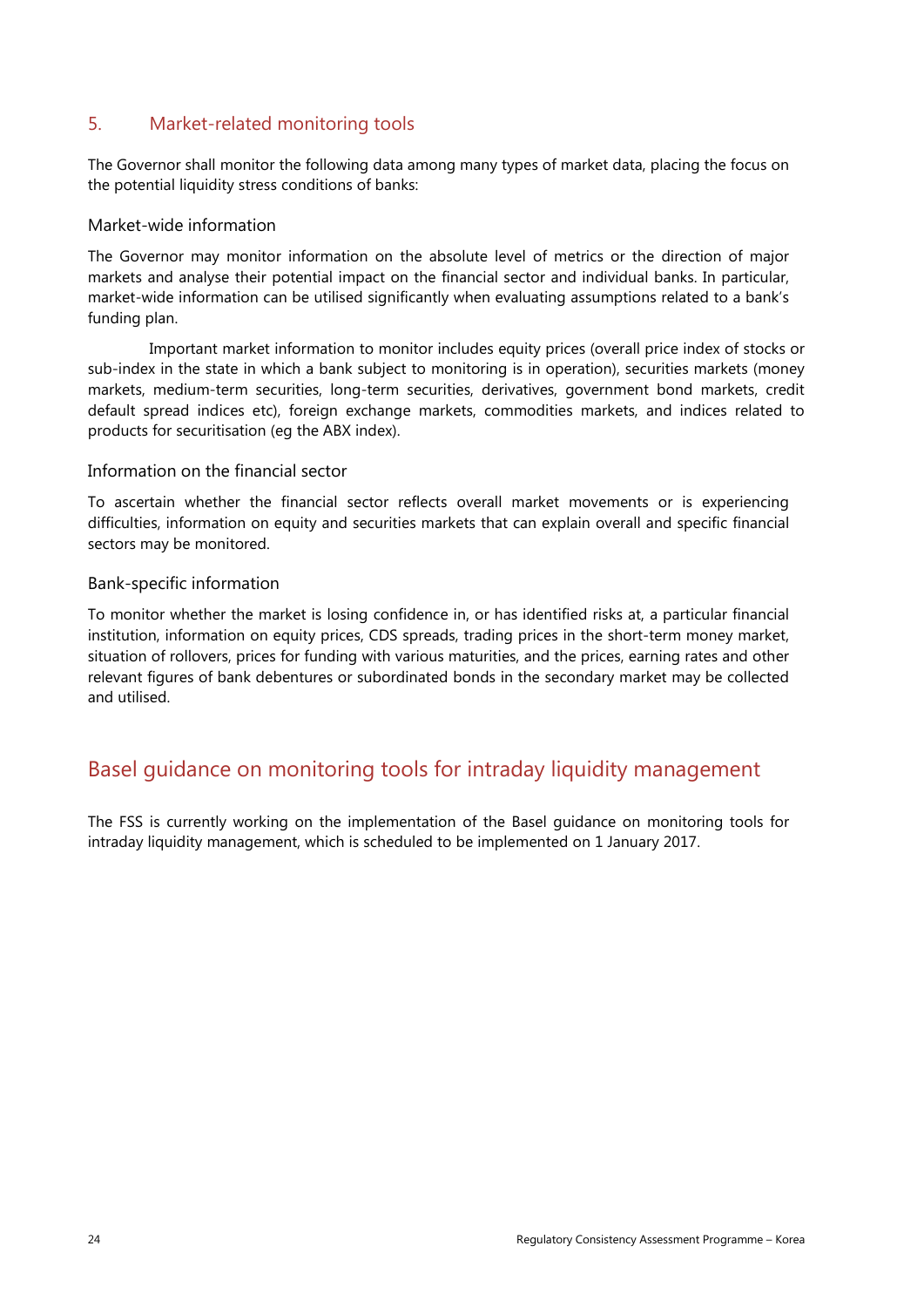### <span id="page-28-0"></span>Annex 10: Korea's implementation of the *Principles for sound liquidity risk management and supervision*

This annex outlines the implementation of the Basel Committee's *Principles for sound liquidity risk management and supervision* (2008) (Sound Principles) in the Korean regulation. The principles are not part of the formal RCAP assessment and therefore no grade is assigned. This annex serves for information purposes only.

Korea's implementation of the Sound Principles is stipulated in the RSBB Article 41 and the DRSBB. The manner in which the FSS implements the BCBS Sound Principles is briefly described as below.

### Fundamental principle for the management and supervision of liquidity risk – Principle 1

According to the DRSBB [Appendix 9-2], a bank should establish a robust liquidity risk management framework that ensures it maintains sufficient liquidity, including a cushion of unencumbered, highquality liquid assets to meet payment and settlement obligations.

### Governance of liquidity risk management – Principles 2–4

The DRSBB [Appendix 9-2] Article 11 sets out requirements relating to the governance of liquidity risk management, as follows:

The board of directors should review and approve the strategy, policies and practices related to the management of liquidity at least annually and ensure that senior management translates the strategy into clear guidance and operating standards in the form of policies, controls or procedures.

### Measurement and management of liquidity risk – Principles 5–12

The DRSBB [Appendix 9-2] Articles 4 through 10 provide guidance on the liquidity risk management strategy, internal controls, HQLA, funding diversification, collateral management, liquidity risk measurement and liquidity risk tolerance and early warning indicators.

A bank should establish and operate a liquidity risk management strategy, including a liquidity risk management target, management policy and internal control.

When establishing internal controls related to liquidity risk, a bank should formulate clear lines of responsibility and roles among departments and ensure that the bank has adequate internal controls. By doing so, the bank should ensure the integrity of its liquidity risk management process and that operationally independent, appropriately trained and competent personnel are responsible for implementing internal controls.

A bank should ensure that all business units conducting activities that have an impact on liquidity should be fully aware of the liquidity strategy and operate under the approved policies, procedures, limits and controls.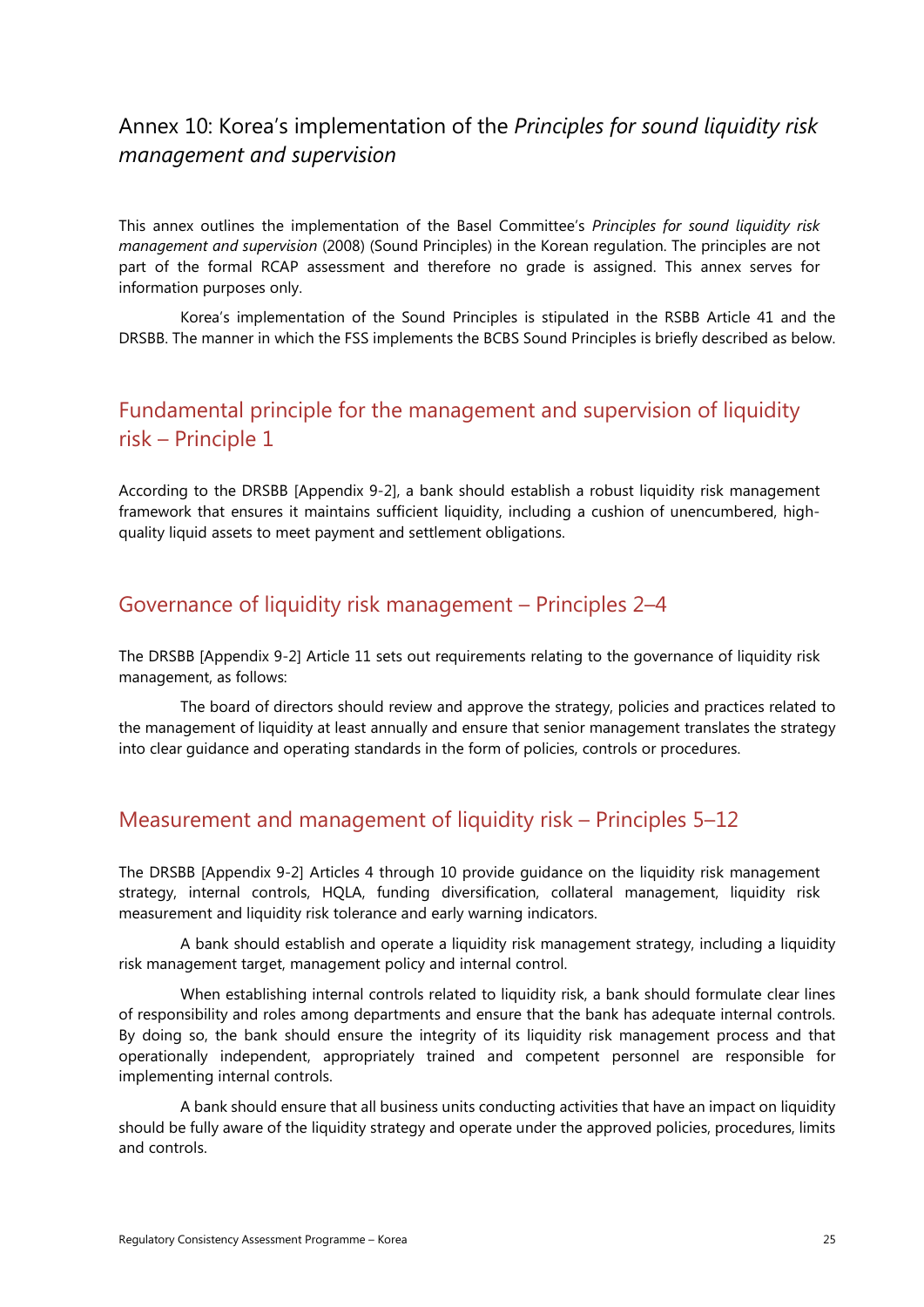A bank should maintain a cushion of unencumbered, high-quality liquid assets to be held as insurance against a range of liquidity stress scenarios, including those that involve the loss or impairment of unsecured and typically available secured funding sources. There should be no legal, regulatory or operational impediment to using these assets to obtain funding.

A bank should consider short-term and protracted, as well as institution-specific and marketwide, stress scenarios in its stress tests, including: a simultaneous drying up of market liquidity in several previously highly liquid markets; severe constraints in accessing secured and unsecured funding; restrictions on currency convertibility; and severe operational or settlement disruptions affecting one or more payment or settlement systems.

A bank should diversify available funding sources in the short, medium and long term. Diversification targets should be part of the medium- to long-term funding plans and be aligned with the budgeting and business planning process.

A bank should actively manage its collateral positions, differentiating between encumbered and unencumbered assets and monitor the eligibility of each major asset class for pledging as collateral with central banks and the acceptability of assets to major counterparties and funds providers in secured funding markets.

A bank should measure the volatility of liquidity risk as a result of future cash outflow for both short-term and long-term time frames. These pro-forma cash flow statements are a critical tool for adequately managing liquidity risk. These projections serve to produce a "cash flow mismatch" or "liquidity gap" analysis.

A bank should assess the "stickiness" of its funding sources, that is, their tendency not to run off quickly under stress. In particular, a bank should consider factors that influence the "stickiness" of retail deposits. For large wholesale deposits, a bank should assess the likelihood of running off under stress.

A bank should clearly articulate a liquidity risk tolerance that is appropriate for its business strategy and its financial status and funding ability and document assumption, methodology and liquidity risk tolerance and reporting procedure and response measures and review them regularly.

A bank should set a foreign currency mismatch limit for significant currencies. When a specific currency is excessively exposed to liquidity risk, the bank should seek improvements such as securing alternative funding sources.

#### DRSBB [Appendix 9-2] Article 14 provides the requirements for the CFP.

A bank should review and update the CFP at least once a year for the board's approval. A bank needs to identify alternative sources of funding that strengthen its capacity to withstand a variety of severe yet plausible institution-specific and market-wide liquidity shocks. A bank should regularly review and test its fund-raising options to evaluate their effectiveness at providing liquidity in the short, medium and long term. A bank should deliver timely, clear, consistent and frequent communication to internal as well as external parties, such as supervisors, central banks or system operators, in a time of stress, to support general confidence in the bank.

### Public disclosure – Principle 13

According to the RSBB Article 41, a bank shall publicly announce the LCR and LCR-related matters within three months from the fiscal year-end.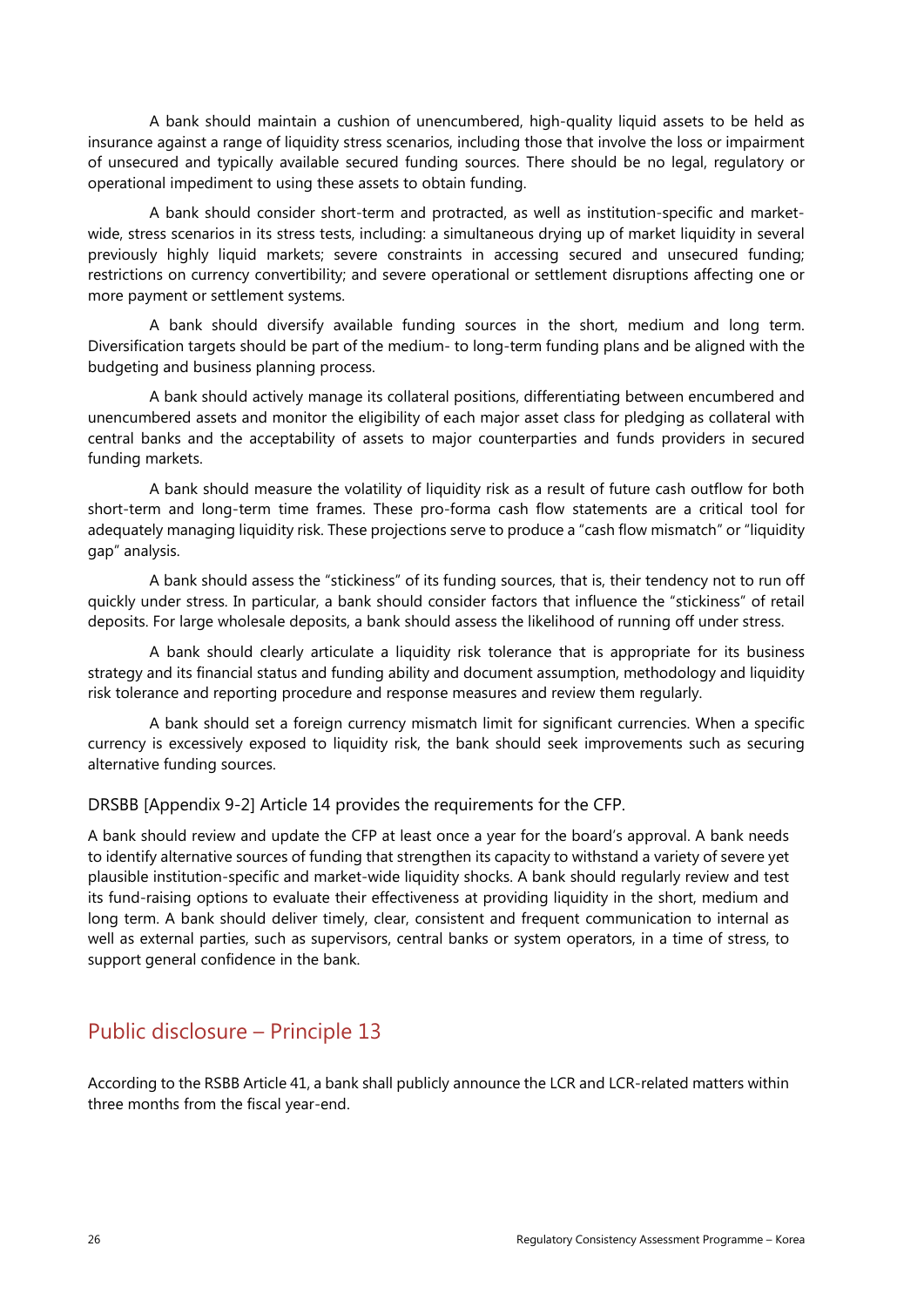### The role of supervisors – Principles 14–17

The DRSBB [Appendix 3-6] stipulates supervisory measures where the LCR falls below management guidance ratio under stressed conditions

- A. The Governor of the FSS may take necessary measures, such as requesting that a CFP take into account the present and future domestic and overseas macroeconomic and financial situations. In such cases, it shall be noted that such measures can be procyclical if applied in circumstances of market-wide stress.
- B. Where the management guidance ratio of a bank falls below its LCR, the Governor of the FSS may take necessary measures, flexibly taking into account the causes, amount, period and frequency of the shortage of high-quality liquid assets.

In taking the relevant measures, the Governor shall take the following matters into account:

- (1) To include not only the reasons why the LCR has fallen below the management guidance ratio, use of high-quality liquid assets, inability to extend the maturity of funding, large-scale unexpected withdrawal of funds from contingent liabilities, but also market-wide circumstances, such as liquidity in credit, assets and funding markets.
- (2) The extent to which LCR is declined due to a bank-specific or market-wide shock.
- (3) The bank's behaviour of the bank, relations with other supervisory regulation, internal risk management system, and its current state of overall soundness and risk status, including controls and other management systems.
- (4) The scale, duration and frequency of the decline of the high-quality liquid assets of the bank.
- (5) The potential for contagion to the overall financial system and restriction of provision of credit, or reduction of market liquidity that may be caused by measures for maintaining the LCR at no less than the management guidance ratio.
- (6) The possibility to use means for emergency funding, such as funding from the central bank or other measures of supervisory authorities.
- C. Necessary measures referred to in A. shall include the following matters:
- (1) A bank shall conduct stress tests on the current state of liquidity, including causes for the decline of the LCR, measures taken in connection therewith, future implementation plan and expected duration of current state and report the result thereof to the Governor. Where the LCR falls short of the management guidance ratio, the Governor may reinforce the duties to report depending upon the period of shortage.
- (2) Where necessary, the Governor may request a bank to reduce the exposure to liquidity risk, strengthen its liquidity risk management, or prepare a CFP.
- (3) In circumstances of market-wide stress, the effects of the relevant measures on the entire financial system shall be considered. Such measures shall be executed over a period of time considered appropriate to prevent potential stress conditions that may additionally affect the bank and the financial system.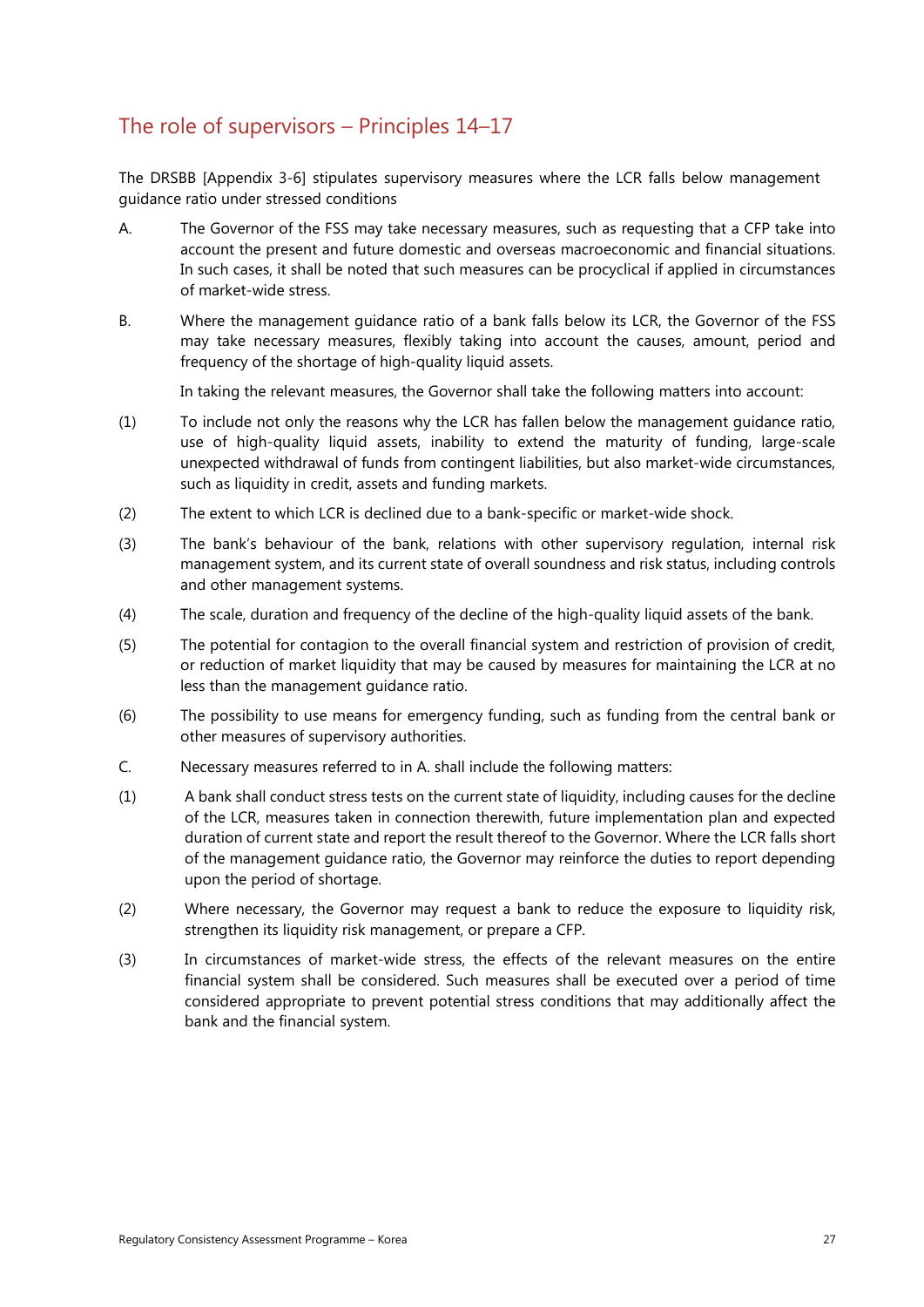### <span id="page-31-0"></span>Annex 11: Areas for further guidance from the Basel Committee

The Assessment Team listed the issue of use of HQLA in times of stress for further guidance from the Basel Committee.

### Use of HQLA in times of stress

The Basel standard specifies that banks may use their stock of HQLA in periods of stress, which can be either idiosyncratic or systemic stress events. The Assessment Team notes that an approval regime is used for a market-wide stress situation (ie the FSC will declare a stress situation and determine a reduced LCR requirement for all banks, allowing them to utilise their HQLA to raise funds) affecting most, if not all, banks and a notification regime for an idiosyncratic stress situation affecting a limited number of banks. A concern arises in the case of market-wide stress as an approval may not be given in a timely manner, negatively affecting the banks' reaction in a liquidity crisis situation. However, based on the discussions with the FSC and FSS, the Assessment Team is satisfied that the approval regime will not affect the timeliness of the banks' reaction.

Nevertheless, the Assessment Team believes that there may be room for interpretation with regard to the definition of "period of stress" and the degree of discretion that jurisdictions can apply regarding the use of HQLA. While the Basel standard provides some high-level guidance for supervisors on this point, the team would recommend that the Basel Committee reviews the need for additional supervisory guidance.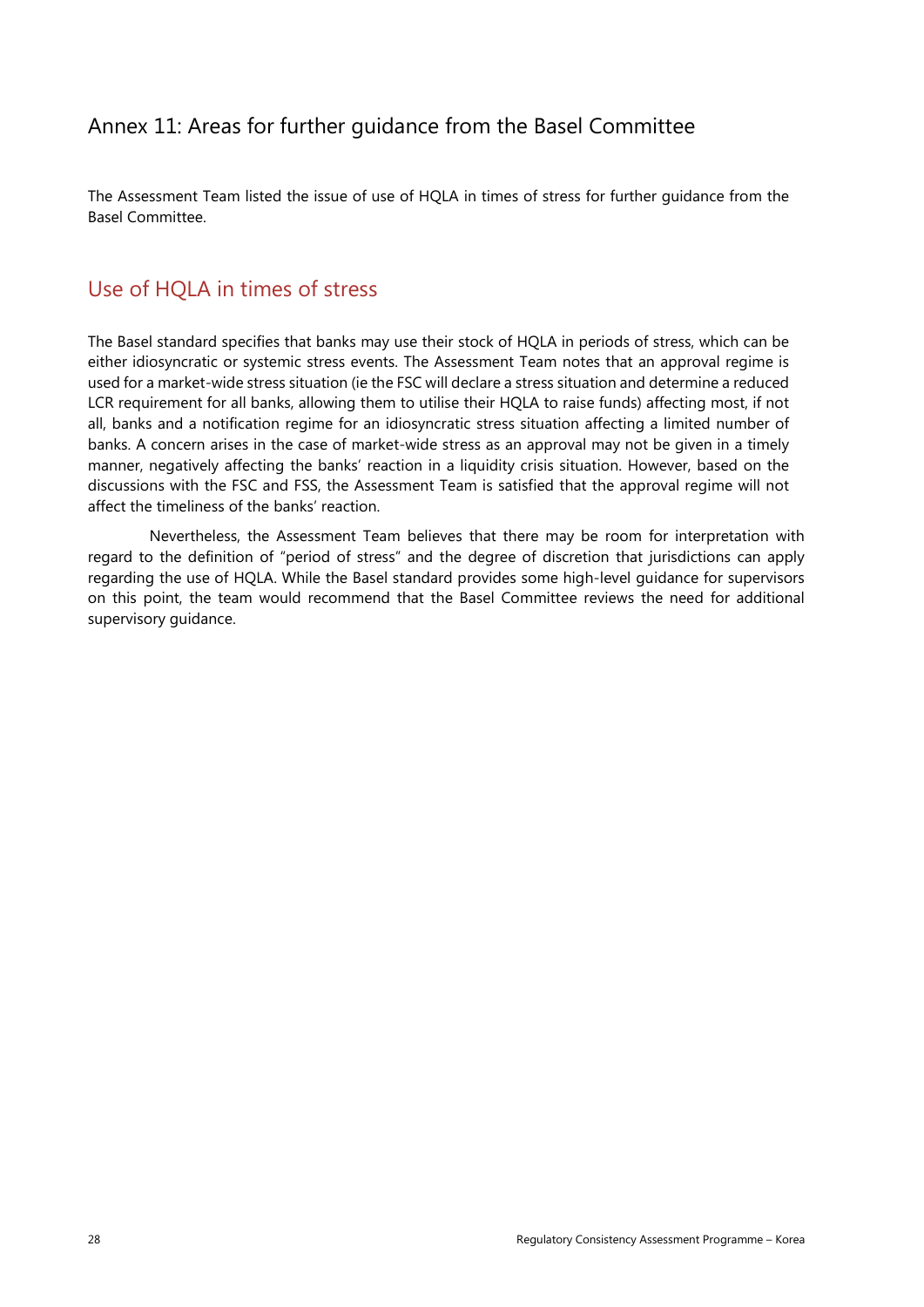# <span id="page-32-0"></span>Annex 12: List of issues for follow-up RCAP assessment

The Assessment Team did not identify any specific issues that would warrant a follow-up of Korea's LCR RCAP assessment.

Regulatory Consistency Assessment Programme – Korea 2008 and 2008 and 2008 and 2008 and 2011 and 201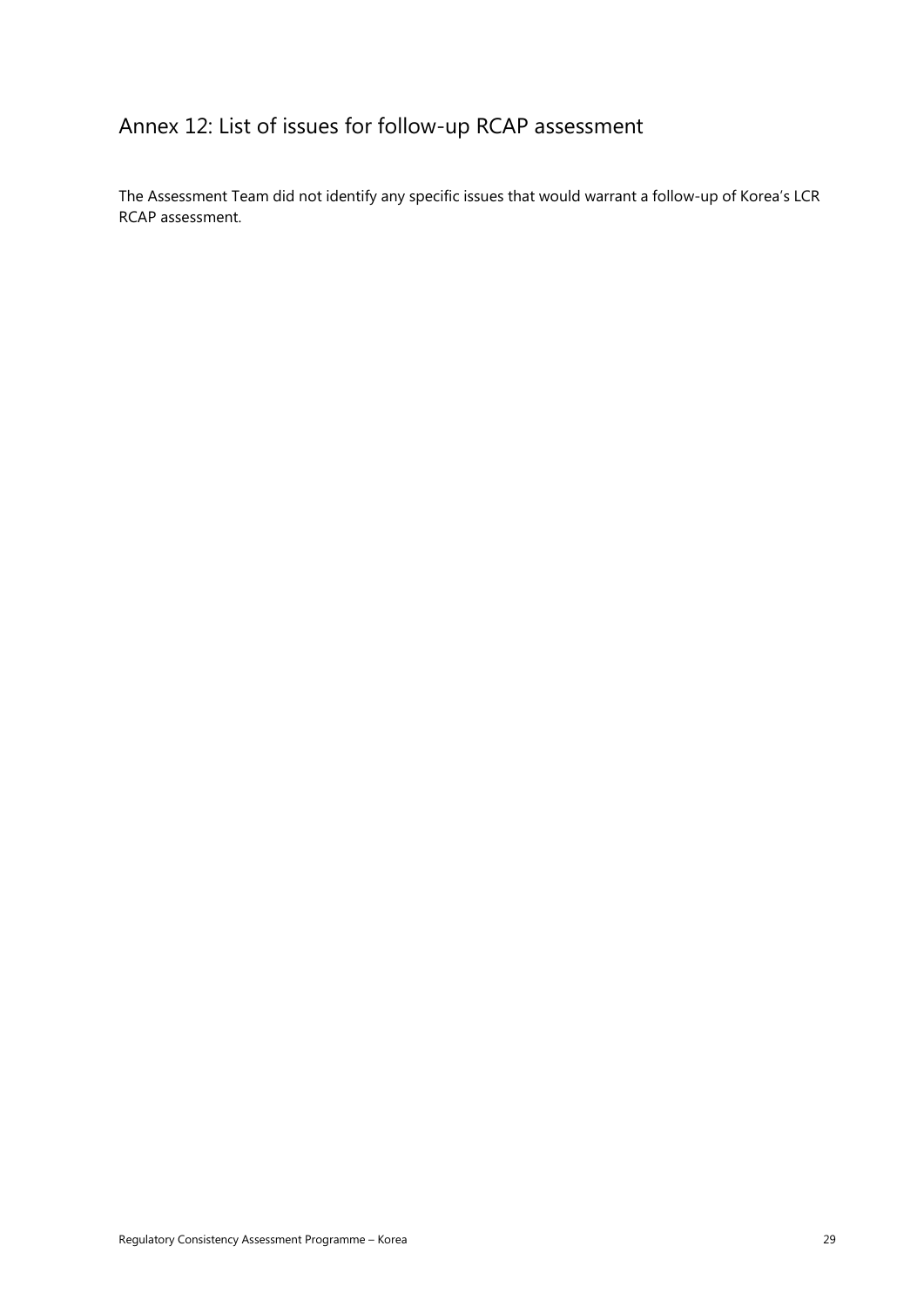### <span id="page-33-0"></span>Annex 13: Areas where Korean LCR rules are stricter than the Basel standards

In several places, the Korean authorities have adopted a stricter approach than the minimum standards prescribed by Basel or have simplified or generalised an approach in a way that does not necessarily result in stricter requirements under all circumstances but never results in less rigorous requirements than the Basel standards. The following list provides an overview of these areas. It should be noted that these areas have not been taken into account as mitigants for the overall assessment of compliance.

### 1 **ICR Phase-in**

The RSBB stipulates that banks shall maintain the LCR at more than 100% (more than 60% in cases of foreign bank branches). However, as transitional measures, commercial banks shall maintain the LCR at more than 80% in 2015, 85% in 2016, 90% in 2017 and 95% in 2018.

### 2. HQLA – Level 2B assets

The FSS does not accept sovereign and central bank debt securities rated BBB+ to BBB– that are not included in the definition of Level 1 assets according to paragraph 50(d) or (e) as Level 2B assets.

### 3. Other non-contractual contingent funding

Where a bank is a major liquidity source for joint ventures or minority investments in enterprises which are not included in the consolidation criteria, non-contractual contingent funding obligations to such entities shall be subject to the application of a 100% run-off rate.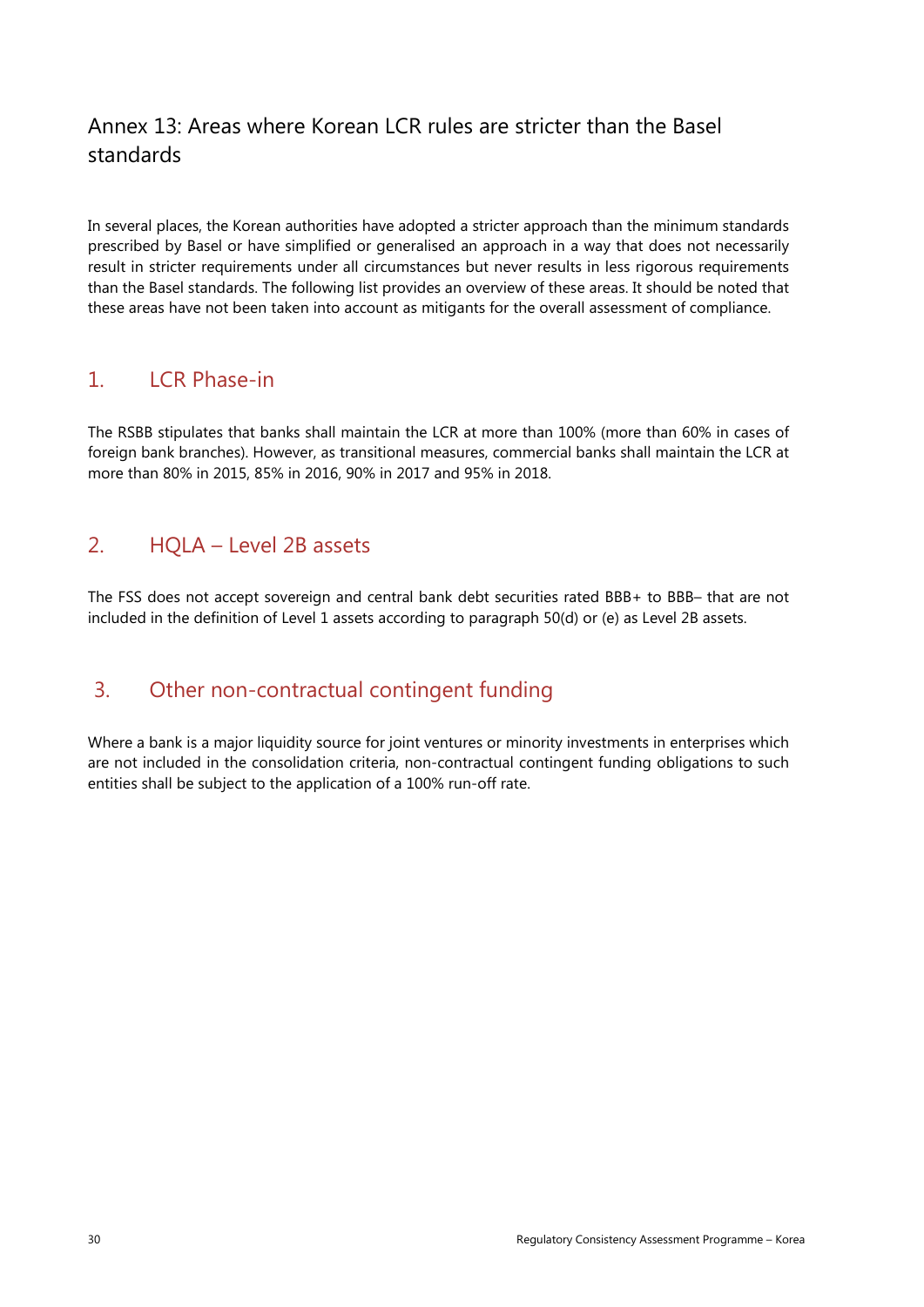### <span id="page-34-0"></span>Annex 14: Implementation of LCR elements subject to prudential judgment or discretion in Korea

The following tables provide information on elements of LCR implementation that are subject to prudential judgment and national discretion. The information provided helps the Basel Committee to identify implementation issues where clarifications and (additional) FAQs could improve the quality and consistency of implementation. It should also inform the preliminary design of any peer comparison of consistency across the membership that the Committee may decide to conduct, in similar fashion to the studies on risk-weighted asset variation for the capital standards.

| <b>Basel</b><br>paragraph | Description                                                                                                                                               | Implementation by the Korean authorities                                                                                                                                                                                                                                                                                                                                                                                                                                                                                                                                                                                                                                                                                                                                                                                                                                                                                                                                                                                                                                       |
|---------------------------|-----------------------------------------------------------------------------------------------------------------------------------------------------------|--------------------------------------------------------------------------------------------------------------------------------------------------------------------------------------------------------------------------------------------------------------------------------------------------------------------------------------------------------------------------------------------------------------------------------------------------------------------------------------------------------------------------------------------------------------------------------------------------------------------------------------------------------------------------------------------------------------------------------------------------------------------------------------------------------------------------------------------------------------------------------------------------------------------------------------------------------------------------------------------------------------------------------------------------------------------------------|
| 24(f)                     | Treatment of the concept of "large, deep and<br>active markets"                                                                                           | By large, deep and active markets, the FSS means<br>those markets where assets recognised as HQLA can<br>be traded, sold easily in the market and are repo-able<br>with the central bank, banks and large corporations.                                                                                                                                                                                                                                                                                                                                                                                                                                                                                                                                                                                                                                                                                                                                                                                                                                                        |
| 50                        | Treatment of the concept of "reliable source of<br>liquidity"                                                                                             | By a reliable source of liquidity, the FSS means the<br>relevant instrument, as a minimum, that has been<br>eligible for repo either from the central bank or other<br>key regulated entities even in stressful times such as<br>the Global Financial Crisis from 2008 onwards.                                                                                                                                                                                                                                                                                                                                                                                                                                                                                                                                                                                                                                                                                                                                                                                                |
| 52                        | Treatment of the concept of "relevant period<br>of significant liquidity stress"                                                                          | By relevant period of significant liquidity stress, the FSS<br>means this concept to be of a similar character to the<br>Global Financial Crisis from 2008 onwards.                                                                                                                                                                                                                                                                                                                                                                                                                                                                                                                                                                                                                                                                                                                                                                                                                                                                                                            |
| 74-84                     | Retail deposits are divided into "stable" and<br>"less stable"                                                                                            | Stable deposits shall be subject to the application of a<br>5% run-off rate. In order to be categorised as stable<br>deposits, they must be fully insured under the<br>Depositor Protection Act. In this respect, "fully insured"<br>means that 100% of the deposit amount, up to the<br>deposit insurance limit, is covered by an effective<br>deposit insurance scheme, and deposit balances up to<br>the deposit insurance limit can be treated as fully<br>insured even if the depositor has a balance in excess of<br>the upper limit of the deposit insurance.<br>Less stable deposits are deposits that do not fall under<br>stable deposits among retail deposits, and subject to<br>the application of a 10% run-off rate. If a bank is not<br>able to categorise any retail deposit as a stable deposit<br>(eg where it is difficult to determine whether a specific<br>deposit is insured under an effective deposit insurance<br>scheme or public deposit guarantee), the full amount<br>of the relevant balance shall be categorised as a less<br>stable deposit. |
| 83, 86                    | Treatment of the possibility of early withdrawal<br>of funding with maturity above 30 days (para<br>83 - retail deposits; para 86 - wholesale<br>funding) | If a bank allows a depositor to withdraw his/her<br>deposits without applying the corresponding penalty,<br>or if it is not specified in the terms and conditions that<br>the depositor has no legal right to withdraw the<br>deposits, the relevant deposits as a whole shall be<br>considered as demand deposits.<br>The wholesale funding shall include raising of all funds<br>that are callable before the maturity date within one<br>month, funds the contractual maturity of which arrives                                                                                                                                                                                                                                                                                                                                                                                                                                                                                                                                                                             |

Elements requiring judgment (non-comprehensive list) Table 7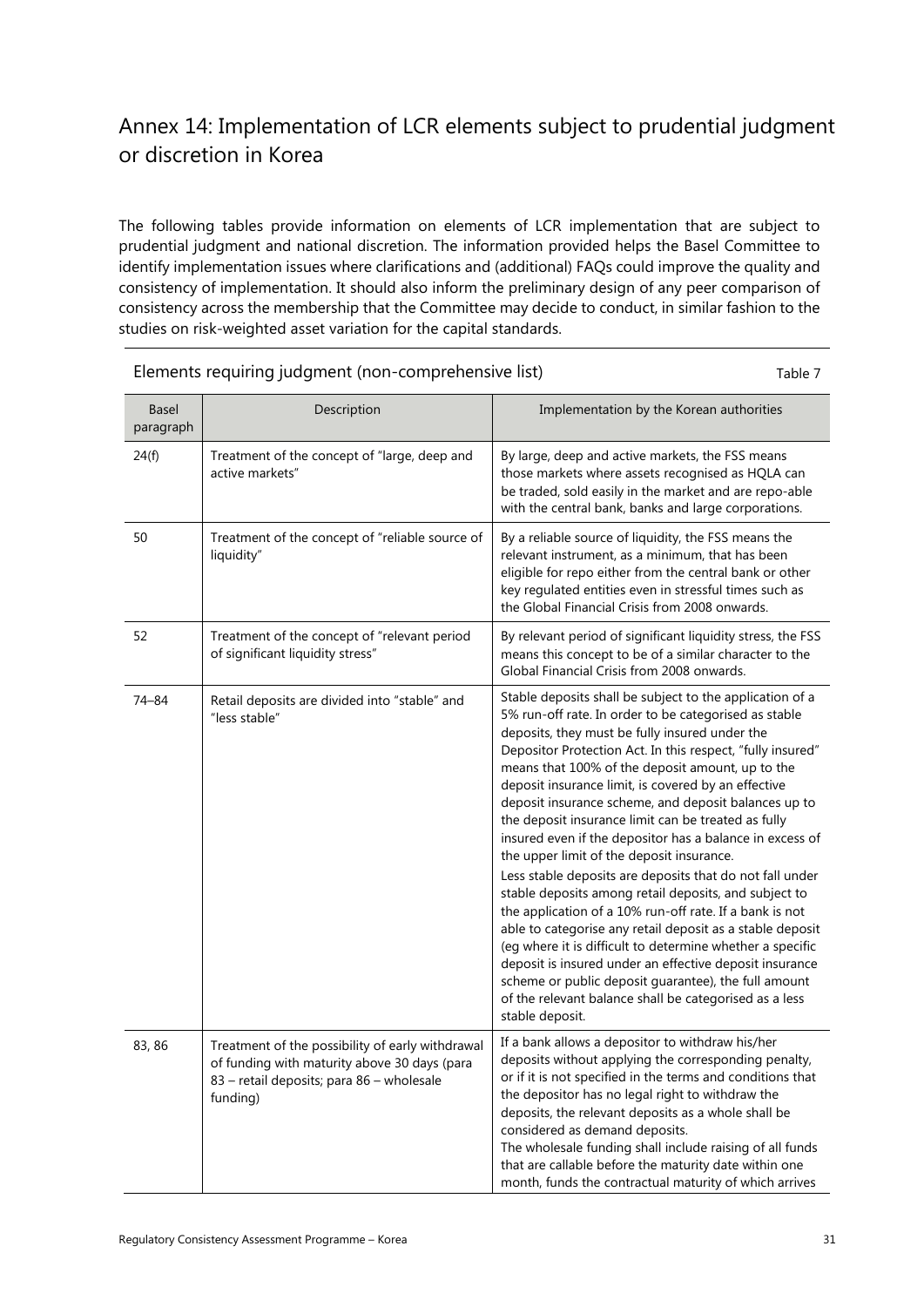|            |                                                                                                          | within one month (eg maturing term deposits and<br>unsecured debt securities) and funds with options<br>exercisable by the investor within one month.<br>(1) In connection with funding with options exercisable<br>at its discretion, a bank shall take into account any<br>harm to its reputation and such other restrictive<br>matters that might be caused by a failure to exercise<br>the options.<br>(2) In particular, where the market expects specific<br>liabilities to be redeemed before their legal maturity<br>date, the bank shall include the relevant redeemable<br>amount of liabilities in cash outflows reflecting such<br>expectations.                                                                                                                                                                                                                                                                                                                                                                                                                                                                    |
|------------|----------------------------------------------------------------------------------------------------------|---------------------------------------------------------------------------------------------------------------------------------------------------------------------------------------------------------------------------------------------------------------------------------------------------------------------------------------------------------------------------------------------------------------------------------------------------------------------------------------------------------------------------------------------------------------------------------------------------------------------------------------------------------------------------------------------------------------------------------------------------------------------------------------------------------------------------------------------------------------------------------------------------------------------------------------------------------------------------------------------------------------------------------------------------------------------------------------------------------------------------------|
| $90 - 91$  | Definition of exposure to small business<br>customers is based on nominal euro amount<br>(EUR 1 million) | Where any enterprise meets the standards for small<br>and medium-sized enterprises specified in Chapters II<br>and III of Appendix III (if the exposure under [Appendix<br>3] 129 is not KRW 1 billion, it shall be deemed KRW 1<br>billion) and is managed as retail loans, and if the<br>aggregated funding raised from the relevant small or<br>medium enterprise is less than KRW 1.5 billion (on a<br>consolidated basis), it shall be considered as having<br>liquidity risk characteristics similar to those of retail<br>deposits.<br>Where the aggregated funding provided by a small or<br>medium enterprise which does not have any loan<br>under Chapter II or III is less than KRW1.5 billion (on a<br>consolidated basis) and the relevant deposit is<br>managed as a retail deposit, the bank may include<br>such deposits in this category. This means that the<br>bank treats such deposits in its internal risk<br>management systems consistently and in the same<br>manner as other retail deposits, and that the deposits<br>are not individually managed in the same way as large<br>enterprise deposits. |
| $94 - 103$ | Deposits subject to "operational"<br>relationships"                                                      | The operational deposit means a deposit placed at a<br>bank by a wholesale customer for a special business<br>purpose, such as clearing, custody and cash<br>management.                                                                                                                                                                                                                                                                                                                                                                                                                                                                                                                                                                                                                                                                                                                                                                                                                                                                                                                                                        |
| 131(f)     | Definition of other financial institutions and<br>other legal entities                                   | The term "regulated financial institution" means a<br>financial institution subject to regulation on its capital<br>ratios, among the institutions subject to inspection by<br>the FSS under Article 38 of the Act on the<br>Establishment etc of the FSC.                                                                                                                                                                                                                                                                                                                                                                                                                                                                                                                                                                                                                                                                                                                                                                                                                                                                      |

### Elements left to national discretion (non-comprehensive list) Table 8

| <b>Basel</b><br>paragraph | Description                                                                                                                                                                                                                                                                                                                                                                                                       | Implementation by the Korean authorities |
|---------------------------|-------------------------------------------------------------------------------------------------------------------------------------------------------------------------------------------------------------------------------------------------------------------------------------------------------------------------------------------------------------------------------------------------------------------|------------------------------------------|
|                           | These two standards [the LCR and NSFR]<br>comprised mainly specific parameters which<br>are internationally "harmonised" with<br>prescribed values. Certain parameters,<br>however, contain elements of national<br>discretion to reflect jurisdiction-specific<br>conditions. In these cases, the parameters<br>should be transparent and clearly outlined in<br>the regulations of each jurisdiction to provide |                                          |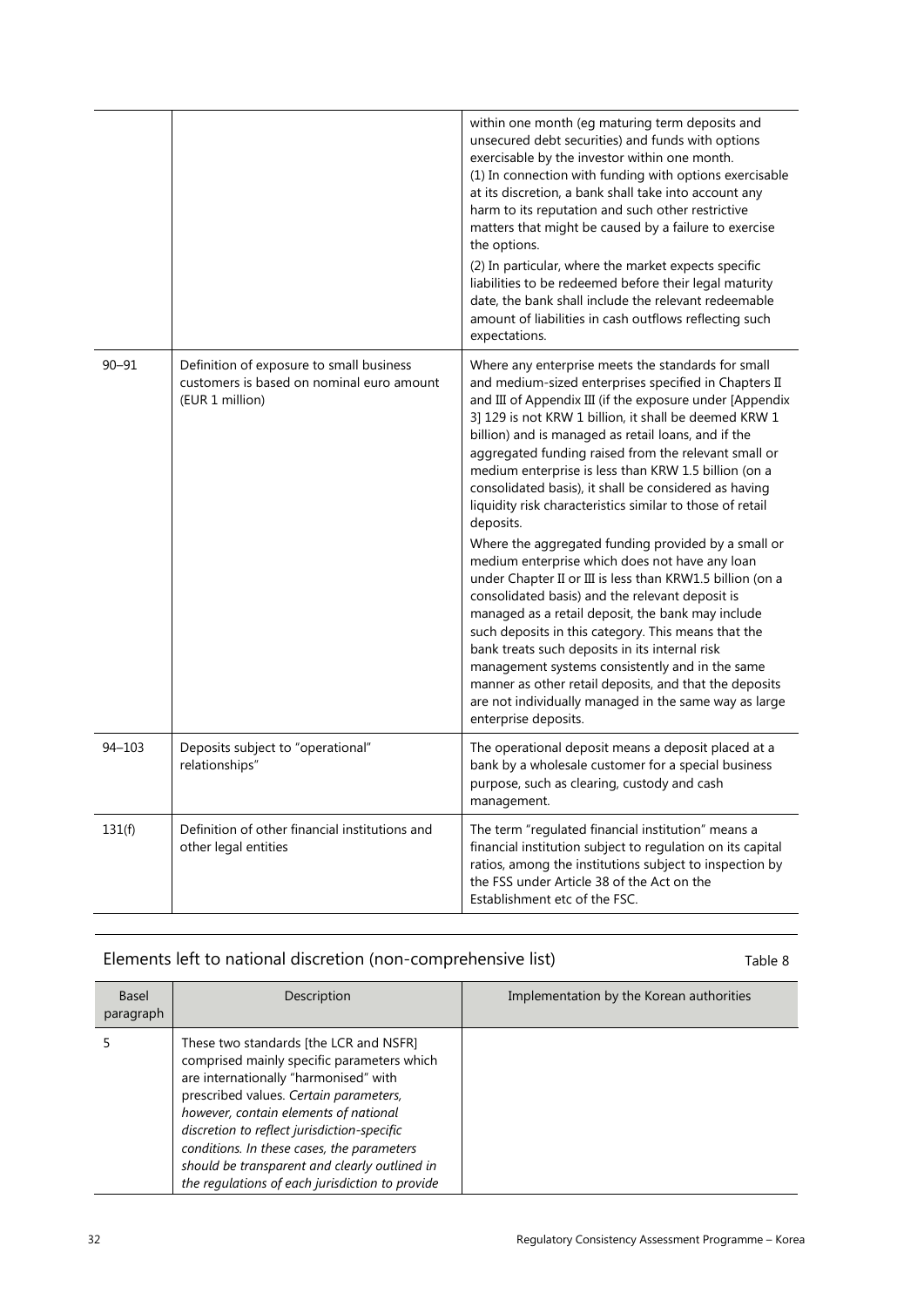|           | clarity both within the jurisdiction and<br>internationally.                                                                                                                                                                                                                                                                                                                                                                                                                                                                                                                                                                        |                                                                                                                                                                                                                                                                                                                                                                                                                                                                                                                                                                                                                                                                                                                                                                                                                                                                                                                                                                                                                                                                                                                                                                         |
|-----------|-------------------------------------------------------------------------------------------------------------------------------------------------------------------------------------------------------------------------------------------------------------------------------------------------------------------------------------------------------------------------------------------------------------------------------------------------------------------------------------------------------------------------------------------------------------------------------------------------------------------------------------|-------------------------------------------------------------------------------------------------------------------------------------------------------------------------------------------------------------------------------------------------------------------------------------------------------------------------------------------------------------------------------------------------------------------------------------------------------------------------------------------------------------------------------------------------------------------------------------------------------------------------------------------------------------------------------------------------------------------------------------------------------------------------------------------------------------------------------------------------------------------------------------------------------------------------------------------------------------------------------------------------------------------------------------------------------------------------------------------------------------------------------------------------------------------------|
| 8         | Use of phase-in options                                                                                                                                                                                                                                                                                                                                                                                                                                                                                                                                                                                                             | The RSBB stipulates that banks shall maintain the LCR<br>at more than 100% (more than 60% in cases of foreign<br>bank branches). However, as a transitional measure,<br>banks shall maintain the LCR as the following:<br>1. From 1 Jan 2015 to 31 Dec 2015: more than 80%;<br>2. From 1 Jan 2016 to 31 Dec 2016: more than 85%;<br>3. From 1 Jan 2017 to 31 Dec 2017: more than 90%;<br>4. From 1 Jan 2018 to 31 Dec 2018: more than 95%.<br>(2) The foreign bank branches shall maintain the LCR<br>as the following:<br>1. From 1 Jan 2015 to 31 Dec 2015: more than 20%;<br>2. From 1 Jan 2016 to 31 Dec 2016: more than 30%;<br>3. From 1 Jan 2017 to 31 Dec 2017: more than 40%;<br>4. From 1 Jan 2018 to 31 Dec 2018: more than 50%.<br>(3) The Korea Development Bank, Industrial Bank of<br>Korea, National Agricultural Cooperative Bank and<br>National Federation of Fisheries Cooperatives shall<br>maintain the LCR as the following:<br>1. From 1 Jan 2015 to 31 Dec 2015: more than 60%;<br>2. From 1 Jan 2016 to 31 Dec 2016: more than 70%;<br>3. From 1 Jan 2017 to 31 Dec 2017: more than 80%;<br>4. From 1 Jan 2018 to 31 Dec 2018: more than 90%. |
| 11        | The Committee also reaffirms its view that,<br>during periods of stress, it would be entirely<br>appropriate for banks to use their stock of<br>HQLA, thereby falling below the minimum.<br>Supervisors will subsequently assess this<br>situation and will give guidance on usability<br>according to circumstances. Furthermore,<br>individual countries that are receiving financial<br>support for macroeconomic and structural<br>reform purposes may choose a different<br>implementation schedule for their national<br>banking systems, consistent with the design of<br>their broader economic restructuring<br>programme. | The FSC determines a stress situation, and the banks<br>have to maintain the minimum level until approval is<br>given by the FSC. The FSC applies a reduced LCR to all<br>banks. Before the FSC declares a stress situation and<br>determines the reduced LCR requirements, banks may<br>utilise HQLA but still have to comply with the current<br>minimum requirement level.<br>For an idiosyncratic stress situation affecting a limited<br>number of banks, a notification regime is instead used.<br>Banks could utilise their HQLA and go below the<br>minimum regulatory LCR requirement. The FSS will<br>then require the bank(s) to draft and sign an MoU to<br>address the situation accordingly.                                                                                                                                                                                                                                                                                                                                                                                                                                                              |
| 50(b)     | Eligibility of central bank reserves                                                                                                                                                                                                                                                                                                                                                                                                                                                                                                                                                                                                | All the reserves are available to be drawn down in<br>times of stress.                                                                                                                                                                                                                                                                                                                                                                                                                                                                                                                                                                                                                                                                                                                                                                                                                                                                                                                                                                                                                                                                                                  |
| 50(c)     | Marketable securities that are assigned a 0%<br>risk-weight under the Basel II Standardised<br>Approach for credit risk                                                                                                                                                                                                                                                                                                                                                                                                                                                                                                             | Not applicable.                                                                                                                                                                                                                                                                                                                                                                                                                                                                                                                                                                                                                                                                                                                                                                                                                                                                                                                                                                                                                                                                                                                                                         |
| $53 - 54$ | Eligible Level 2B assets                                                                                                                                                                                                                                                                                                                                                                                                                                                                                                                                                                                                            | The FSS does not accept sovereign and central bank<br>debt securities rated BBB+ to BBB- that are not<br>included in the definition of Level 1 assets according<br>to paragraph 50(d) or (e) as Level 2B assets.                                                                                                                                                                                                                                                                                                                                                                                                                                                                                                                                                                                                                                                                                                                                                                                                                                                                                                                                                        |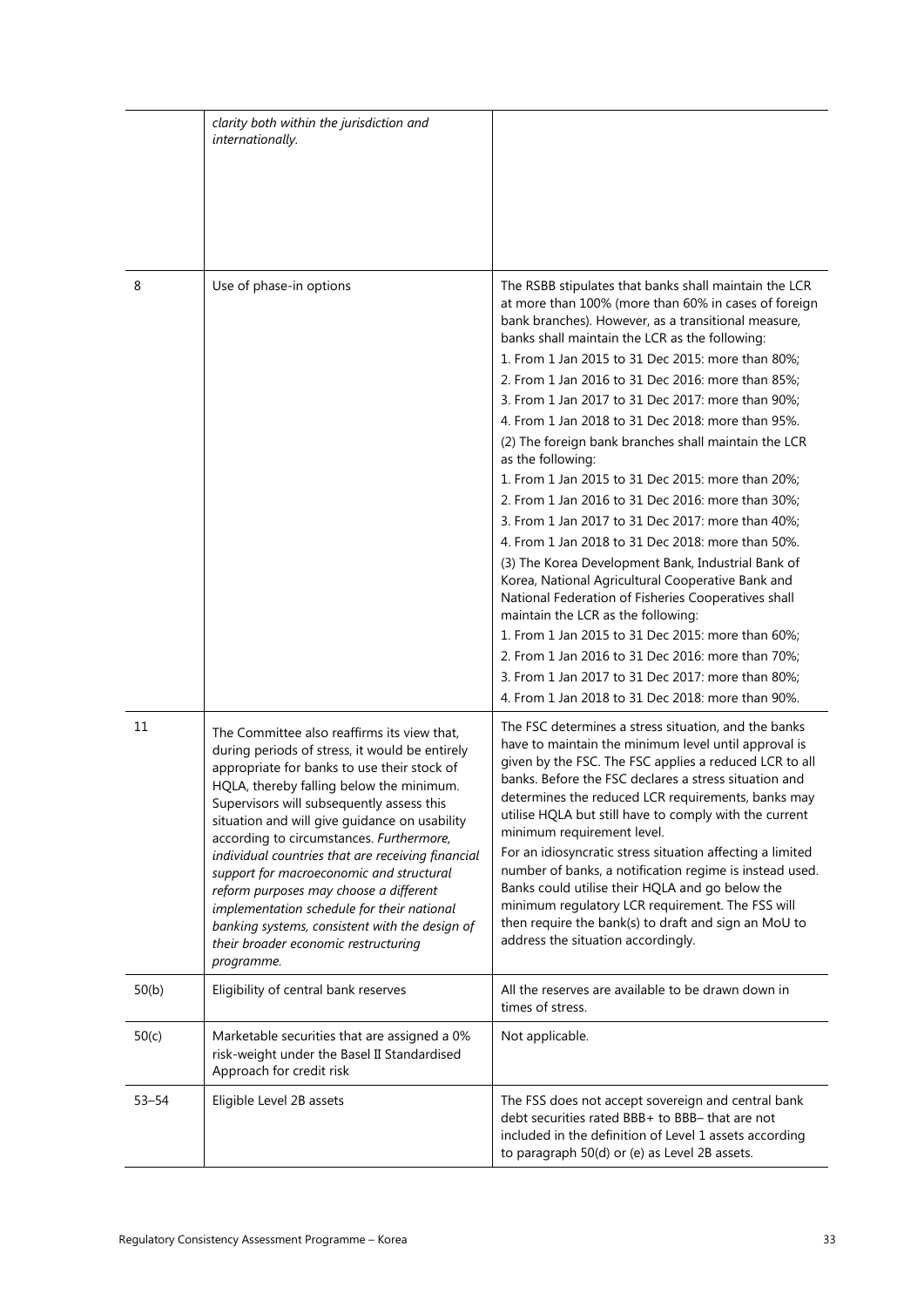| 54a     | Provision relating to the use of restricted<br>contractual committed liquidity facilities<br>(RCLF) <sup>7</sup> | Not applicable.                                                                                                                                                                                                                                                                                                                                                                                                                                                                                                                                                                                                                                                                                                  |
|---------|------------------------------------------------------------------------------------------------------------------|------------------------------------------------------------------------------------------------------------------------------------------------------------------------------------------------------------------------------------------------------------------------------------------------------------------------------------------------------------------------------------------------------------------------------------------------------------------------------------------------------------------------------------------------------------------------------------------------------------------------------------------------------------------------------------------------------------------|
| 55(f)   | Treatment for jurisdictions with insufficient<br>HQLA (subject to separate peer review<br>process)               | Not applicable.                                                                                                                                                                                                                                                                                                                                                                                                                                                                                                                                                                                                                                                                                                  |
| 68      | Treatment of Shariah-compliant banks                                                                             | Not applicable.                                                                                                                                                                                                                                                                                                                                                                                                                                                                                                                                                                                                                                                                                                  |
| 78      | Treatment of deposit insurance                                                                                   | In order to be categorised as stable deposits, deposits<br>must be fully insured under the Depositor Protection<br>Act. In this respect, "fully insured" means that 100% of<br>the deposit amount, up to the deposit insurance limit,<br>is covered by an effective deposit insurance scheme,<br>and deposit balances up to the deposit insurance limit<br>can be treated as fully insured even if the depositor<br>has a balance in excess of upper limit of the deposit<br>insurance.                                                                                                                                                                                                                          |
| 79(f)   | Categories and run-off rates for less stable<br>deposits                                                         | The DRSBB stipulates that less stable deposits are<br>deposits that cannot be categorised as stable deposits<br>in the retail deposit category, and are subject to the<br>application of a 10% run-off rate. Deposits that are not<br>fully insured under the Depositor Protection Act, high-<br>value deposits, deposits for the purpose of pursuing<br>specific interest or deposits of high net worth<br>individuals, deposits that can be withdrawn easily (eg<br>internet deposits) etc may be included in less stable<br>deposits.                                                                                                                                                                         |
| 123     | Market valuation changes on derivative<br>transactions                                                           | A bank may be exposed to a significant liquidity risk<br>due to the drawdown of deposit of collateral assets<br>against exposures subject to the assessment of market<br>value related to derivatives or other transactions and<br>the change in the market value of such exposures. Any<br>cash outflow generated by the change in market value<br>of derivative transactions shall be calculated by<br>identifying the largest value of the absolute value of<br>the net collateral transaction amount realised during<br>one month out of the recent 24 months. The absolute<br>value of net collateral transaction amount shall be<br>calculated on the basis of outflows and inflows<br>actually generated. |
| 134-140 | Run-off rates for other contingent funding<br>liabilities                                                        | Run-off rates applicable to other contingent funding<br>obligations shall be as follows:<br>(1) Unconditionally revocable non-binding credit and<br>liquidity facilities: 0%;<br>(2) Guarantees and letters of credit unrelated to trade<br>finance: 5%;<br>(3) Following non-contractual obligations: 10%:<br>(a) Potential requests for debt repurchases of the<br>bank's own debt or that of related conduits, securities<br>investment vehicles, and other such financing facilities;<br>(b) Structured products where customers anticipate<br>ready marketability, such as adjustable rate notes and<br>variable rate demand notes (VRDNs);                                                                 |

<span id="page-37-0"></span><sup>7</sup> See www.bis.org/publ/bcbs274.htm.